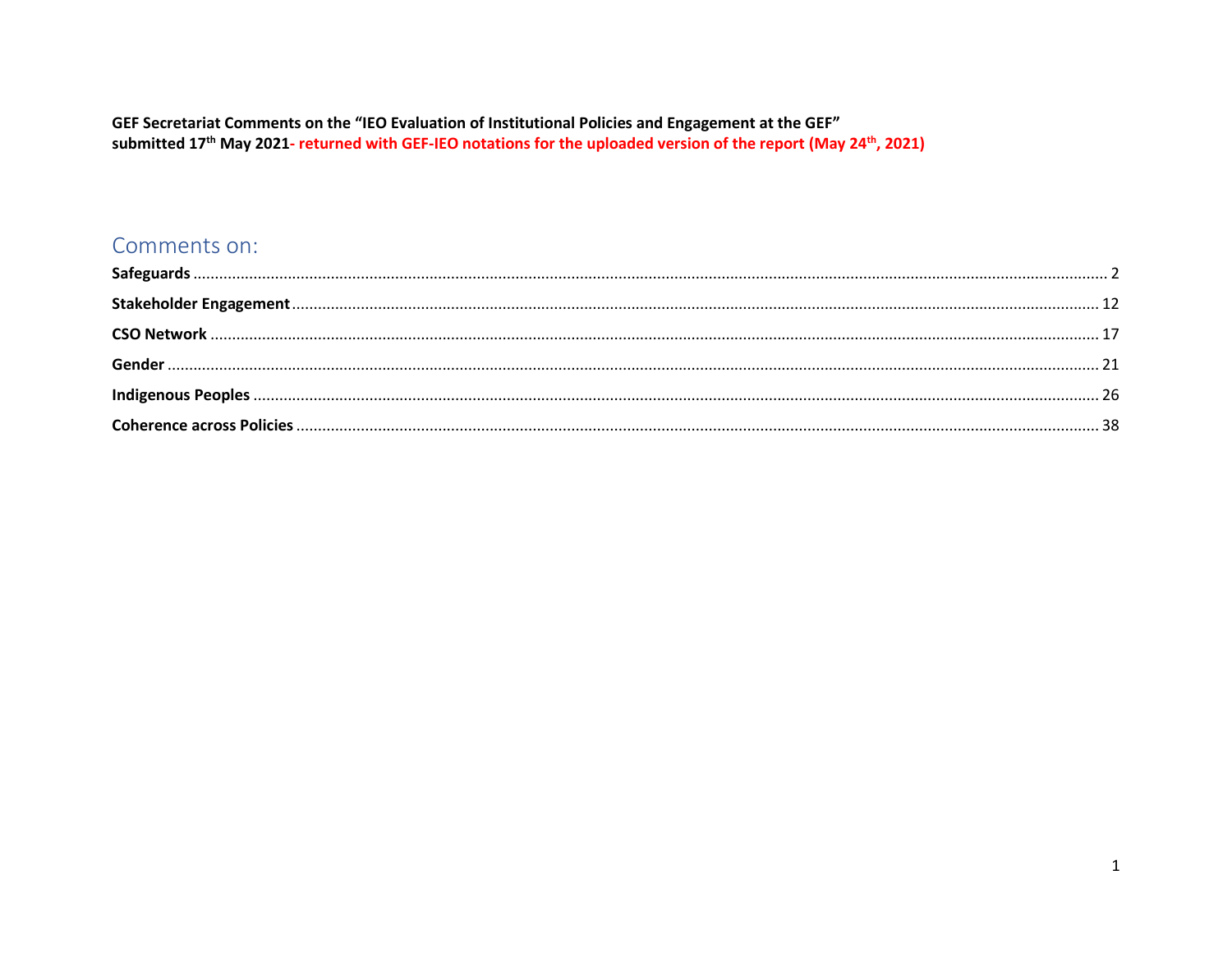## <span id="page-1-0"></span>**Safeguards**

| <b>PARAGRAPH</b><br><b>NUMBER</b> | <b>REFERENCE TEXT</b>                                                                                                                                                                                                                                                                                                                                                                                                                                     | <b>COMMENTS</b>                                                                                                                                                                                                                                                                                                                                                                                                                                                                                                                                                                                                                                          | <b>GEF-IEO RESPONSE</b>                                                                                                                                                                                                                                                                                                                                                                                                                                                                                                                                                |
|-----------------------------------|-----------------------------------------------------------------------------------------------------------------------------------------------------------------------------------------------------------------------------------------------------------------------------------------------------------------------------------------------------------------------------------------------------------------------------------------------------------|----------------------------------------------------------------------------------------------------------------------------------------------------------------------------------------------------------------------------------------------------------------------------------------------------------------------------------------------------------------------------------------------------------------------------------------------------------------------------------------------------------------------------------------------------------------------------------------------------------------------------------------------------------|------------------------------------------------------------------------------------------------------------------------------------------------------------------------------------------------------------------------------------------------------------------------------------------------------------------------------------------------------------------------------------------------------------------------------------------------------------------------------------------------------------------------------------------------------------------------|
| $\mathfrak{p}$                    | Key Findings: (bullet<br>point 2)<br>"However, unlike the<br>Policy on Gender<br><b>Equality and the Policy</b><br>on Stakeholder<br>Engagement, the<br>Safeguards Policy does<br>not require safeguards<br>reporting in PIRs, a<br>curious mis-alignment<br>and missed opportunity<br>to codify and<br>standardize established<br>practice as Agencies, to<br>a large extent, have<br>already been including<br>some safeguards<br>information in PIRs." | The Policy on Environmental and Social<br>Safeguards (ESS Policy) states that "Agencies<br>provide information on the implementation of<br>relevant environmental and social management<br>measures at project mid-term, if applicable, and<br>at project completion. (GEF Policy on ESS (2018),<br>para 14, SD/PL/03)" While it is not a<br>requirement of the ESS Policy, some CEO<br>Endorsements with high/substantial ESS risk<br>mentioned that they will update<br>implementation of their Environmental and<br>Social Management Plans in PIRs. Further ESS<br>related reporting would be able to be<br>determined at the CEO Endorsement stage. | As this evaluation examines, in part, the<br>consistency across the three policies, this is a<br>relevant finding, noting that the policy did not<br>include reporting at PIR unlike the other policies.<br>It is noted that Agencies are providing some<br>safeguard implementation information in PIRs.<br>However, GEF could help systematize this<br>reporting. This is especially important for higher<br>risk projects, and projects that are utilizing a<br>framework approach for which ESIAs, ESMPs,<br>etc. will be developed only during<br>implementation. |
| 2, 15                             | Key Findings: (bullet<br>point 2)                                                                                                                                                                                                                                                                                                                                                                                                                         | Presumably this was a negotiated outcome with<br>the Agencies? Did IEO receive any feedback<br>from the Agencies on the utility (vs. burden,<br>etc.) of such annual reporting and why it was<br>not agreed?                                                                                                                                                                                                                                                                                                                                                                                                                                             | As noted above, many Agencies are already<br>including some safeguard implementation<br>information in PIRs; it does not appear to be an<br>additional burden.                                                                                                                                                                                                                                                                                                                                                                                                         |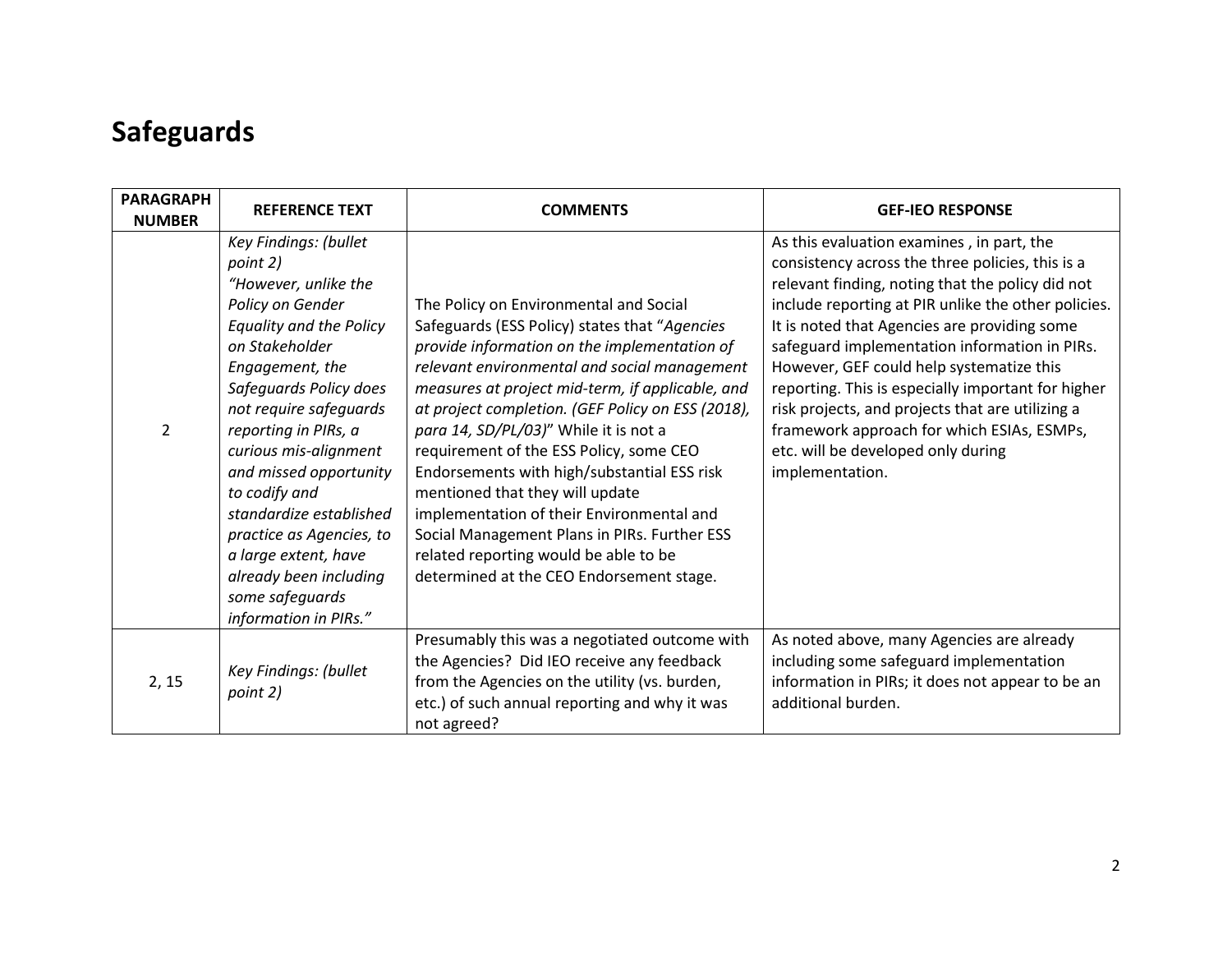| <b>PARAGRAPH</b><br><b>NUMBER</b> | <b>REFERENCE TEXT</b>                                                                                                                                                                                                         | <b>COMMENTS</b>                                                                                                                                                                                                                                                                                                                                                                                                                                                                                                                                                                                                                                                                                                                                                                                                                                                                                                                                                                                                                                          | <b>GEF-IEO RESPONSE</b>                                                                                                                                                                                                                                                       |
|-----------------------------------|-------------------------------------------------------------------------------------------------------------------------------------------------------------------------------------------------------------------------------|----------------------------------------------------------------------------------------------------------------------------------------------------------------------------------------------------------------------------------------------------------------------------------------------------------------------------------------------------------------------------------------------------------------------------------------------------------------------------------------------------------------------------------------------------------------------------------------------------------------------------------------------------------------------------------------------------------------------------------------------------------------------------------------------------------------------------------------------------------------------------------------------------------------------------------------------------------------------------------------------------------------------------------------------------------|-------------------------------------------------------------------------------------------------------------------------------------------------------------------------------------------------------------------------------------------------------------------------------|
| $\overline{2}$                    | Key Findings: (bullet<br>point 3)<br>"GEF has not moved<br>forward on the IEO<br>recommendation to<br>support capacity<br>development, expert<br>convening and<br>communications on<br>safeguards in the GEF<br>Partnership." | The GEF has incorporated issues related to ESS<br>in ECWs, Agencies retreats etc. and has also<br>developed guidelines on the implementation of<br>the Policy on ESS, in consultations with<br>Agencies. It is also important to note, that<br>compared to the GEF Policy on Gender and<br>Stakeholder Engagement, the GEF Policy on ESS<br>did not incorporate a specific requirement for<br>the GEF to play this role as part of the ESS<br>implementation (and this policy was approved<br>by council without this explicit requirement). In<br>addition, it might be beneficial to at least<br>mention here that many Agencies are still in a<br>process updating their ESS policies and that the<br>GEF Secretariat has facilitated consultations with<br>Agencies as part of the Agency compliance<br>assessment process. Capacity development is a<br>broad issue and this statement might warrant a<br>little more detail/precision, including issues<br>related to the GEF's role as supporting learning<br>and knowledge sharing in this area. | Points added regarding the lack of a knowledge<br>sharing requirement in the policy, and that<br>information sessions have been held during<br>ECWs, etc. The section regarding<br>Recommendation 3 provides more specificity re<br>capacity building vs knowledge brokering. |
| $\overline{2}$                    | Key Findings: (bullet<br>point 3),<br>Also paras 22-24                                                                                                                                                                        | It would be useful to clarify and differentiate<br>recommendations that were meant for the<br>Secretariat and those directed at Agencies. For<br>instance, it is likely that Agencies have<br>implemented and communicated capacity<br>development activities to Executing Entities and<br>recipients consistent with their mandates,<br>whereas the convening and knowledge sharing<br>role within the Partnership would be<br>predominantly for the Secretariat.                                                                                                                                                                                                                                                                                                                                                                                                                                                                                                                                                                                       | This is a welcome differentiation and added to<br>the section on Recommendation 3.                                                                                                                                                                                            |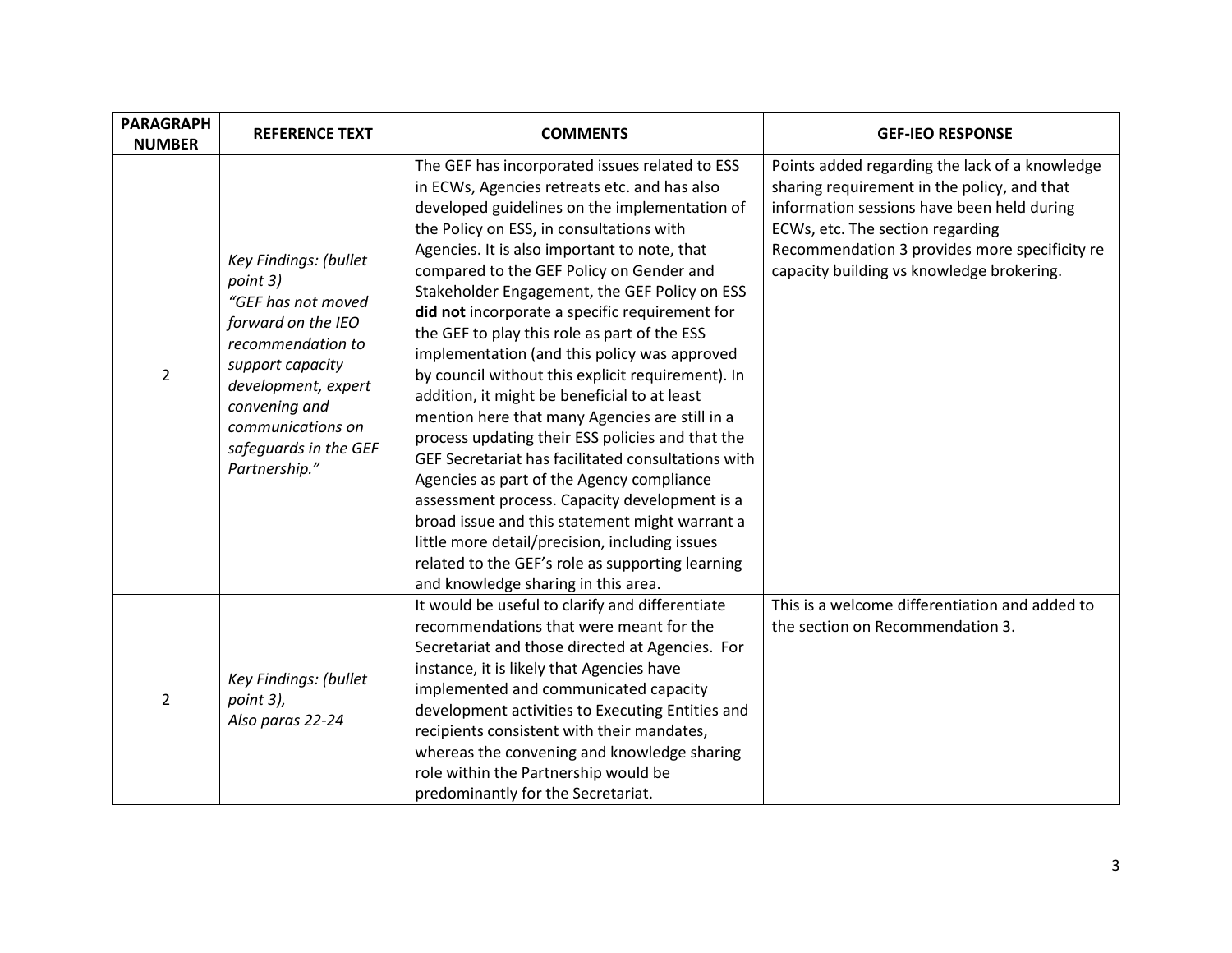| <b>PARAGRAPH</b><br><b>NUMBER</b> | <b>REFERENCE TEXT</b>                                                                                                                                                                                                                                                                | <b>COMMENTS</b>                                                                                                                                                                      | <b>GEF-IEO RESPONSE</b>                                                                                                                                                    |
|-----------------------------------|--------------------------------------------------------------------------------------------------------------------------------------------------------------------------------------------------------------------------------------------------------------------------------------|--------------------------------------------------------------------------------------------------------------------------------------------------------------------------------------|----------------------------------------------------------------------------------------------------------------------------------------------------------------------------|
|                                   | Key Findings (bullet 4):<br>"further<br>reviewshighlight<br>potential areas where<br>the GEF safeguards<br>could eventually be<br>further strengthened<br>(noting however, that<br>some Agency<br>interviewees indicated<br>no desire for a change<br>in policies anytime<br>soon)." | The Agency comment in parenthesis is an<br>important one and points to the tradeoffs of<br>such 'further strengthening'. What such<br>tradeoffs were reported/suggested by Agencies? | The point made was that it is too early to change<br>policies given current roll-out of updated<br>policies. Specific issues regarding time or cost<br>were not mentioned. |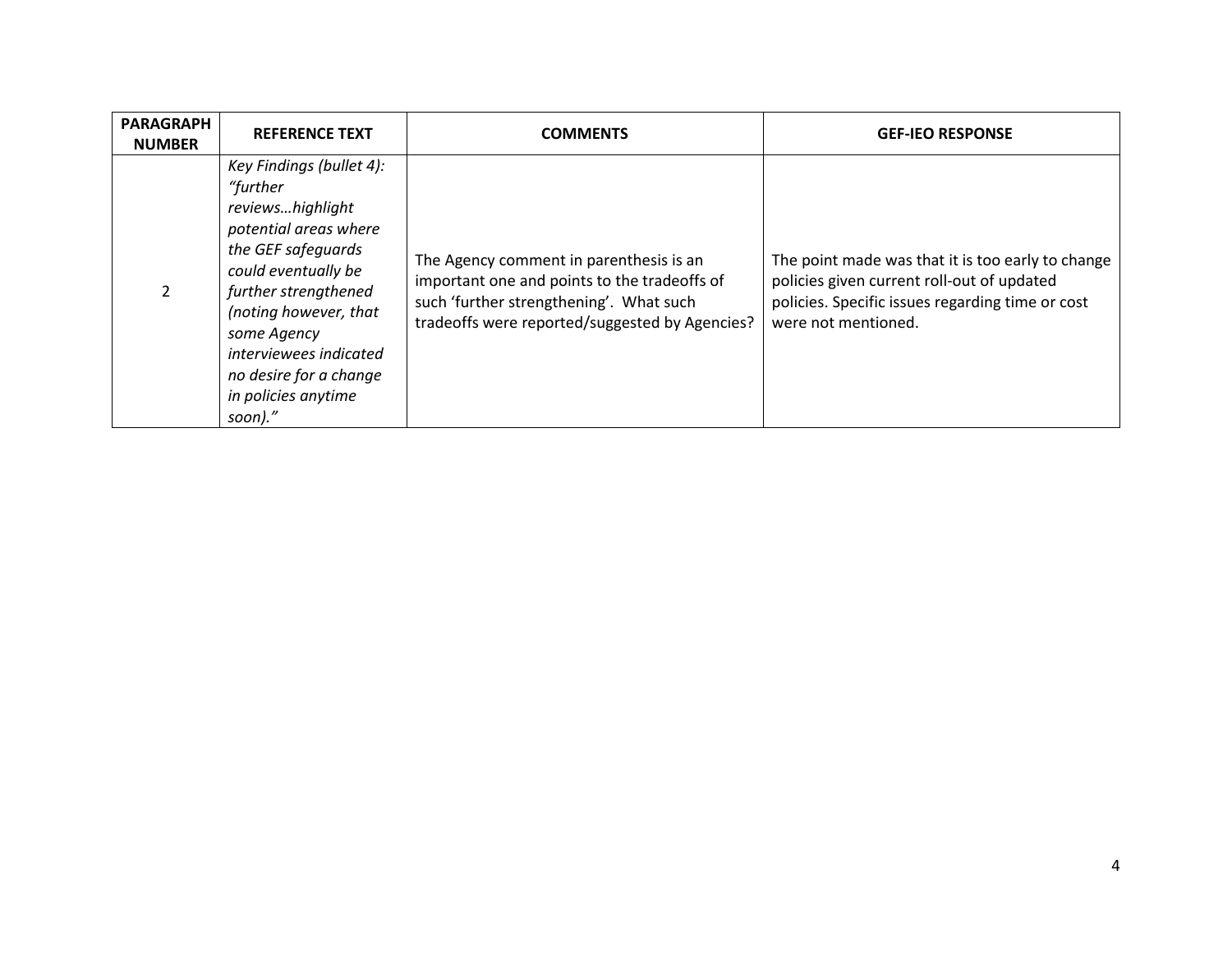| <b>PARAGRAPH</b><br><b>NUMBER</b> | <b>REFERENCE TEXT</b>                                                                                                                                                                                                                                                                                                                                                                                                                                                                                                                                                                                                                                            | <b>COMMENTS</b>                                                                                                                                                                                                                                                                                                                                          | <b>GEF-IEO RESPONSE</b>                        |
|-----------------------------------|------------------------------------------------------------------------------------------------------------------------------------------------------------------------------------------------------------------------------------------------------------------------------------------------------------------------------------------------------------------------------------------------------------------------------------------------------------------------------------------------------------------------------------------------------------------------------------------------------------------------------------------------------------------|----------------------------------------------------------------------------------------------------------------------------------------------------------------------------------------------------------------------------------------------------------------------------------------------------------------------------------------------------------|------------------------------------------------|
| 9                                 | Para 32. "Nevertheless,<br>GEF may wish to<br>consider whether the<br>updated policy covers<br>the full range of<br>relevant safeguard<br>principles and<br>requirements that could<br>contribute not just to<br>environmental and<br>social risk avoidance<br>and mitigation in GEF-<br><b>Financed Activities but</b><br>also to improved<br>outcomes, reinforcing<br>potential key strategic<br>priorities of sustainable<br>recovery and inclusion<br>over the coming years.<br>The following sections<br>address some issue<br>areas that GEF may<br>wish to consider when it<br>reviews the updated<br>Policy on Environmental<br>and Social Safeguards. " | The language to propose some additional<br>areas/issues that the GEF "may wish to consider<br>when it reviews" seems a bit loose and rather<br>should clarify if there are any specific and<br>important gaps. It could be written more clearly<br>- when the Council decides to update the ESS<br>these additional areas could/should be<br>considered. | Thank you. The language has been tightened up. |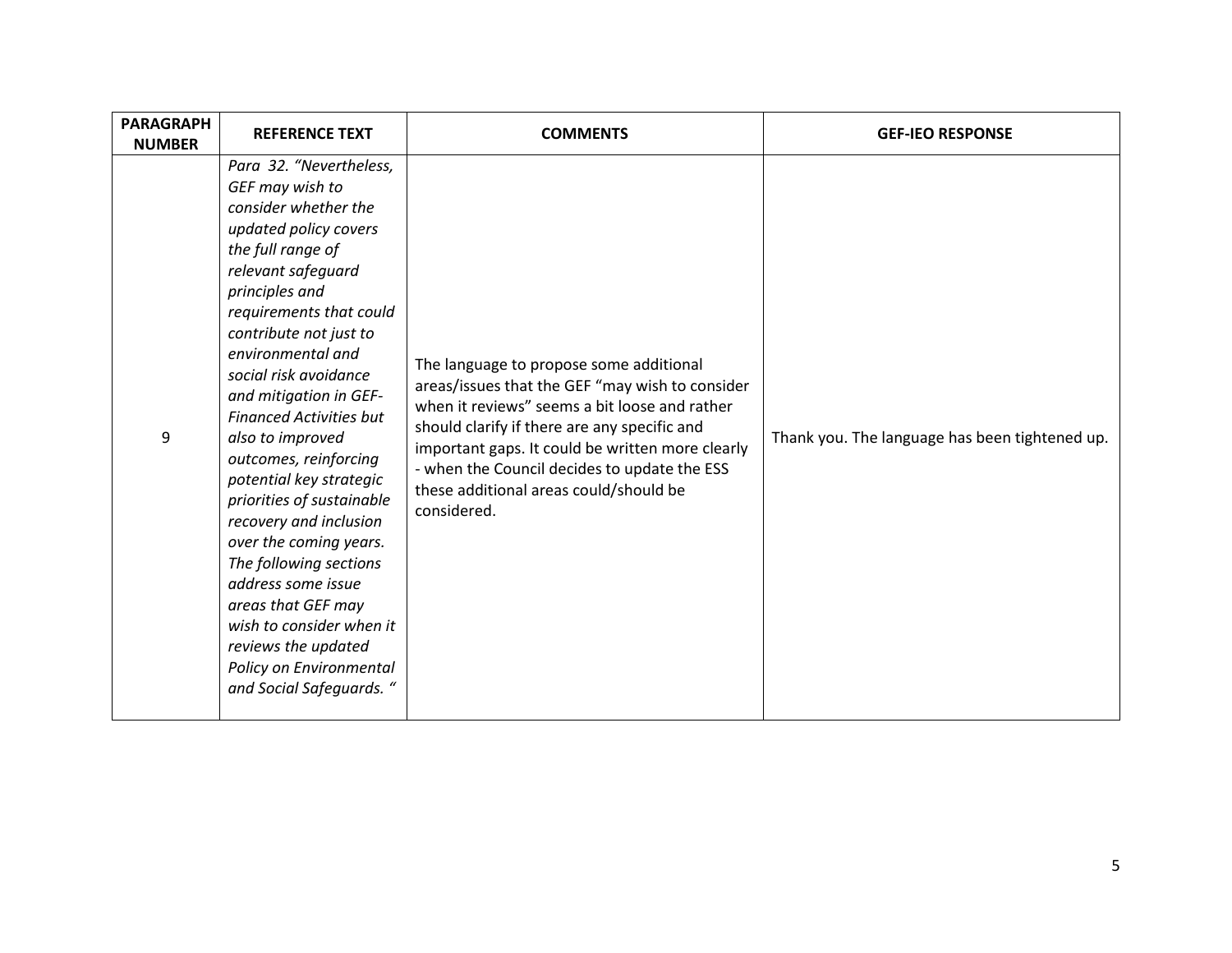|    |                                                                                                                                                                                                                      | As the Progress Report on the Implementation<br>of the GEF Policy on Environmental and Social<br>Safeguards (GEF/C.59/Inf.15) indicates, only 16<br>percent of PIFs/PFDs in the December 2019<br>Work Program classified ESS risk, and PIFs/PFDs<br>in the June 2020 Work Program are the first<br>ones to follow ESS risk classifications under the<br>ESS Policy (SD/PL/03) and the Guideline on GEF's<br>Policy on Environmental and Social Safeguards<br>(SD/GN/03). The ESS risk classification at the                                                                                                                                                                                                                                                                                                                                                                                                                                                                                                                                    | Added statement re Secretariat commitment to<br>monitor E&S risks in projects, but noted that<br>mechanism for doing so has not been<br>elaborated. |
|----|----------------------------------------------------------------------------------------------------------------------------------------------------------------------------------------------------------------------|------------------------------------------------------------------------------------------------------------------------------------------------------------------------------------------------------------------------------------------------------------------------------------------------------------------------------------------------------------------------------------------------------------------------------------------------------------------------------------------------------------------------------------------------------------------------------------------------------------------------------------------------------------------------------------------------------------------------------------------------------------------------------------------------------------------------------------------------------------------------------------------------------------------------------------------------------------------------------------------------------------------------------------------------|-----------------------------------------------------------------------------------------------------------------------------------------------------|
| 18 | "At this early stage of<br>implementation of the<br>new policy, there is no<br>indication that the GEF<br>Secretariat assigns risk<br>flags to high risk<br>projects for heightened<br>monitoring and<br>reporting." | PIFs/PFDs stage is preliminary since many<br>projects do not define specific project sites and<br>other detail of the projects. Many ESS screening<br>documents indicate that they will need to revisit<br>the overall ESS risk during the Project<br>Preparation Grant (PPG) stage. Many of the<br>PIFs/PFDs also said that they will have a plan to<br>conduct a more detailed environment and social<br>assessment and to develop environmental and<br>social management plans prior to CEO<br>Endorsement and/or during the project<br>implementation. Thus, it is too early to analyze<br>high risk project monitoring and reporting<br>practices at the PIFs/PFDs stage. At the CEO<br>Endorsement stage, the GEF Secretariat started<br>seeing some high/substantial risk projects<br>committed to reporting on update and progress<br>of the Environmental and Social Management<br>Plans. The GEF Secretariat will keep monitoring<br>the projects not only at PIFs/PFDs stage, but also<br>at CEO Endorsement stage, which have more |                                                                                                                                                     |
|    |                                                                                                                                                                                                                      | detailed information of project risks and their                                                                                                                                                                                                                                                                                                                                                                                                                                                                                                                                                                                                                                                                                                                                                                                                                                                                                                                                                                                                |                                                                                                                                                     |
|    |                                                                                                                                                                                                                      | management plans.                                                                                                                                                                                                                                                                                                                                                                                                                                                                                                                                                                                                                                                                                                                                                                                                                                                                                                                                                                                                                              |                                                                                                                                                     |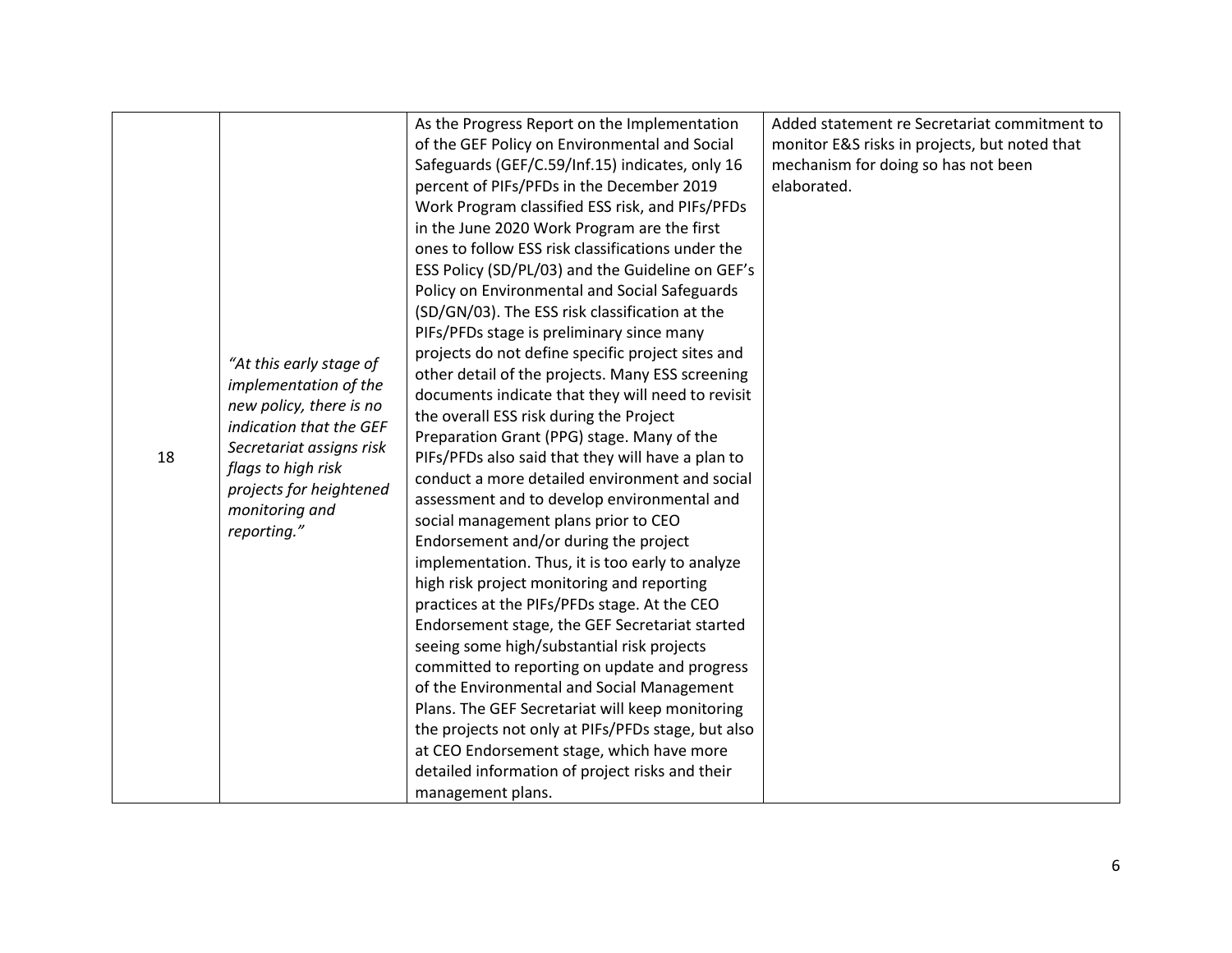| <b>PARAGRAPH</b><br><b>NUMBER</b> | <b>REFERENCE TEXT</b>                                                                                                                                                                                                                                                                                                                                                                                                                                                 | <b>COMMENTS</b>                                                                                                                                                                                                                                                                                                                   | <b>GEF-IEO RESPONSE</b>    |
|-----------------------------------|-----------------------------------------------------------------------------------------------------------------------------------------------------------------------------------------------------------------------------------------------------------------------------------------------------------------------------------------------------------------------------------------------------------------------------------------------------------------------|-----------------------------------------------------------------------------------------------------------------------------------------------------------------------------------------------------------------------------------------------------------------------------------------------------------------------------------|----------------------------|
| 32                                | "Nevertheless, GEF may<br>wish to consider<br>whether the updated<br>policy covers the full<br>range of relevant<br>safeguard principles and<br>requirements that could<br>contribute not just to<br>environmental and<br>social risk avoidance<br>and mitigation in GEF-<br><b>Financed Activities but</b><br>also to improved<br>outcomes, reinforcing<br>potential key strategic<br>priorities of sustainable<br>recovery and inclusion<br>over the coming years." | Considering that 10 Agencies out of 18 have<br>complied with the GEF Policy on ESS (2018)<br>(SD/PL/03) as of October 2020, eight Agencies<br>are still in the process of improving their ESS<br>policies. It is therefore not the best timing to<br>strengthen a wide range of other provisions as<br>the evaluation recommends. | This point has been added. |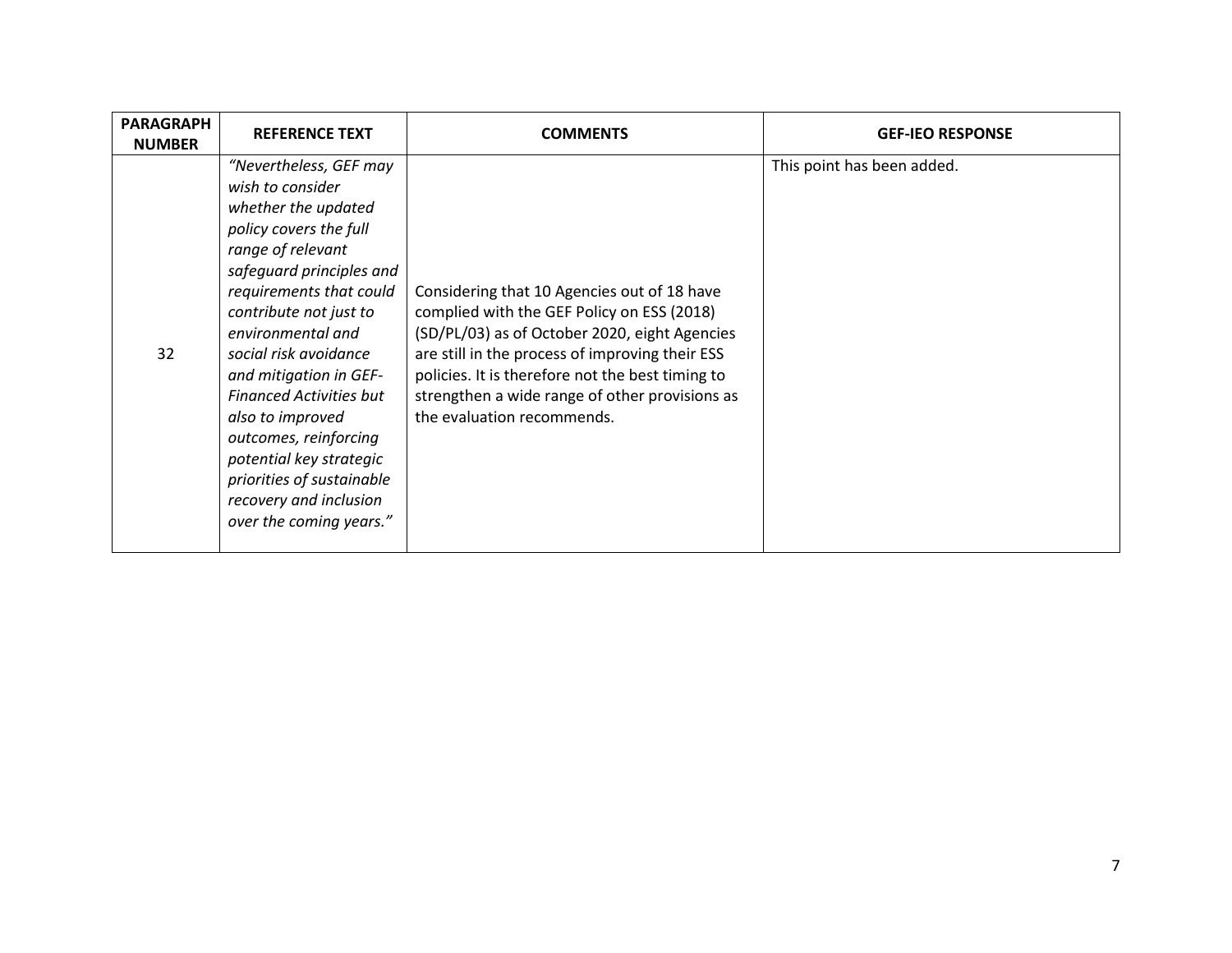| 37 | "The updated 2018<br>Policy added a number<br>of provisions directly<br>related to human rights<br>without however<br>mentioning the term<br>("human rights" does<br>not appear in the<br>policy). " | The Policy on ESS focuses on disadvantaged and<br>vulnerable groups, nondiscrimination, inclusion<br>of persons with disabilities, gender<br>discrimination and gender-based-violence, non-<br>retaliation against complainants, expanded FPIC<br>provisions regarding indigenous peoples,<br>strengthened participation, which are more<br>explicit about consideration of human rights in<br>terms of GEF projects. These are considered as<br>fully addressing the recommendation from 2017<br>GEF IEO review. In addition, considering that<br>eight Agencies are still in the process of<br>improving their ESS policies, it is not the best<br>timing to revise the current Policy on ESS.<br>Para 4 of "REVIEW OF THE GEF POLICY ON<br><b>AGENCY MINIMUM STANDARDS ON</b><br>ENVIRONMENTAL AND SOCIAL SAFEGUARDS<br>(IEO 2017)" states the following:<br>4. Key findings of the review include the following:<br>(d) [] A high-level comparison of the GEF Safeguards<br>with more recently adopted policy frameworks<br>identified a range of gaps and/or areas of greater<br>emphasis, including human rights, nondiscrimination<br>equity; stakeholder engagement; climate change and<br>disaster risk; biodiversity offsets; invasive alien<br>species; supply chains; sustainable resource<br>management; community health, safety and security;<br>hazardous materials; involuntary resettlement;<br>indigenous peoples and the application of free, prior<br>informed consent (FPIC); cultural heritage; and<br>labor and working conditions. | While the 2017 review did not further elaborate<br>on how human rights should be incorporated<br>into an updated framework, it is apparent that<br>many agency safeguard frameworks are<br>increasingly explicit in aligning with international<br>human rights. |
|----|------------------------------------------------------------------------------------------------------------------------------------------------------------------------------------------------------|-------------------------------------------------------------------------------------------------------------------------------------------------------------------------------------------------------------------------------------------------------------------------------------------------------------------------------------------------------------------------------------------------------------------------------------------------------------------------------------------------------------------------------------------------------------------------------------------------------------------------------------------------------------------------------------------------------------------------------------------------------------------------------------------------------------------------------------------------------------------------------------------------------------------------------------------------------------------------------------------------------------------------------------------------------------------------------------------------------------------------------------------------------------------------------------------------------------------------------------------------------------------------------------------------------------------------------------------------------------------------------------------------------------------------------------------------------------------------------------------------------------------------------------------------------------|------------------------------------------------------------------------------------------------------------------------------------------------------------------------------------------------------------------------------------------------------------------|
|----|------------------------------------------------------------------------------------------------------------------------------------------------------------------------------------------------------|-------------------------------------------------------------------------------------------------------------------------------------------------------------------------------------------------------------------------------------------------------------------------------------------------------------------------------------------------------------------------------------------------------------------------------------------------------------------------------------------------------------------------------------------------------------------------------------------------------------------------------------------------------------------------------------------------------------------------------------------------------------------------------------------------------------------------------------------------------------------------------------------------------------------------------------------------------------------------------------------------------------------------------------------------------------------------------------------------------------------------------------------------------------------------------------------------------------------------------------------------------------------------------------------------------------------------------------------------------------------------------------------------------------------------------------------------------------------------------------------------------------------------------------------------------------|------------------------------------------------------------------------------------------------------------------------------------------------------------------------------------------------------------------------------------------------------------------|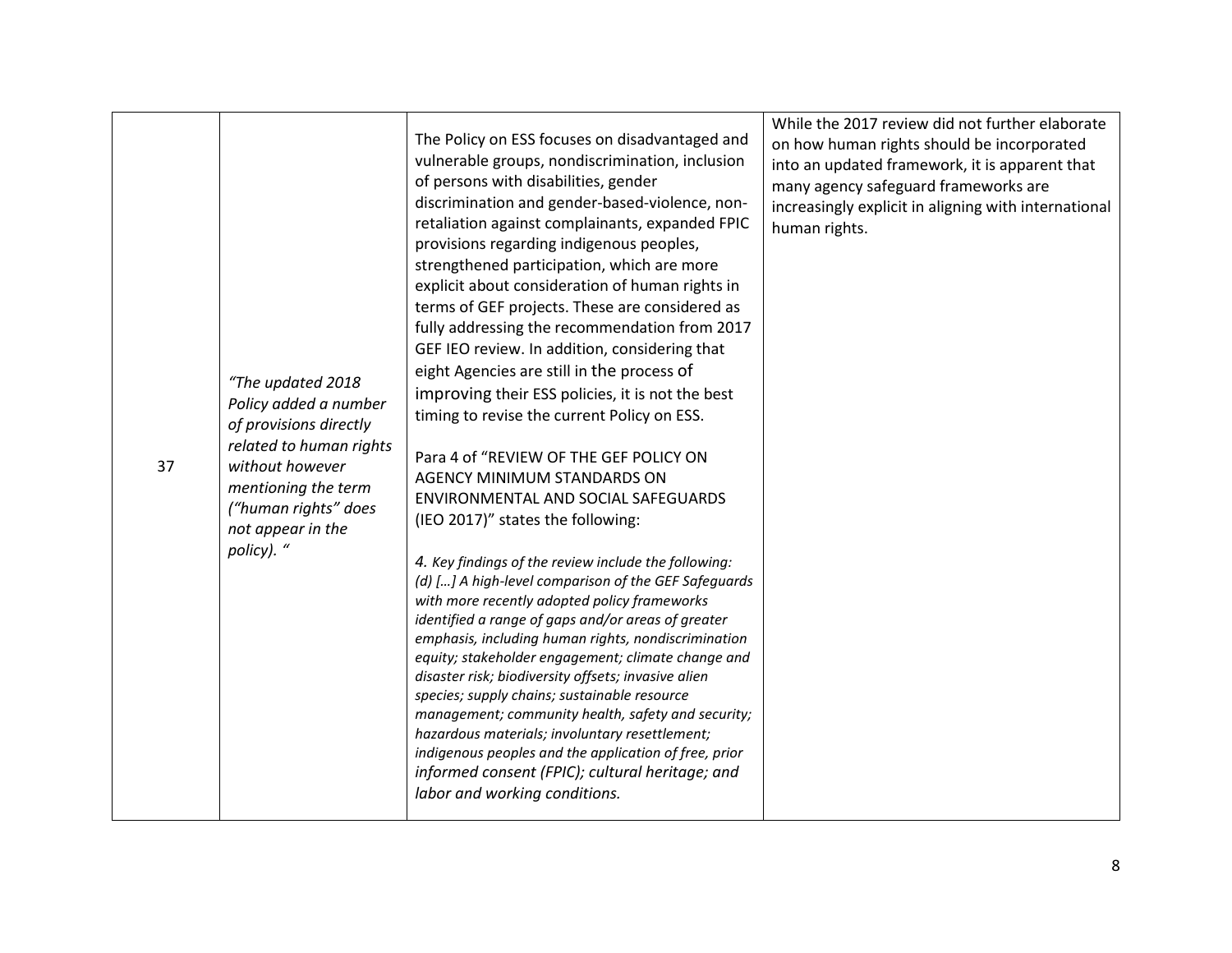| <b>PARAGRAPH</b><br><b>NUMBER</b> | <b>REFERENCE TEXT</b>                                                                                                                                                                                | <b>COMMENTS</b>                                                                                                                                                                                                                                                                                                                 | <b>GEF-IEO RESPONSE</b>                                                                                                                                                                                                                                                                                                                                                                                                                                                                                                                                                                                         |
|-----------------------------------|------------------------------------------------------------------------------------------------------------------------------------------------------------------------------------------------------|---------------------------------------------------------------------------------------------------------------------------------------------------------------------------------------------------------------------------------------------------------------------------------------------------------------------------------|-----------------------------------------------------------------------------------------------------------------------------------------------------------------------------------------------------------------------------------------------------------------------------------------------------------------------------------------------------------------------------------------------------------------------------------------------------------------------------------------------------------------------------------------------------------------------------------------------------------------|
| 36-41                             | <b>Human Rights</b>                                                                                                                                                                                  | The IEO recognizes almost a dozen distinct<br>human rights provisions included in the policy.<br>It would be helpful to understand the additional<br>benefit of adding a 'human rights' label to these<br>provisions, and what specific additional<br>provisions would be recommended.                                          | At this stage, the lack of explicit<br>acknowledgement of the international human<br>rights framework gives the appearance that the<br>GEF is taking a piecemeal approach to<br>respecting human rights, which are universal,<br>indivisible and interdependent.                                                                                                                                                                                                                                                                                                                                                |
| 45                                | "the GEF could consider<br>the more detailed<br>provisions incorporated<br>by Agencies"                                                                                                              | As GEF policies are meant to align with Agency<br>policies (and the latter take precedent over the<br>former in case of conflict) is there a risk that<br>additional detail would create implementation<br>challenges for some Agencies? (see also<br>comment to para 49)                                                       | This is a quote from the IEO evaluation on<br>fragility and conflict. There appears to be mutual<br>learning between Agencies and the GEF<br>regarding the content, specificity, and<br>procedural focus on safeguard requirements.<br>The GEF has done an admirable job in striking a<br>balance between establishing key safeguard<br>principles and not overwhelming Agencies with<br>unachievable objectives. However, safeguards<br>are of course an evolving area and, as the<br>evaluation on fragility and conflict pointed out,<br>new learning and lessons will need to be<br>incorporated over time. |
| 47                                | "Other issues for<br>consideration. GEF may<br>also wish to consider a<br>range of other specific<br>issues when it considers<br>updating the Policy on<br>Environmental and<br>Social Safeguards. " | As mentioned above, considering that 10<br>Agencies out of 18 have complied with the GEF<br>Policy on ESS (2018) (SD/PL/03) as of October<br>2020, 8 Agencies are still improving their ESS<br>policies. It is therefore not the best timing to<br>strengthen a wide range of other provisions as<br>the evaluation recommends. | Language revised to indicate "when" the Policy<br>is reviewed.                                                                                                                                                                                                                                                                                                                                                                                                                                                                                                                                                  |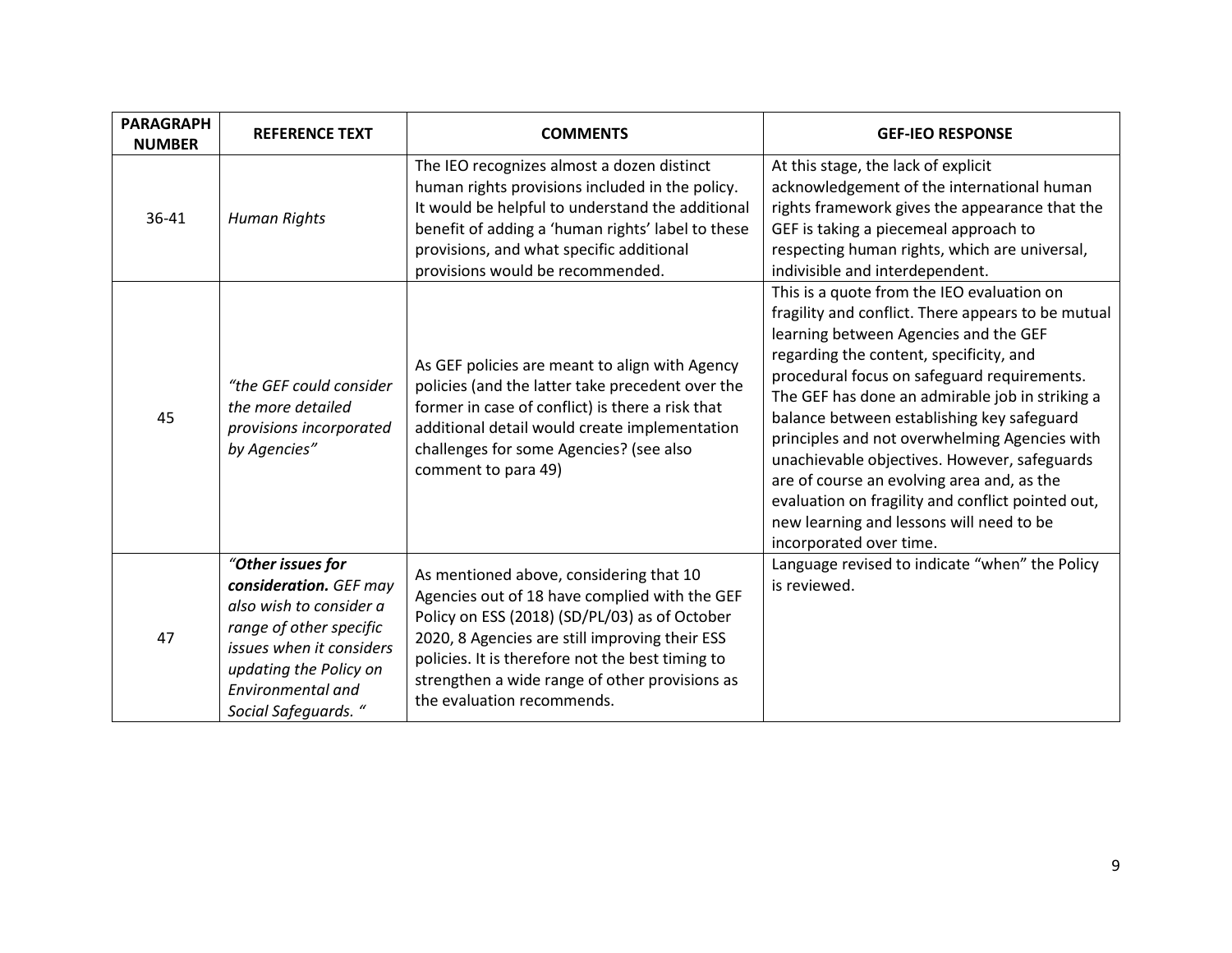| <b>PARAGRAPH</b><br><b>NUMBER</b> | <b>REFERENCE TEXT</b>                                                                                                                                                                           | <b>COMMENTS</b>                                                                                                                                                                                               | <b>GEF-IEO RESPONSE</b>                                                                                                                                                                                                                                                                                                                                                                                                                                                                                                                                                                                                                                                                                                                     |
|-----------------------------------|-------------------------------------------------------------------------------------------------------------------------------------------------------------------------------------------------|---------------------------------------------------------------------------------------------------------------------------------------------------------------------------------------------------------------|---------------------------------------------------------------------------------------------------------------------------------------------------------------------------------------------------------------------------------------------------------------------------------------------------------------------------------------------------------------------------------------------------------------------------------------------------------------------------------------------------------------------------------------------------------------------------------------------------------------------------------------------------------------------------------------------------------------------------------------------|
| 47                                | MS4: "Persons who are<br>economically displaced<br>and are without legally<br>recognizable claims to<br>land should be<br>compensated (not just<br>provided assistance) for<br>any lost assets" | It would be helpful to understand how Agencies<br>would provide such compensation - using their<br>own budget resources, funds from the GEF trust<br>fund (possibly requiring Council approval), or<br>other? | It is a common standard among land acquisition<br>and resettlement safeguards that the most<br>disadvantaged group of affected persons (those<br>without land rights) need to be compensated for<br>any assets and improvements they have made<br>to the land from which they are being displaced<br>(but not the value of the land itself).<br>Compensation would come from the same<br>sources that compensate other categories of<br>displaced persons (those with recognized land<br>rights, etc.). These sources could be project<br>funding, national authorities, or GEF resources if<br>so chosen). This would not be a qualitatively<br>different requirement than the existing one to<br>compensate those recognized land claims. |
| 49                                | "Some Agencies see no<br>need to reference the<br>updated GEF policy<br>since their own<br>safeguards frameworks<br>are aligned." AFTER<br><b>VERIFYING THAT OWN</b><br><b>ARE ALIGNED</b>      | This point could be explored further as it<br>appears to have far-reaching implications for<br>GEF policies more generally.                                                                                   | Text revised to indicate 'after verifying<br>alignment.' This helpful harmonization effect<br>has been acknowledged in this and earlier<br>evaluations.                                                                                                                                                                                                                                                                                                                                                                                                                                                                                                                                                                                     |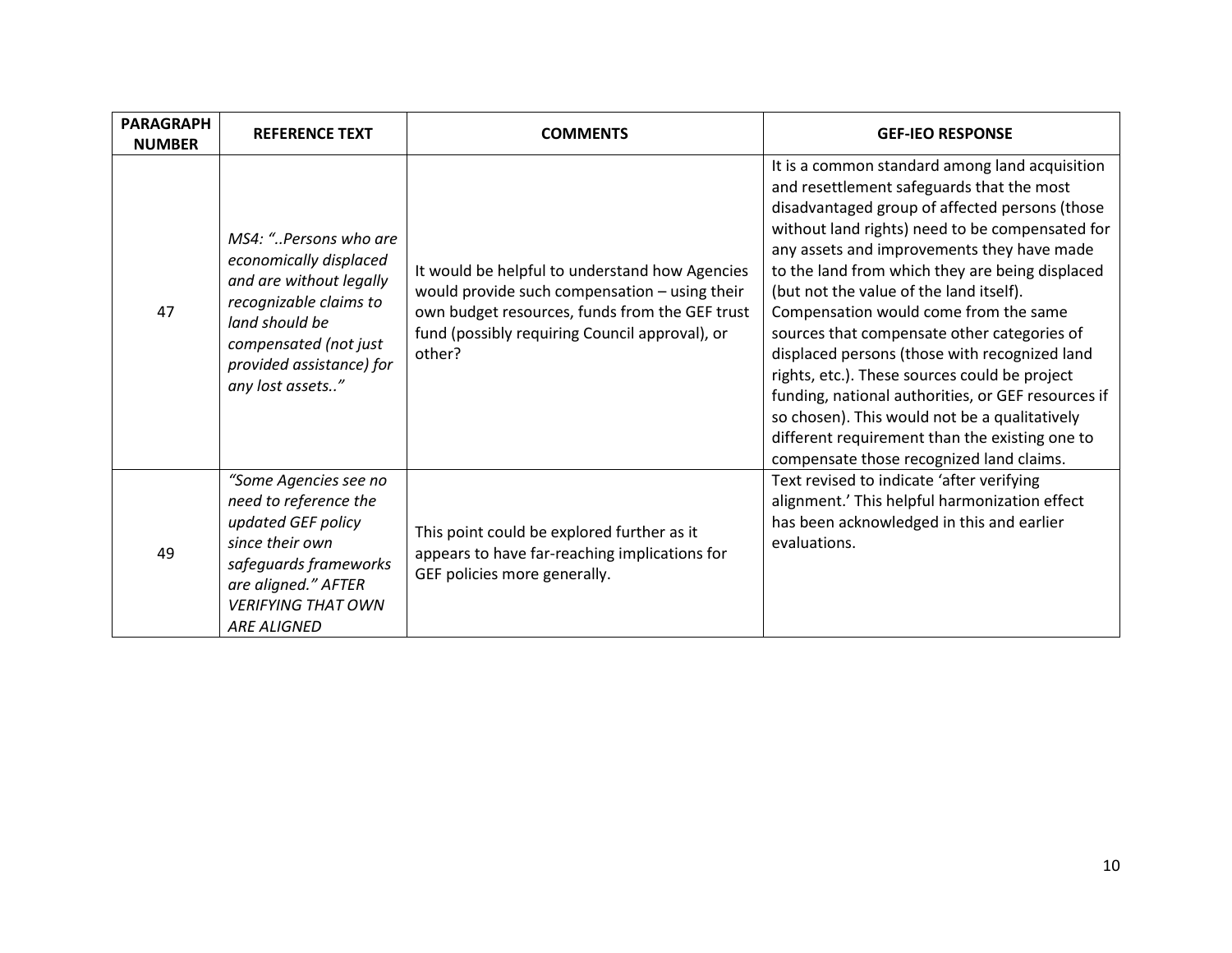| <b>PARAGRAPH</b><br><b>NUMBER</b> | <b>REFERENCE TEXT</b>                                                                                                                                                                                                                         | <b>COMMENTS</b>                                                                                                                                                                                                                                                                                                                                                                                                                                                                                                                                                                                                                            | <b>GEF-IEO RESPONSE</b>                                                                                                                                                                                                                                                                                                                                                              |
|-----------------------------------|-----------------------------------------------------------------------------------------------------------------------------------------------------------------------------------------------------------------------------------------------|--------------------------------------------------------------------------------------------------------------------------------------------------------------------------------------------------------------------------------------------------------------------------------------------------------------------------------------------------------------------------------------------------------------------------------------------------------------------------------------------------------------------------------------------------------------------------------------------------------------------------------------------|--------------------------------------------------------------------------------------------------------------------------------------------------------------------------------------------------------------------------------------------------------------------------------------------------------------------------------------------------------------------------------------|
| 50                                | "Many Agencies<br>welcomed the updated<br>policy's focus on higher-<br>level safeguard<br>requirements and noted<br>that it is not overly<br>prescriptive, providing<br>needed flexibility as<br>Agencies elaborate their<br>own frameworks." | An important point – probably should be<br>recognized in para 45 (see comment above)                                                                                                                                                                                                                                                                                                                                                                                                                                                                                                                                                       | As noted at para. 45 above, this is a quote from<br>a separate IEO evaluation on fragility and<br>conflict. Again, the GEF has done an admirable<br>job in striking a balance between establishing<br>key safeguard principles and not overwhelming<br>Agencies with unachievable objectives.<br>However, additional issues and more specificity<br>may still need to be considered. |
| 60                                | <b>Policy Compliance</b><br>"The portfolio review<br>could not discern<br>relevant trends for this<br>variable across focal<br>areas, Agencies and<br>regions."                                                                               | Since only 16% of the PIFs/PFDs approved in the<br>December 2019 Work Program (before the<br>Guideline on GEF Policy on Environmental and<br>Social Safeguards) classified ESS risks for the<br>projects and programs, initial risk classifications<br>of ESS risks in the Progress Report on the<br>Implementation of the GEF Policy on ESS in<br>November 2020 are only from the June 2020<br>Work Program. We found that some projects<br>changed the risk classifications during<br>preparation of the CEO Endorsements. Thus, it is<br>too early to discuss trends of ESS risk<br>classifications of the GEF portfolio at this stage. | The evaluation clearly states that data is limited<br>to draw any conclusions on compliance trends.                                                                                                                                                                                                                                                                                  |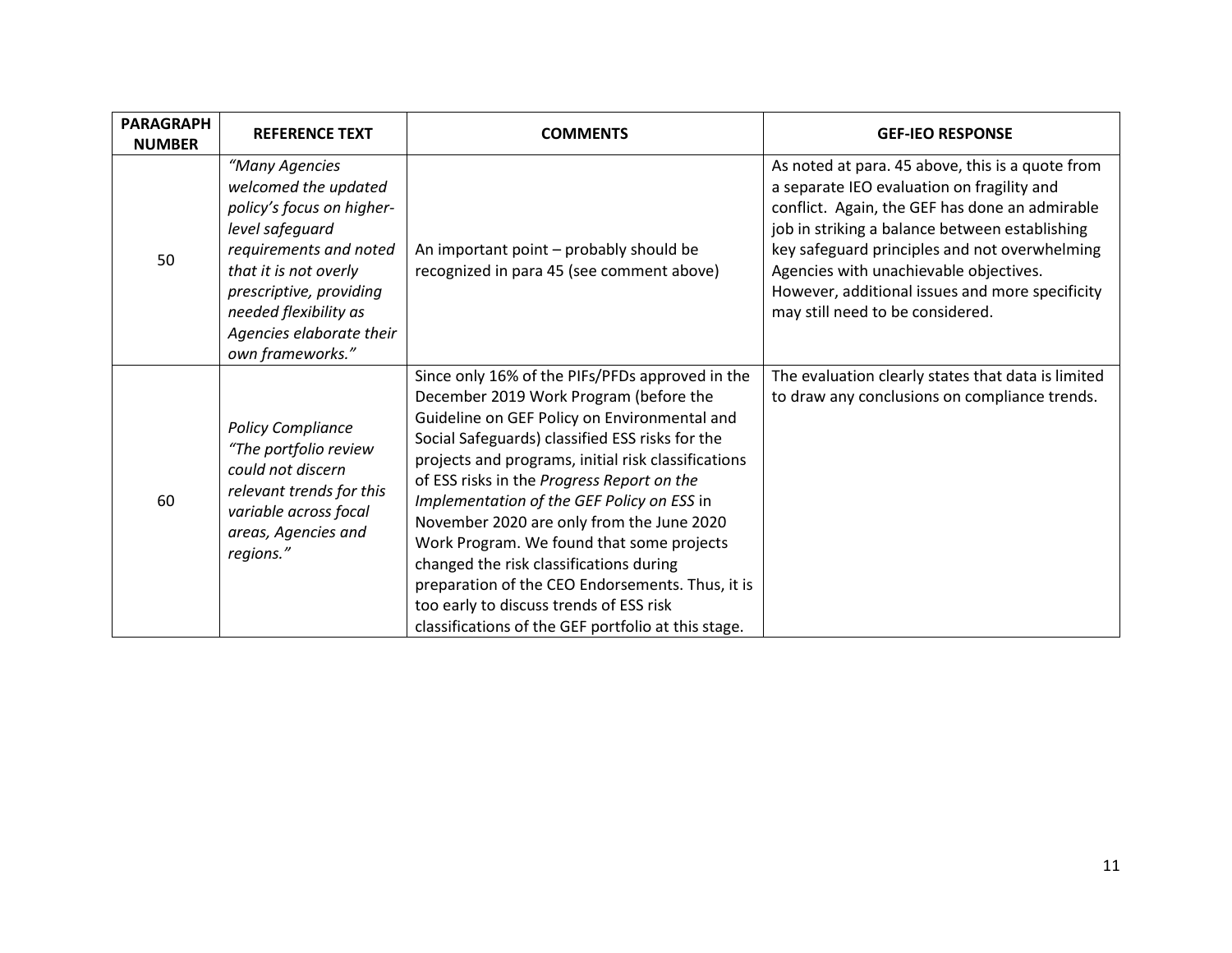# <span id="page-11-0"></span>**Stakeholder Engagement**

| <b>PARAGRAPH</b><br><b>NUMBER</b> | <b>REFERENCE TEXT</b>  | <b>COMMENTS</b>                                                                    | <b>GEF-IEO RESPONSE</b>                                                                                                                                                                                                                                                                                                                                                                                                                                                                                                                                                                                                                                                                                                                                                                                                             |
|-----------------------------------|------------------------|------------------------------------------------------------------------------------|-------------------------------------------------------------------------------------------------------------------------------------------------------------------------------------------------------------------------------------------------------------------------------------------------------------------------------------------------------------------------------------------------------------------------------------------------------------------------------------------------------------------------------------------------------------------------------------------------------------------------------------------------------------------------------------------------------------------------------------------------------------------------------------------------------------------------------------|
|                                   | <b>General Comment</b> | Could this evaluation and the one on CSO<br>Network have been consolidated/merged? | We have positioned the GEF-CSO Network and<br>the Engagement with Indigenous Peoples<br>follow up reports in sequence following the<br>discussion of the Updated Stakeholder<br>Engagement Policy.<br>Beneath the Recommendations is a small<br>section that introduces the structure of the<br>report. It notes that the evaluation was<br>designed to have a particular focus on GEF<br>developments that have culminated in the<br>Updated Stakeholder Engagement Policy. Of<br>the three policies, this one has had the least<br>evaluative attention over the past four years.<br>Coverage of the other two policies are by way<br>of follow ups to evaluations/reviews<br>undertaken over the past four years. Two<br>other evaluations focused on IP and CSO<br>stakeholder groups are also addressed through<br>follow ups. |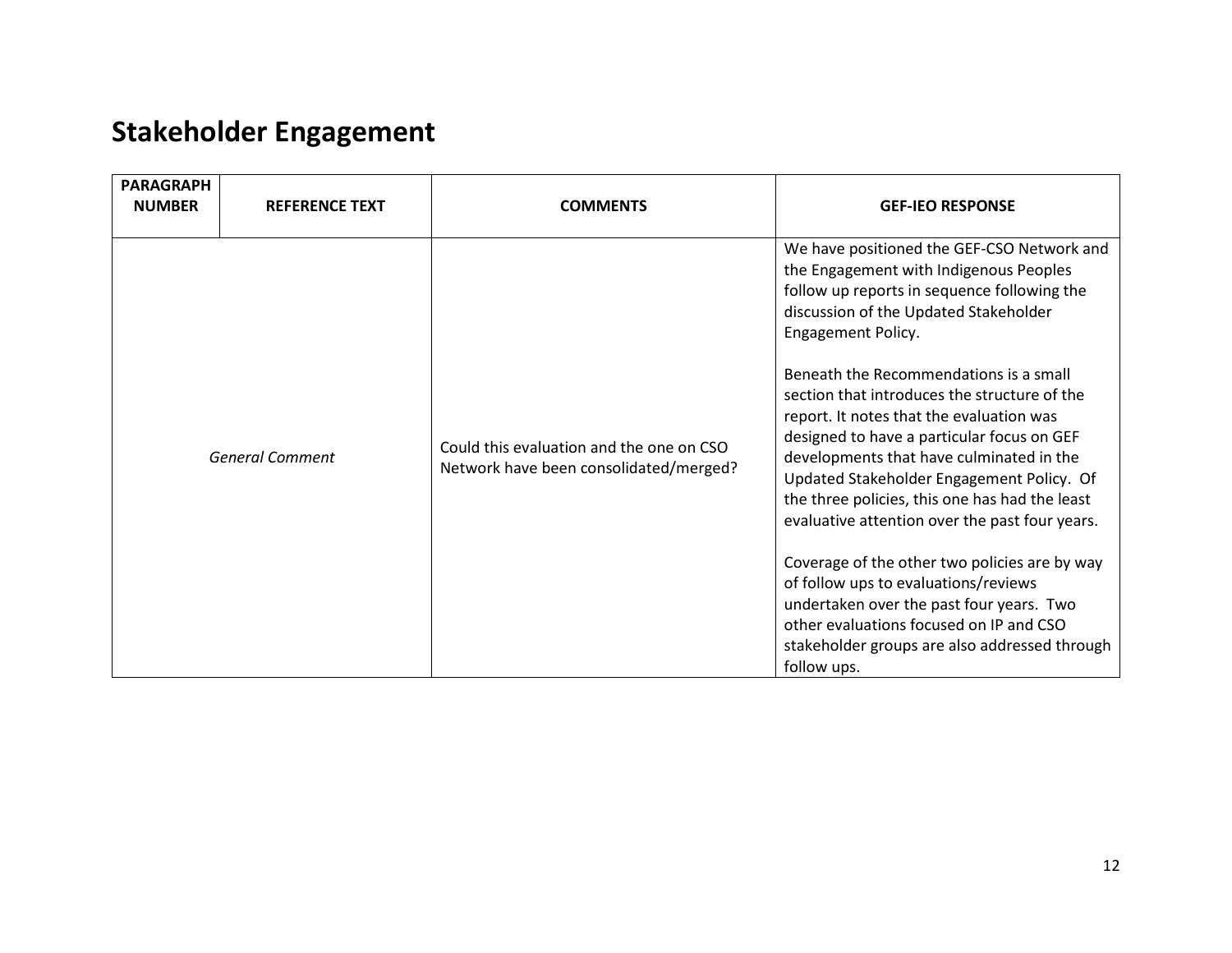| <b>PARAGRAPH</b><br><b>NUMBER</b> | <b>REFERENCE TEXT</b>                                                                                                                                                                                                                                                                                                                                                                                                                                                               | <b>COMMENTS</b>                                                                                                                                                                                                                                                                                                                                                                                                                                                                                                                                                                                                                                                                                                                                                                                                                                                                                                                                 | <b>GEF-IEO RESPONSE</b>                                                                                                                                                                                   |
|-----------------------------------|-------------------------------------------------------------------------------------------------------------------------------------------------------------------------------------------------------------------------------------------------------------------------------------------------------------------------------------------------------------------------------------------------------------------------------------------------------------------------------------|-------------------------------------------------------------------------------------------------------------------------------------------------------------------------------------------------------------------------------------------------------------------------------------------------------------------------------------------------------------------------------------------------------------------------------------------------------------------------------------------------------------------------------------------------------------------------------------------------------------------------------------------------------------------------------------------------------------------------------------------------------------------------------------------------------------------------------------------------------------------------------------------------------------------------------------------------|-----------------------------------------------------------------------------------------------------------------------------------------------------------------------------------------------------------|
| $\mathcal{P}$                     | Policy requirements cover<br>the full project cycle but are<br>front-loaded to CEO<br>Endorsement. As a result, at<br>the portfolio level,<br>documentation tends to be<br>compliance/risk focused<br>and anticipatory of results.<br>Pathways/indicators are<br>not defined,<br>program/project templates<br>are "open ended" in their<br>requests for information,<br>and understanding is<br>anecdotal on how the<br>policies contribute to<br>impact across the focal<br>areas. | This is an important topic. The updated GEF<br>Monitoring Policy clarified and enhanced the<br>authority of the Secretariat to review project<br>implementation reports submitted by<br>Agencies and collaborate with them to ensure<br>compliance with relevant policies. The GEF<br>Portal has further enabled this effort with new<br>and updated Agency entry requirements<br>during implementation, including fields<br>focused specifically on implementation of the<br>Policy on Stakeholder Engagement and other<br>key GEF policies. On these lines, the<br>Secretariat has been building a stronger<br>system for portfolio-level review, in line with<br>Policy, and has updated its Annual Monitoring<br>Report to Council to put a strategic focus on<br>priorities and requirements for delivery. The<br>draft report is helpful in raising this important<br>topic, and its inputs may be considered in this<br>broader context. | This is acknowledged in the text under Policy<br>Coherence, paragraph 127. The ongoing<br>development of Secretariat's reporting<br>function is acknowledged in the text<br>supporting Recommendation #1. |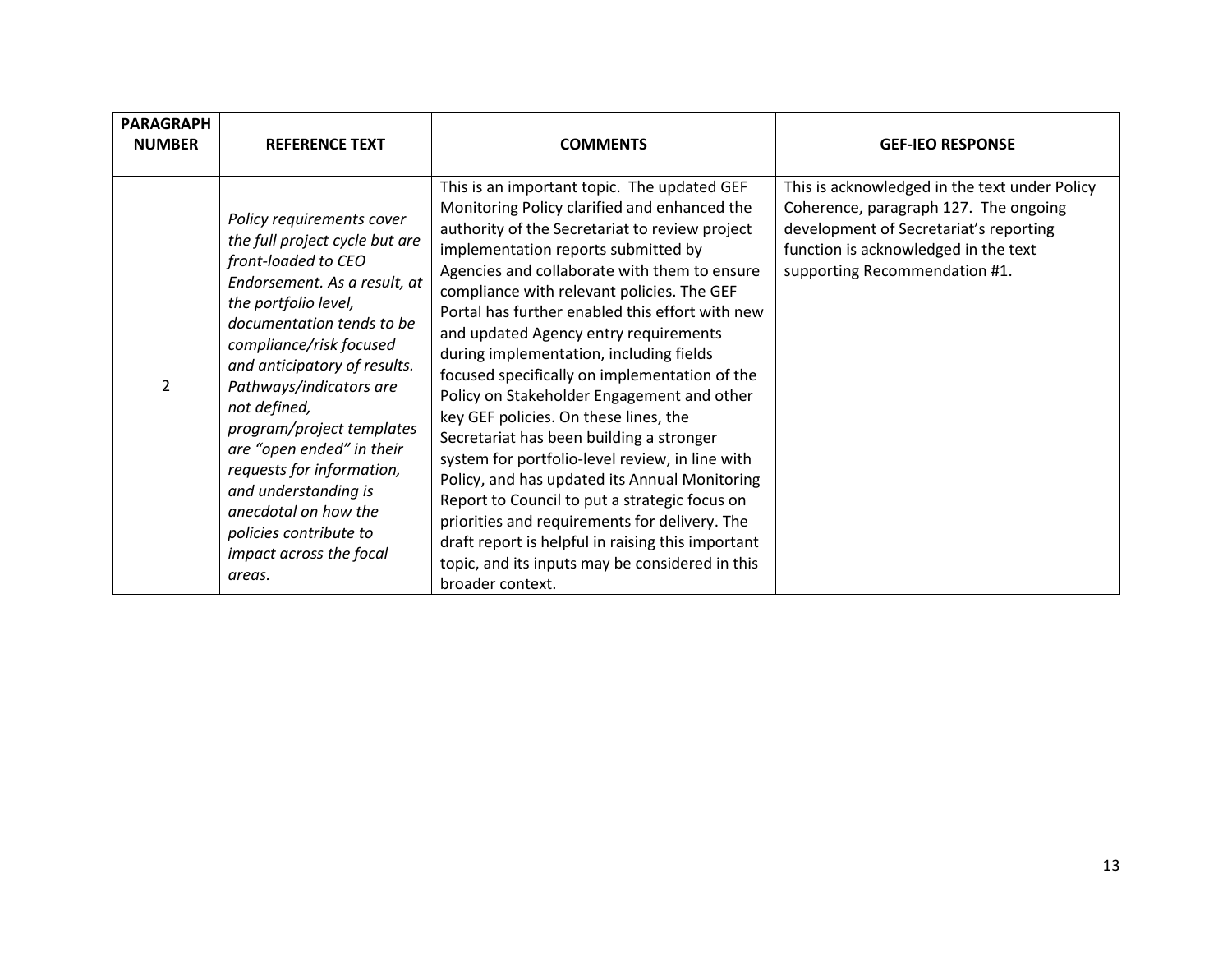| <b>PARAGRAPH</b><br><b>NUMBER</b> | <b>REFERENCE TEXT</b>                                                                                                                                                                | <b>COMMENTS</b>                                                                                                                                                                                                                                                                                                                                                                                                                                                                                                                                                                                                                                                                                                                                                                                                                                                                                                                                                                                                                                  | <b>GEF-IEO RESPONSE</b>                                                                                                                                                                                                                                                                                                                      |
|-----------------------------------|--------------------------------------------------------------------------------------------------------------------------------------------------------------------------------------|--------------------------------------------------------------------------------------------------------------------------------------------------------------------------------------------------------------------------------------------------------------------------------------------------------------------------------------------------------------------------------------------------------------------------------------------------------------------------------------------------------------------------------------------------------------------------------------------------------------------------------------------------------------------------------------------------------------------------------------------------------------------------------------------------------------------------------------------------------------------------------------------------------------------------------------------------------------------------------------------------------------------------------------------------|----------------------------------------------------------------------------------------------------------------------------------------------------------------------------------------------------------------------------------------------------------------------------------------------------------------------------------------------|
| 10                                | GEF's Stakeholder<br><b>Engagement Policy is less</b><br>specific than several<br>comparators regarding<br>inclusion of disadvantaged<br>and marginalized groups<br>and individuals. | One important factor here is that the<br>Stakeholder Engagement Policy is intended to<br>be read together with other inter-related GEF<br>Policies, including the Policies on<br>Environmental and Social Safeguards and<br>Gender Equality. The former has specific<br>provisions regarding inclusion of<br>disadvantaged and marginalized groups and<br>individuals, including individuals with<br>disabilities. In addition, the Guidelines for<br>Implementation of the Stakeholder<br><b>Engagement Policies:</b><br>State that "meaningful consultation is<br>a two-way process that, inter alia "[i]s<br>free of external manipulation,<br>interference, coercion, discrimination,<br>and intimidation"<br>Highlight that stakeholder<br>engagement should be undertaken in<br>an inclusive and gender responsive<br>manner<br>Set out clear requirements of FPIC and<br>$\bullet$<br>culturally appropriate consultations<br>and dialogue to enable Indigenous<br>Peoples to receive fair and equitable<br>opportunities from a project. | This reinforces the findings of the evaluation<br>that the policies require tighter integration<br>and cross-linking to be able to fully address<br>the requirements. The greater specificity of<br>comparator Agencies' policies regarding<br>inclusion of disadvantaged and marginalized<br>groups in engagement processes is instructive. |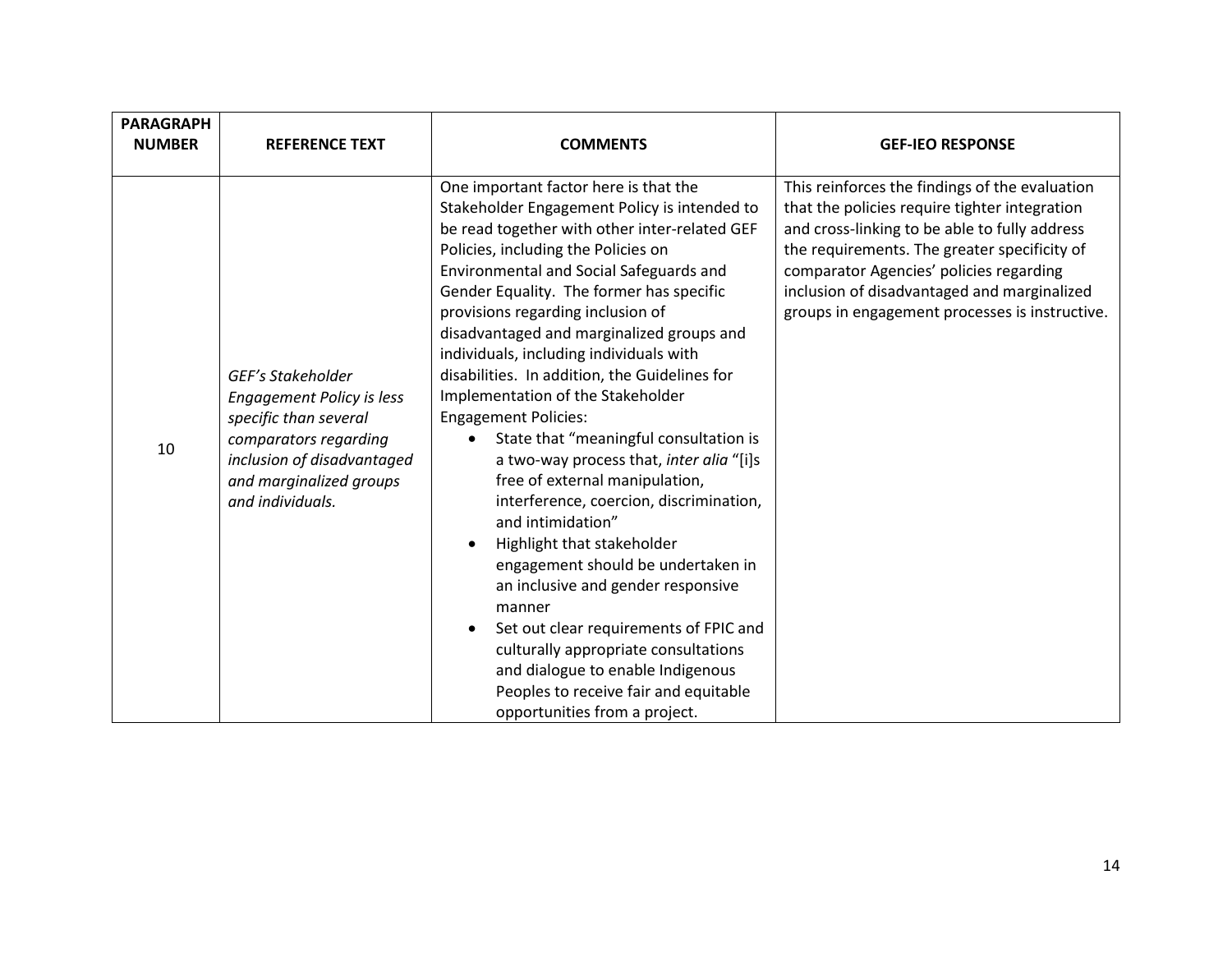| <b>PARAGRAPH</b><br><b>NUMBER</b> | <b>REFERENCE TEXT</b>                                                                                                                                                                                                                                                                                         | <b>COMMENTS</b>                                                                                                                                                                                                                                         | <b>GEF-IEO RESPONSE</b>                                                                                                                                                                                                                                                                                                                                                                                                                                                                                                                                                                                              |
|-----------------------------------|---------------------------------------------------------------------------------------------------------------------------------------------------------------------------------------------------------------------------------------------------------------------------------------------------------------|---------------------------------------------------------------------------------------------------------------------------------------------------------------------------------------------------------------------------------------------------------|----------------------------------------------------------------------------------------------------------------------------------------------------------------------------------------------------------------------------------------------------------------------------------------------------------------------------------------------------------------------------------------------------------------------------------------------------------------------------------------------------------------------------------------------------------------------------------------------------------------------|
| Page 24,<br>Para 88               | The 2018 policy on<br>Stakeholder Engagement<br>supersedes GEF's 2012<br>Policy on Public<br>involvement. The latter<br>widens the scope of the<br>former with a policy focus<br>on promoting the "inclusive<br>and meaningful<br>participation of<br>stakeholders in GEF's<br>governance and<br>operations." | Is there a mix up of terms? Or do a rewrite.<br>The latter also used later incorrectly $-$ in the<br>same paragraph.                                                                                                                                    | Corrected                                                                                                                                                                                                                                                                                                                                                                                                                                                                                                                                                                                                            |
| 6, 9, 10,<br>throughout           | WB, IDB, and UNDP as<br>comparators. "The GEF<br>Policy, however, is less<br>specific than those of<br>comparators"                                                                                                                                                                                           | GEF already benefits from the SE policies of<br>these entities as they are GEF Agencies.<br>Should also recognize that if GEF policy were<br>more specific, it could conflict with GEF<br>Agency policy (which takes precedent in case<br>of conflict). | Para. added: It is acknowledged that in<br>formulating its policies the GEF seeks to strike<br>a balance between establishing clear<br>requirements without being overly<br>prescriptive and detailed which could make<br>implementation more difficult and could raise<br>more points of conflict with Agency policy<br>frameworks. Nevertheless, the findings of gap<br>areas and 'lack of specificity' in the GEF<br>Stakeholder Engagement Policy when<br>compared to similar policies of other<br>institutions are germane, indicating potential<br>areas of strengthening when the policy will be<br>reviewed. |
| 29, 33, etc.                      | "Accredited Agencies"                                                                                                                                                                                                                                                                                         | GEF does not use an 'accreditation' process.                                                                                                                                                                                                            | Corrected                                                                                                                                                                                                                                                                                                                                                                                                                                                                                                                                                                                                            |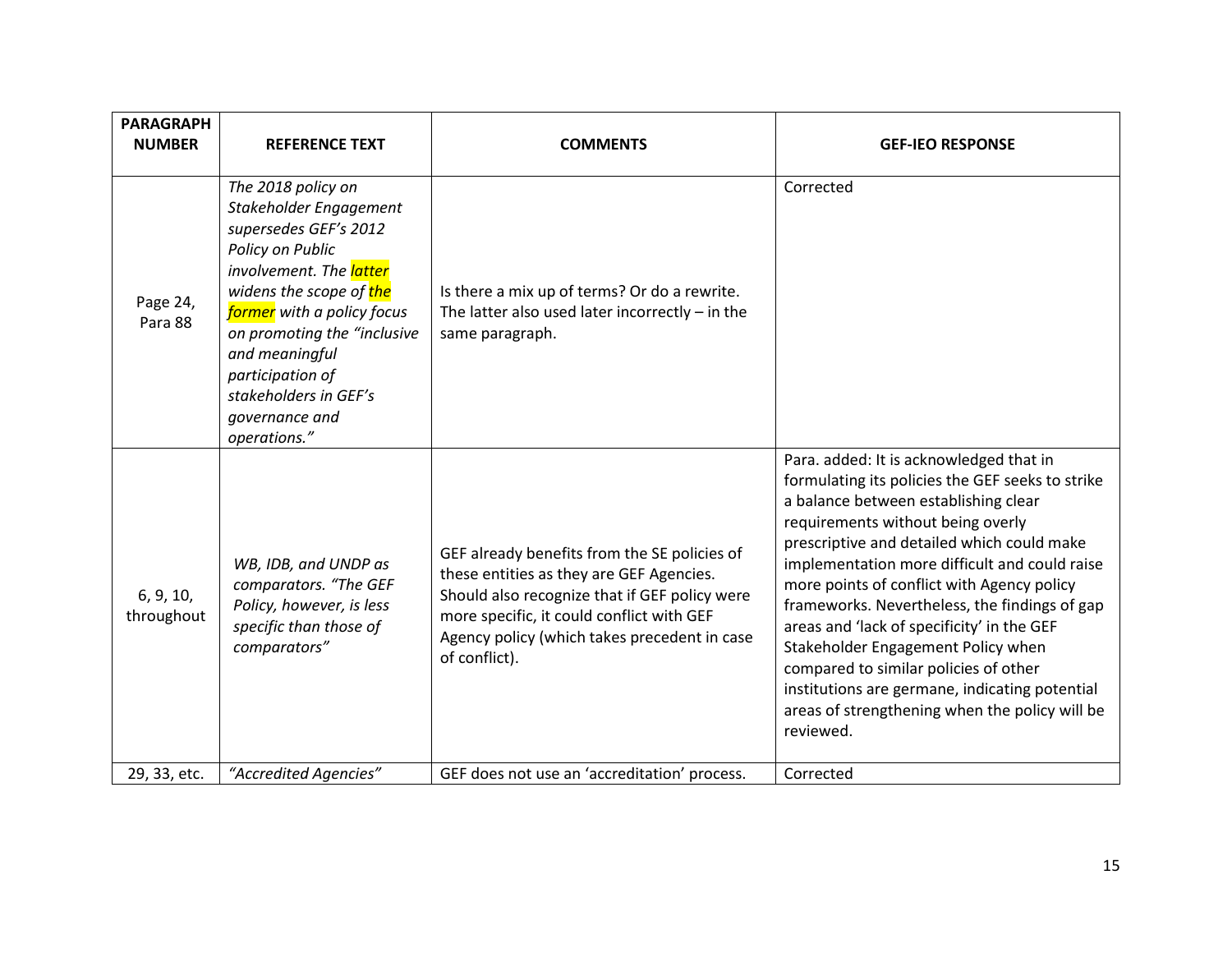| <b>PARAGRAPH</b><br><b>NUMBER</b> | <b>REFERENCE TEXT</b>                                                                                                                                                                                                                                                       | <b>COMMENTS</b>                                                                       | <b>GEF-IEO RESPONSE</b>              |
|-----------------------------------|-----------------------------------------------------------------------------------------------------------------------------------------------------------------------------------------------------------------------------------------------------------------------------|---------------------------------------------------------------------------------------|--------------------------------------|
| 46                                | Not getting feedback on<br>reports, once entered in the<br>portal, leaves Agencies<br>unsure about whether or<br>how reports are used, or<br>whether they meet<br>expectations. This has<br>created a perception that<br>the GEF is underusing the<br>information provided. | This seems like a significant finding, but is not<br>supported or elaborated further. | Some elaboration given in para. 187. |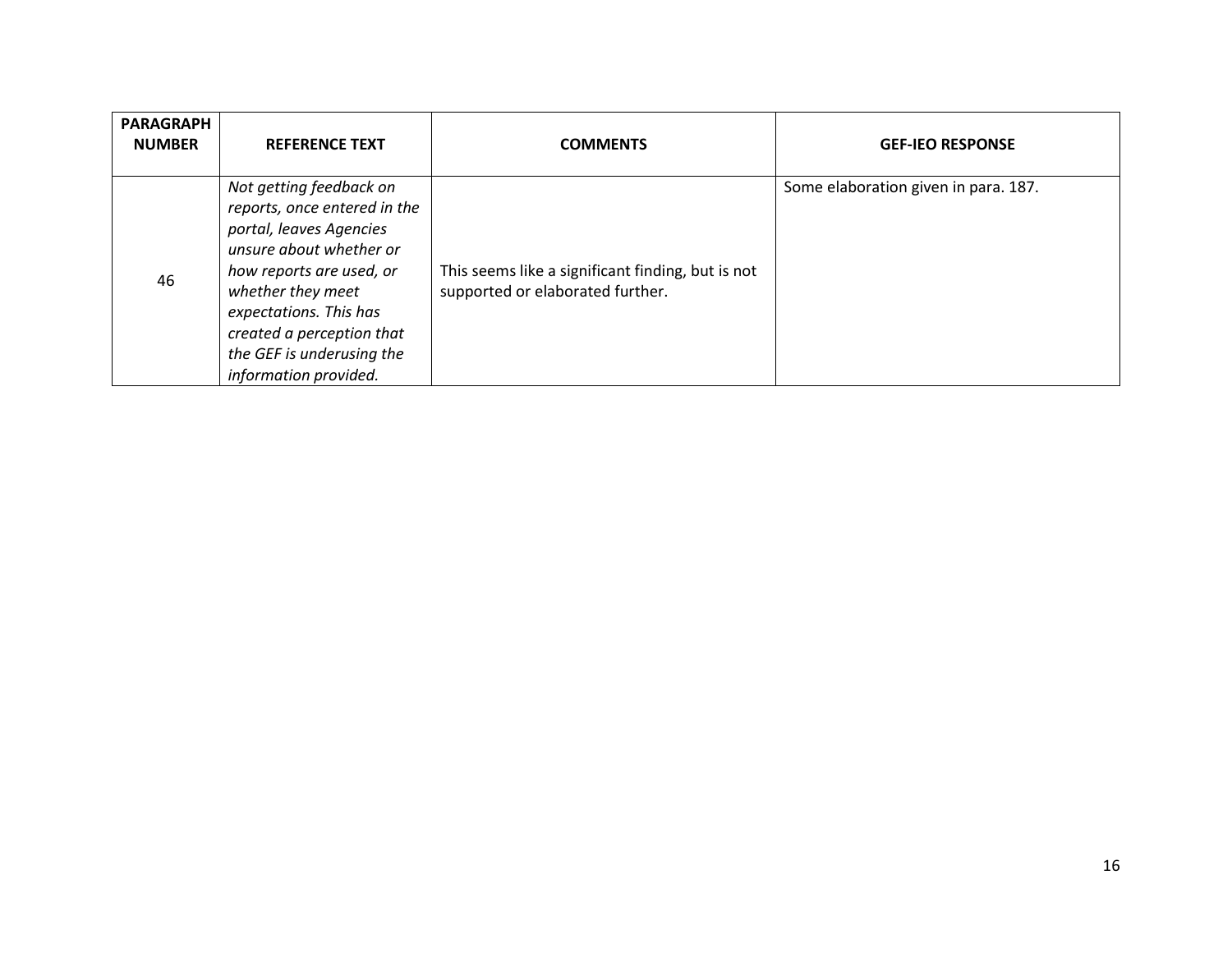## <span id="page-16-0"></span>**CSO Network**

| <b>PARAGRAPH</b><br><b>NUMBER</b> | <b>REFERENCE TEXT</b>                                                                                                                                                                                                                                                                                                                                                                                | <b>COMMENTS</b>                                                                                                                                                                                                                    | <b>GEF-IEO RESPONSE</b>                                                                                                                                                                  |
|-----------------------------------|------------------------------------------------------------------------------------------------------------------------------------------------------------------------------------------------------------------------------------------------------------------------------------------------------------------------------------------------------------------------------------------------------|------------------------------------------------------------------------------------------------------------------------------------------------------------------------------------------------------------------------------------|------------------------------------------------------------------------------------------------------------------------------------------------------------------------------------------|
| 10                                | Typically, the Network<br>organized meetings of<br>regional CSOs on the day prior<br>to the Expanded Constituency<br>Workshops (ECWs) to promote<br>the CSO Network, exchange<br>project-based knowledge and<br>to prepare CSO positions for<br>presentation to the regional<br>constituency during the<br>Workshop. These meetings<br>were supported logistically<br>and financially by the GEFSEC. | Should add that as from GEF-7 the ECWs<br>incorporated a full day dedicated to CSO<br>issues where all participants are present. This<br>allows for greater exchanges between CSO,<br>government officials and other participants. | Clarified that this paragraph was referring to<br>the state of play at the time of the CSO<br>Network Evaluation (2016), but have added<br>this in to the narrative under Section 7.3.6. |
| 14, last<br>bullet                | Within the context of an<br>increasingly complex<br>operating environment, the<br>GEF has strengthened<br>organizationally over the<br>period under evaluation but<br>governance challenges remain                                                                                                                                                                                                   | This comment is unclear and needs<br>precision/elaboration. Is this comment<br>meant to refer the GEF as a whole or to the<br>GEF CSO Network?                                                                                     | Corrected                                                                                                                                                                                |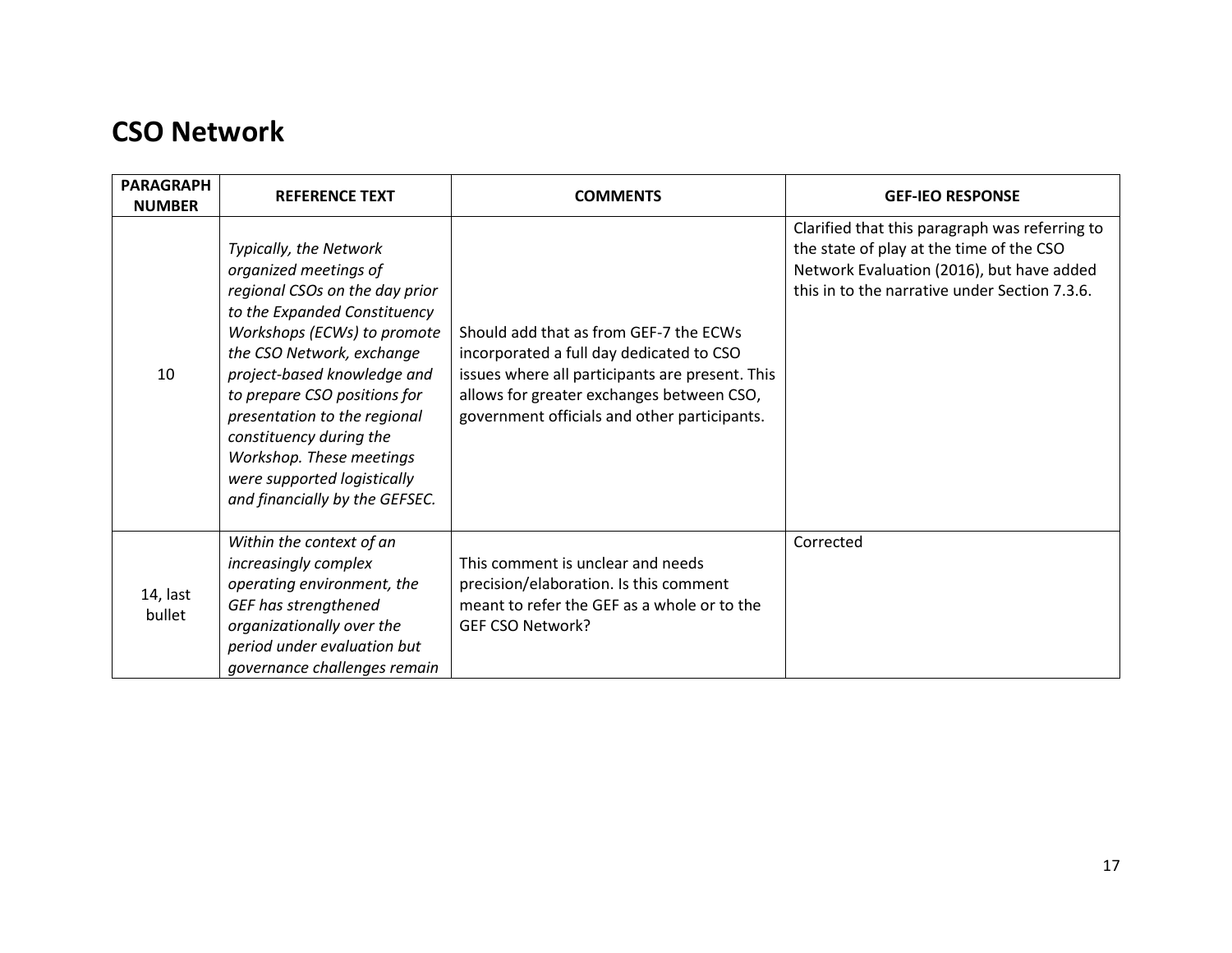| <b>PARAGRAPH</b><br><b>NUMBER</b> | <b>REFERENCE TEXT</b>                                                                                                                                                                                                                                                                                                                                          | <b>COMMENTS</b>                                                                                                                                                                                                                                                                                                                                                                                                | <b>GEF-IEO RESPONSE</b>                                                                                                                                                                                  |
|-----------------------------------|----------------------------------------------------------------------------------------------------------------------------------------------------------------------------------------------------------------------------------------------------------------------------------------------------------------------------------------------------------------|----------------------------------------------------------------------------------------------------------------------------------------------------------------------------------------------------------------------------------------------------------------------------------------------------------------------------------------------------------------------------------------------------------------|----------------------------------------------------------------------------------------------------------------------------------------------------------------------------------------------------------|
| 70                                | The Network is presently<br>caught in a <i>viscous cycle; it</i><br>hasn't demonstrated its value<br>proposition in a way that<br>attracts donor resources, and<br>without those resources it is<br>hard pressed to generate<br>value for its members and GEF<br>Partners.                                                                                     | Maybe the wording is meant to be vicious<br>cycle?                                                                                                                                                                                                                                                                                                                                                             | Corrected                                                                                                                                                                                                |
| 22                                | Reduced scope for CSOs to<br>engage Council on<br>upcoming/emergent agenda<br>items as a result of having<br>Consultation sessions topics<br>anticipated 12 months in<br>advance and planned<br>conjointly with the GEF<br>Secretariat, and a perceived<br>re-framing of the<br>Consultations as information<br>exchange rather than policy<br>dialogue events | This implies that the Network is not involved<br>I the planning and selection of these topics<br>while in fact all meetings and details are<br>planned with the Network colleagues where<br>they have room to frame the Consultations.<br>A challenge may be that there is not wide<br>involvement of the network members other<br>than the Coordination Committee and often<br>mainly the Chair and CO chair. | Paragraph redrafted to clarify that the<br>perception of the CSO Network is that they<br>don't have the same opportunity to set the<br>agenda themselves as was the case prior to<br>the Updated Vision. |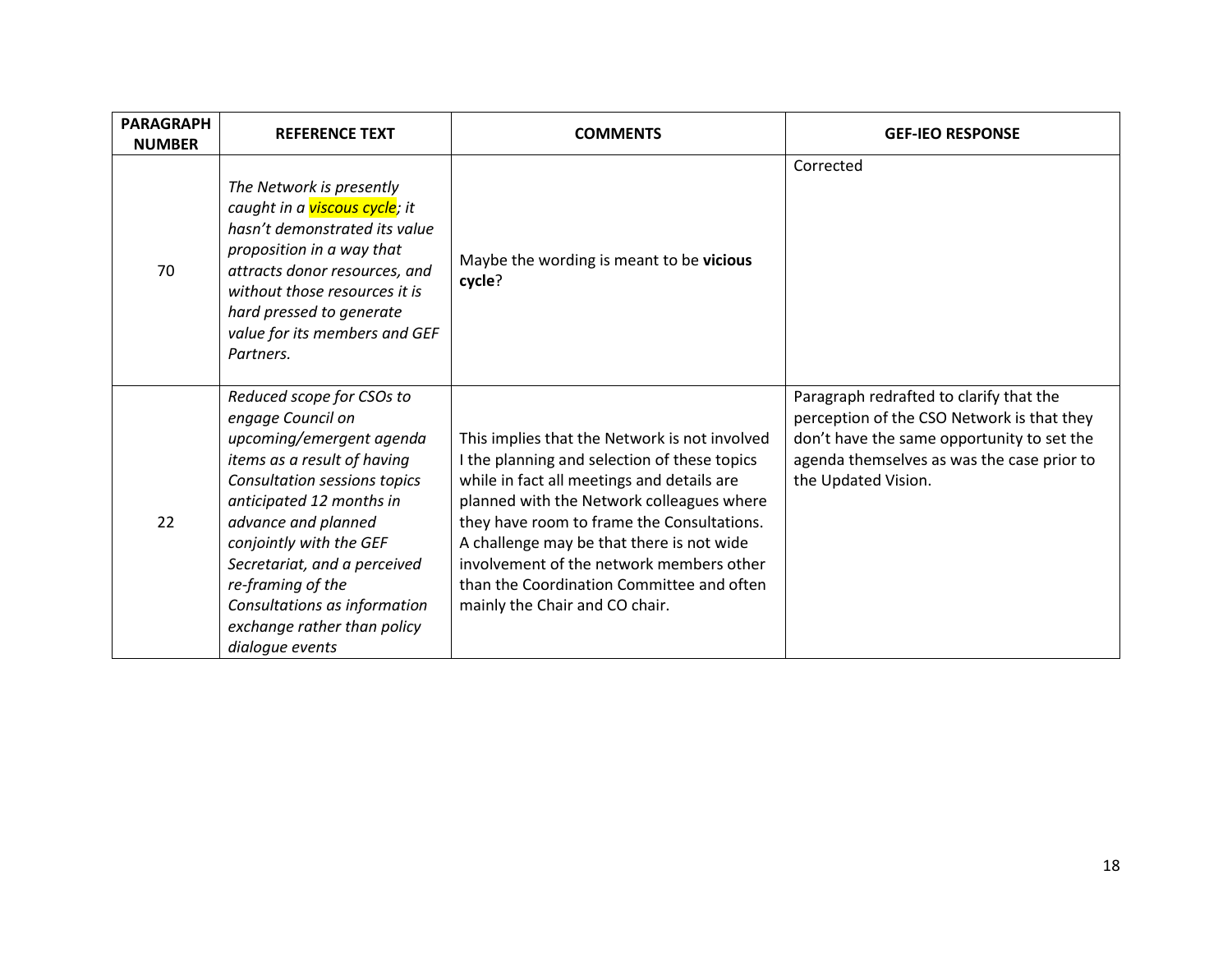| <b>PARAGRAPH</b><br><b>NUMBER</b> | <b>REFERENCE TEXT</b>                                                                                                                                                                                                                                                                                                                                                                                                                                                                                                                                                                                                                                                              | <b>COMMENTS</b>                                                                                                                                                                                                                                                                                                                                                                                                                                                                                            | <b>GEF-IEO RESPONSE</b>                                                                                                                                                                                                                                                                                                                                              |
|-----------------------------------|------------------------------------------------------------------------------------------------------------------------------------------------------------------------------------------------------------------------------------------------------------------------------------------------------------------------------------------------------------------------------------------------------------------------------------------------------------------------------------------------------------------------------------------------------------------------------------------------------------------------------------------------------------------------------------|------------------------------------------------------------------------------------------------------------------------------------------------------------------------------------------------------------------------------------------------------------------------------------------------------------------------------------------------------------------------------------------------------------------------------------------------------------------------------------------------------------|----------------------------------------------------------------------------------------------------------------------------------------------------------------------------------------------------------------------------------------------------------------------------------------------------------------------------------------------------------------------|
| 23                                | One pertains to the relaxation<br>of the rules regarding when<br>CSO representatives can speak<br>at Council. The CSO Network<br>welcomes this measure but<br>regards it as diminished in<br>significance because of the<br>newfound constraints in<br>convening RFPs to prepare<br>Network inputs on agenda<br><i>items</i><br>Again, this is welcomed but it<br>comes with the concern that<br>the GEF is putting all its<br>capacity building efforts into<br>its own Country Support<br>Program (which includes the<br><b>ECWs and National Dialogues)</b><br>rather than seeing the CSO<br>Network as a potential<br>capacity building asset in this<br><mark>regard</mark> . | Not clear what this means – since the GEF<br>still supports the participation of the<br>Coordination Committee for preparation of<br>their Council Position - the weekend prior to<br>the Council Meeting.<br>In relation to the CSP activities - in GEF 7 two<br>CSOs per country have participated in all<br>ECWs - and all National Dialogues convenors<br>are urged to include CSOs.<br>Not sure what the last statement means -<br>'seeing the CSO network as a potential<br>capacity building asset' | Clarified the perception as follows: a) the<br>Coordinating Committee is unable to meet in<br>Washington (as a whole) as it customarily<br>did to prepare for Council.<br>Clarified the perception as follows: that as a<br>result of its membership being distributed<br>globally, there is potential in the Network to<br>play a capacity development role itself. |
| 53                                | Historically, internet<br>connectivity has posed as a<br>communications challenge to<br>networking within civil society.<br>Quality meeting and training<br>interactions have only been<br>possible in person                                                                                                                                                                                                                                                                                                                                                                                                                                                                      | May be worthwhile mentioning language as a<br>huge challenge in addition to connectivity. In<br>particular the involvement of Francophone<br>CSOs due to language barriers - despite their<br>willingness and request to be more involved.<br>This effectively affects at least half the<br>countries in Africa.                                                                                                                                                                                           | Inserted this in the Table 7.1, as it was<br>mentioned by CSO Network member<br>respondents.                                                                                                                                                                                                                                                                         |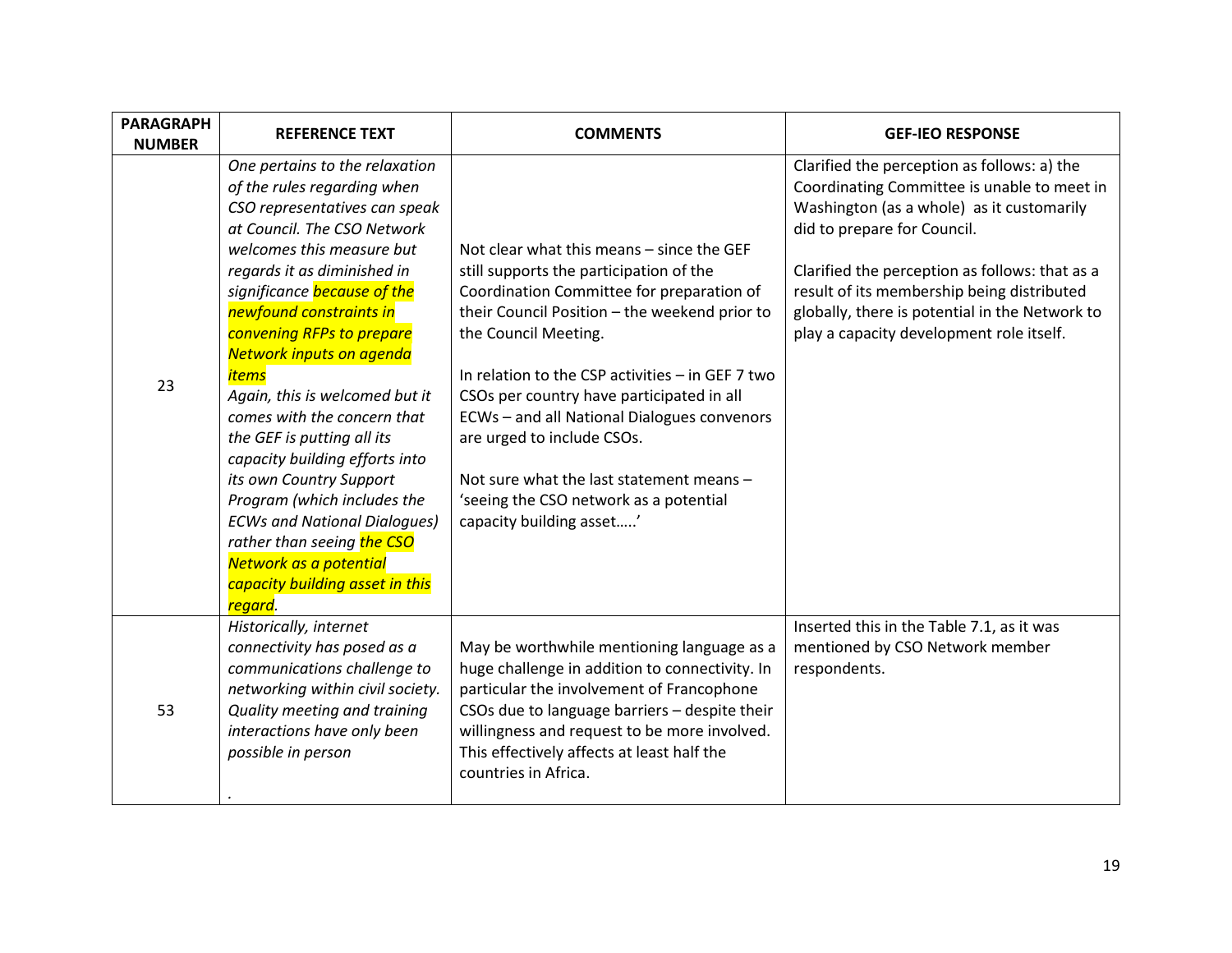| <b>PARAGRAPH</b><br><b>NUMBER</b> | <b>REFERENCE TEXT</b>                                                                    | <b>COMMENTS</b>                                                                                                                                                                                                     | <b>GEF-IEO RESPONSE</b>                                                                                                                                                                                                                                                                                                                            |
|-----------------------------------|------------------------------------------------------------------------------------------|---------------------------------------------------------------------------------------------------------------------------------------------------------------------------------------------------------------------|----------------------------------------------------------------------------------------------------------------------------------------------------------------------------------------------------------------------------------------------------------------------------------------------------------------------------------------------------|
| 53                                | Box 4 – Global Data Internet<br>Usage                                                    | During this time, it has also facilitated greater<br>GEFSEC engagement on Intro Seminars, etc.<br>Any data, findings available on that?                                                                             | In the Gender Equality Policy section, we do<br>include mention of the uptake data for the<br>on line course (Box 10.3). More broadly, a<br>question was posed to the Secretariat<br>(communications team), regarding user<br>traffic related to specific web pages and<br>other on line offerings. We did not secure<br>this information however. |
| 40                                | regarding ability to access GEF<br>Council decision-making were<br>"less than expected". | It would be helpful to unpack this, as Council<br>deliberations and decisions are made public.                                                                                                                      | This data came from a closed ended question<br>in the CSO survey. There is some<br>commentary in the more general qualitative<br>remarks indicating that some CSOs have felt<br>overlooked in the selection process to be<br>part of Council. It is implicit the comments<br>under Governance in Table 7.1                                         |
| 59,60                             | The list includes five entities<br>that are themselves accredited<br>GEF Agencies.       | GEF does not use an "accreditation" process<br>per se. Suggest to just use term "GEF<br>Agency"                                                                                                                     | Corrected                                                                                                                                                                                                                                                                                                                                          |
| 63, etc.                          | (financial support to CSO<br>networks)                                                   | Is any informaiton available on how other<br>funds provided this (e.g. who entered into<br>the grant agreements/contracts, who<br>supervised and assumed accountability for<br>use of funds, role of trustee, etc)? | Paragraph inserted.                                                                                                                                                                                                                                                                                                                                |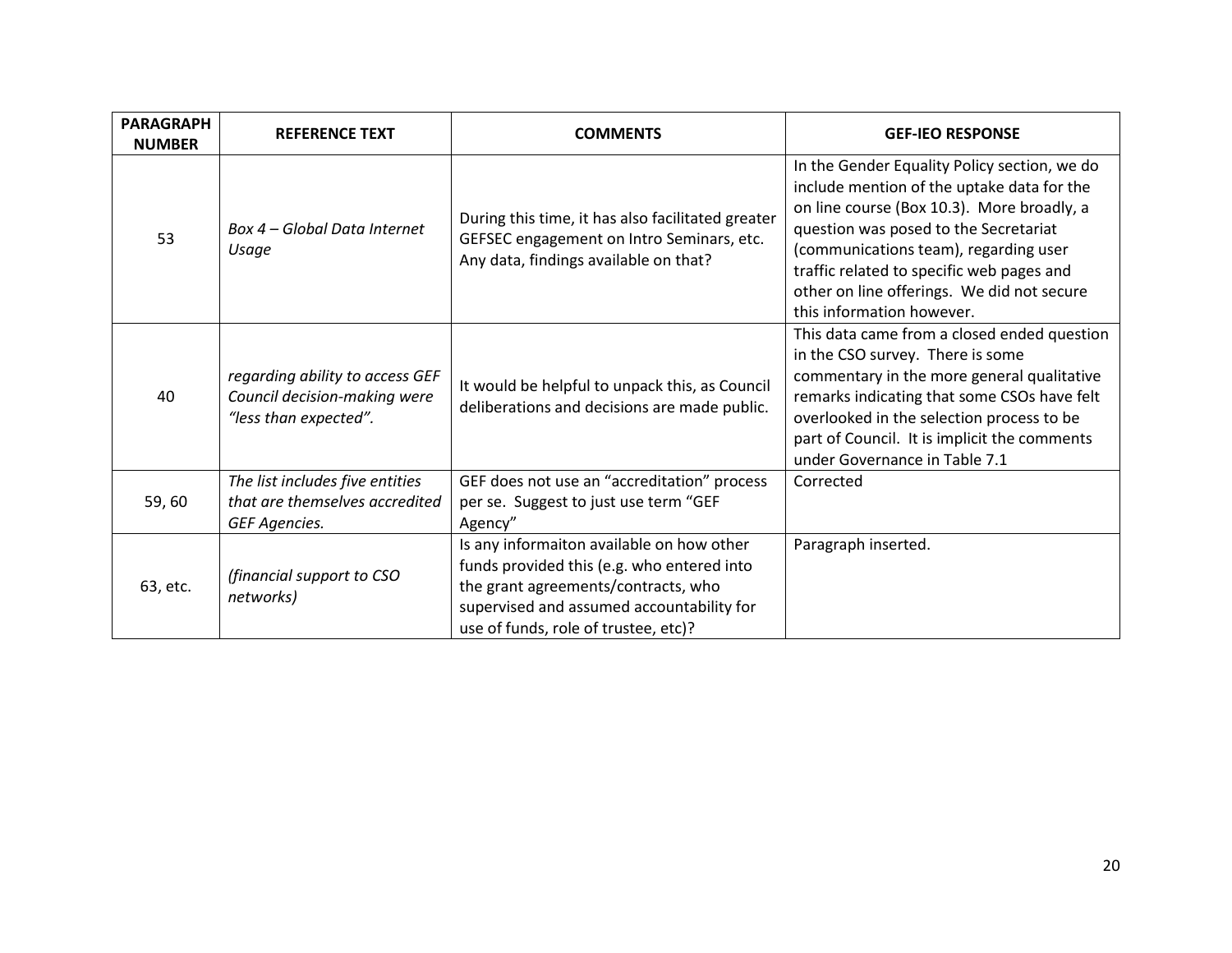#### <span id="page-20-0"></span>**Gender**

| <b>PARAGRAPH</b><br><b>NUMBER</b> | <b>REFERENCE TEXT</b>                                                            | <b>COMMENTS</b>                                                                                                                                                                                       | <b>GEF-IEO RESPONSE</b>                                                                                                                   |
|-----------------------------------|----------------------------------------------------------------------------------|-------------------------------------------------------------------------------------------------------------------------------------------------------------------------------------------------------|-------------------------------------------------------------------------------------------------------------------------------------------|
| General comment                   |                                                                                  | It could be a good idea to note and describe<br>that this evaluation on gender has been less<br>in-depth than the one on stakeholder<br>engagements etc., and to further describe<br>the methodology. | This is now stated at the beginning of the<br>report.                                                                                     |
| Page 2 para<br>9                  | It is in this policy that a there is<br>a marked shift from a risk<br>mitigation | Please check language                                                                                                                                                                                 | Rephrased to "The recent Gender Policy<br>makes a shift from a 'do no harm' approach<br>to a more hands-on gender responsive<br>approach. |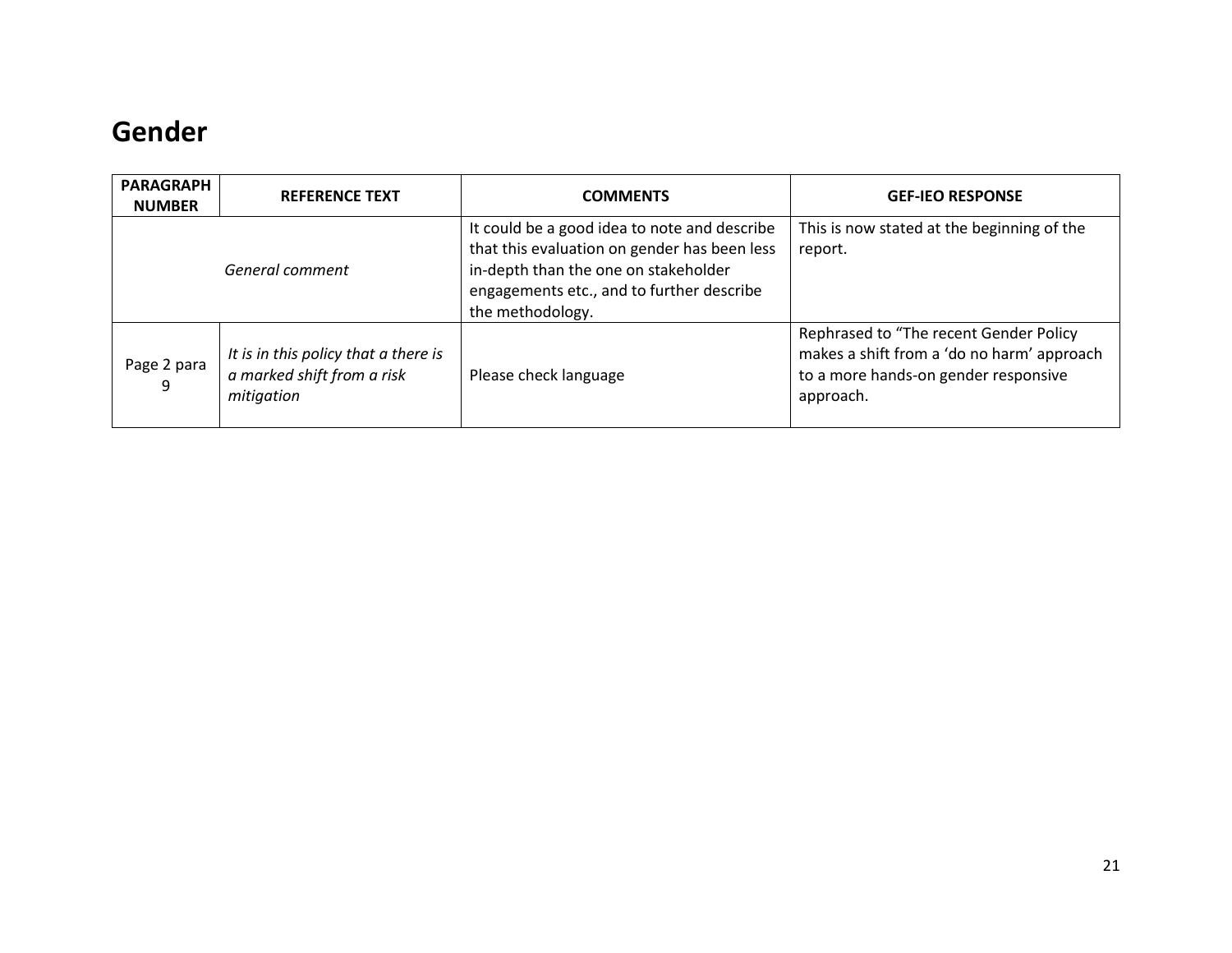| <b>PARAGRAPH</b><br><b>NUMBER</b> | <b>REFERENCE TEXT</b>                                                                                                                                                                                                                                                                                                                                                                                                                                                                                                                                                                                                                                                                                                                                           | <b>COMMENTS</b>                                                                                                                                                                  | <b>GEF-IEO RESPONSE</b>                                                     |
|-----------------------------------|-----------------------------------------------------------------------------------------------------------------------------------------------------------------------------------------------------------------------------------------------------------------------------------------------------------------------------------------------------------------------------------------------------------------------------------------------------------------------------------------------------------------------------------------------------------------------------------------------------------------------------------------------------------------------------------------------------------------------------------------------------------------|----------------------------------------------------------------------------------------------------------------------------------------------------------------------------------|-----------------------------------------------------------------------------|
| Page 6<br>(bullet i:j)            | 1. Gaps in alignment with best<br>practices are observed by<br>Agency key informants in the<br>following areas: on the<br>definition of the gender focal<br>point role, on the assignment of<br>budget resources at the<br>corporate level to support the<br>Policy, and on the tracking of<br>financial data as a way to<br>assess commitment to the<br>Policy.<br>j. Observed constraints in<br>implementation include: uneven<br>patterns of gender data<br>collection across the Agencies<br>thereby hampering analysis,<br>internal agency-level challenges<br>bringing staff on side with<br>gender equality concepts, and<br>country level factors warding<br>against recognition of gender<br>equality as factors bearing on<br>the global environment. | Please make it more clear that these<br>challenges/limitations refer to Agencies'<br>reporting on their internal challenges as per<br>their own system, Procedures and capacity, | Rephrased to Observed constraints in<br>implementation for Agencies include |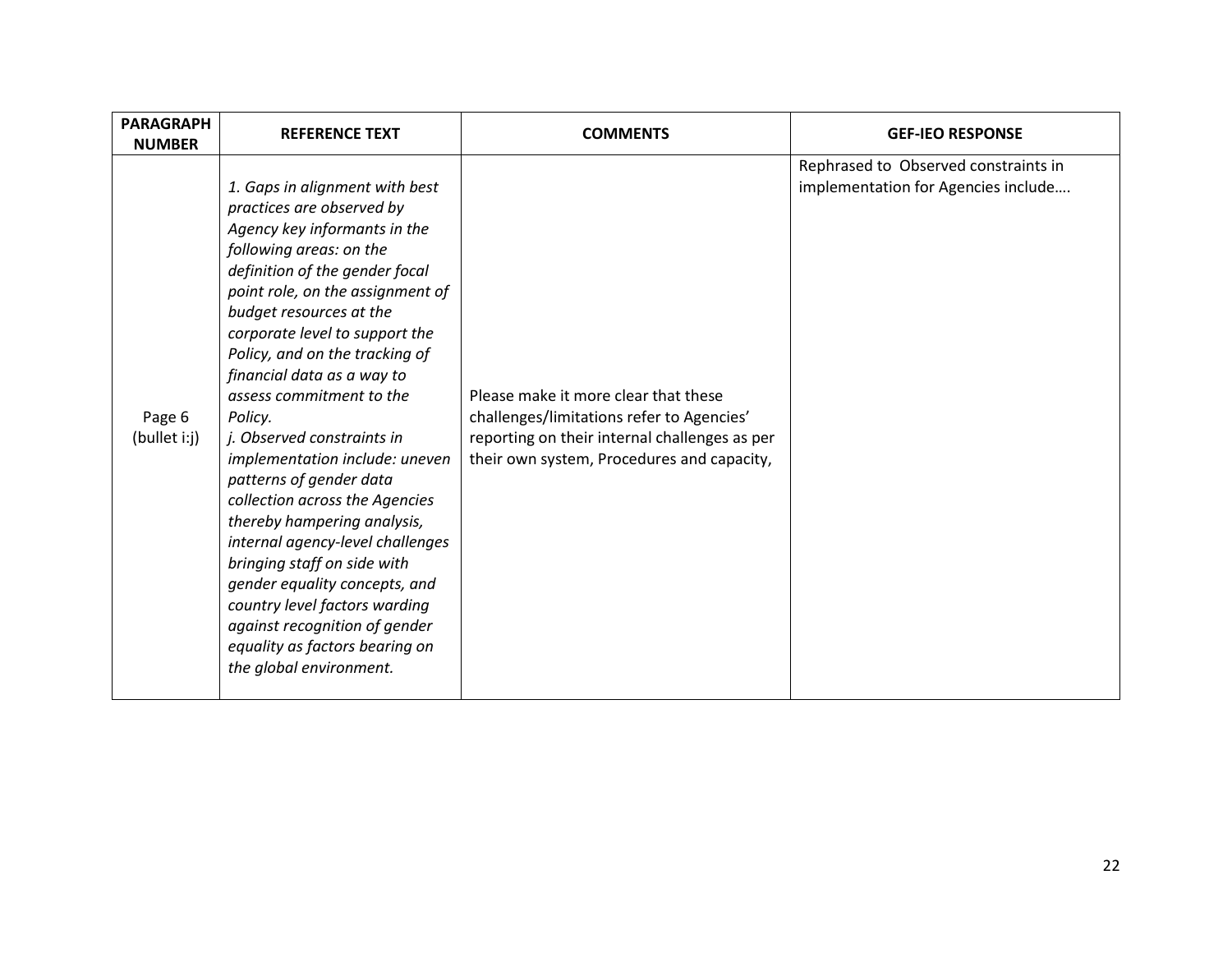| <b>PARAGRAPH</b><br><b>NUMBER</b> | <b>REFERENCE TEXT</b>                                                                                                                                                                                                                                                                                                                                                                                                                                                                                                                                         | <b>COMMENTS</b>                                                                                                                                                                                                                                                                                                                                                                                | <b>GEF-IEO RESPONSE</b>                                                                                                                                                                                                                                                                                                                                                                                                                                                                                                                                                                                                                                                                                                                                                                                                                                                                                                                                            |
|-----------------------------------|---------------------------------------------------------------------------------------------------------------------------------------------------------------------------------------------------------------------------------------------------------------------------------------------------------------------------------------------------------------------------------------------------------------------------------------------------------------------------------------------------------------------------------------------------------------|------------------------------------------------------------------------------------------------------------------------------------------------------------------------------------------------------------------------------------------------------------------------------------------------------------------------------------------------------------------------------------------------|--------------------------------------------------------------------------------------------------------------------------------------------------------------------------------------------------------------------------------------------------------------------------------------------------------------------------------------------------------------------------------------------------------------------------------------------------------------------------------------------------------------------------------------------------------------------------------------------------------------------------------------------------------------------------------------------------------------------------------------------------------------------------------------------------------------------------------------------------------------------------------------------------------------------------------------------------------------------|
| Page 10<br>(Para 30)              | In the main, the Gender Policy<br>aligns well other comparator<br>organizations on international<br>best practices. It shows gaps<br>along two dimensions. The first<br>is on the clarity of roles<br>assigned to gender focal points,<br>and on the deployment of<br>location-based gender units to<br>support policy implementation.<br>The second is on the extent to<br>which the tracking of financial<br>data reflects the GEF's gender<br>equality policy commitments<br>and helps support institutional<br>accountability for targets set<br>and met. | Again, please make it clearer that the gap<br>referred to specifically apply to Agencies and<br>does not in fact reflect a gap related to the<br>GEF Secretariat. It is also not fully clear how<br>these gaps relate to the GEF Gender Policy.                                                                                                                                                | Rephrased to - "The GEF Gender Policy<br>aligns well with other comparator<br>organizations on international best<br>practices. However, gaps are seen along two<br>dimensions. The first relates to clarity of<br>roles for gender focal points, and<br>deployment of Agencies' location-based<br>gender units to support policy<br>implementation. The second is on the extent<br>to which financial data tracking reflects<br>GEF's gender equality policy commitments,<br>and helps support institutional<br>accountability for targets set and achieved.<br>Filling these two gaps would allow for<br>establishing a more uniform system of<br>gender focal points to implement the GEF<br>Gender Policy, along with clear roles,<br>budget, and tasks on gender programming.<br>Since GEF does not have country offices, this<br>would have to be done through Agency staff<br>- potentially Agency HQ staff, and then<br>applied to Agency country offices. |
| Page 11                           | GEF does not include location-<br>based gender focal points.                                                                                                                                                                                                                                                                                                                                                                                                                                                                                                  | This seems to be compared to UNIDO's<br>"well-defined role for Gender Focal Points<br>linked to a network that is location based (at<br>Headquarters and in the Regional, Country<br>and Liaison Offices)." It is not clear if this is<br>intended to apply to the GEF Secretariat<br>(comparisons with CIFs are with the CIFAU)<br>or with the GEF Agencies, who have such<br>local presence. | See above response on Gender focal points                                                                                                                                                                                                                                                                                                                                                                                                                                                                                                                                                                                                                                                                                                                                                                                                                                                                                                                          |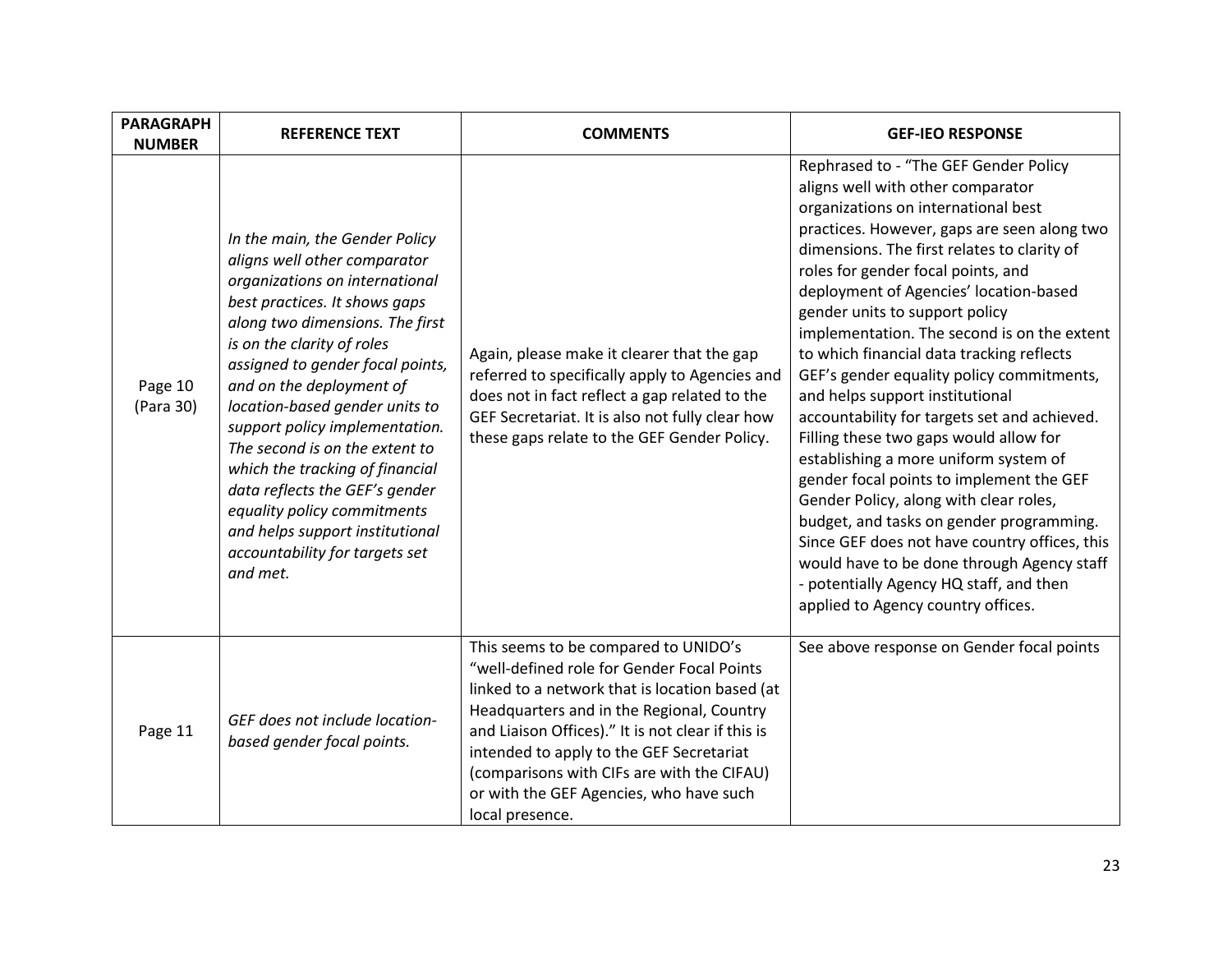| <b>PARAGRAPH</b><br><b>NUMBER</b>                                                 | <b>REFERENCE TEXT</b>                                                                         | <b>COMMENTS</b>                                                                                                                                                                                                                                                                                                                                                                                                                                                                                                                                                                                                                                                                                                                                                                                                                                                                                                                                                                                                                                                                                                                                                                                                                                                                              | <b>GEF-IEO RESPONSE</b>                                                                                                                                               |
|-----------------------------------------------------------------------------------|-----------------------------------------------------------------------------------------------|----------------------------------------------------------------------------------------------------------------------------------------------------------------------------------------------------------------------------------------------------------------------------------------------------------------------------------------------------------------------------------------------------------------------------------------------------------------------------------------------------------------------------------------------------------------------------------------------------------------------------------------------------------------------------------------------------------------------------------------------------------------------------------------------------------------------------------------------------------------------------------------------------------------------------------------------------------------------------------------------------------------------------------------------------------------------------------------------------------------------------------------------------------------------------------------------------------------------------------------------------------------------------------------------|-----------------------------------------------------------------------------------------------------------------------------------------------------------------------|
| Page 17<br>(para 52)<br>Highlights<br>from the<br>portfolio<br>review<br>include: | About half of projects share a<br>gender analysis and action plan<br>prior to CEO Endorsement | Please clarify how the IEO define what<br>constituted a gender analysis in this review.<br>As per the GEF Guidance "The scope of the<br>analysis can vary and it can be carried out in<br>various ways, depending on GEF Agency<br>policies and procedures, as well as the<br>specific project/program context. The effort<br>should include a collection and analysis of<br>quantitative and qualitative sex-<br>disaggregated data and gender information.<br>The gender analysis can be a stand-alone<br>activity or it can be included as a key<br>component of broader stakeholder analyses<br>or social and situation assessments"<br>Also, please clarify which projects are<br>included in your review as this matters for<br>example an EA or a purely technical<br>assistance project/ activity very seldom<br>include standalone gender analysis but are<br>deemed to be gender informed.<br>Similarly, a standalone gender action is not<br>required - it can also be included as part of<br>the project results framework or specific<br>activities describes in the Prodoc or section<br>on gender in the portal.<br>Probably, best to just clarify and say that -<br>About half of projects share a standalone<br>gender analysis and action plan prior to CEO<br>Endorsement | Added a footnote to describe the method<br>used by the project team to describe the<br>method used by the project team to discern<br>what counted as gender analysis. |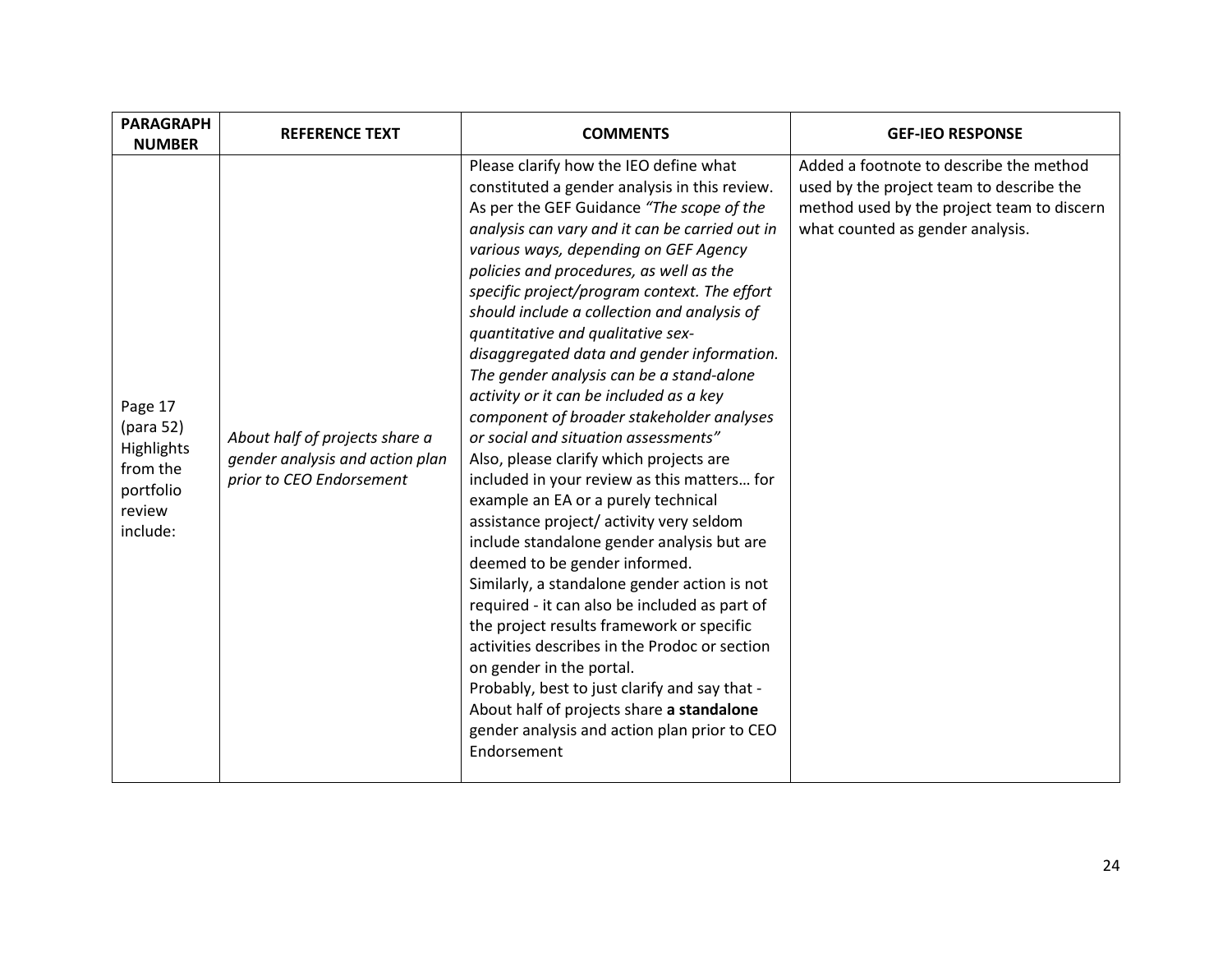| <b>PARAGRAPH</b><br><b>NUMBER</b> | <b>REFERENCE TEXT</b>                                                                                                                                                                                                                                                                                                                                                                                                                                                                                                                                                                                                | <b>COMMENTS</b>                                                                                                                                                                                                     | <b>GEF-IEO RESPONSE</b>               |
|-----------------------------------|----------------------------------------------------------------------------------------------------------------------------------------------------------------------------------------------------------------------------------------------------------------------------------------------------------------------------------------------------------------------------------------------------------------------------------------------------------------------------------------------------------------------------------------------------------------------------------------------------------------------|---------------------------------------------------------------------------------------------------------------------------------------------------------------------------------------------------------------------|---------------------------------------|
| Page 18 Para<br>55                | Over the Identification and<br>Design stages of the project<br>I am not sure how to understand this<br>cycle, review findings show<br>paragraph - as I thought the review related<br>evidence of gender 'inclusion' in<br>to the updated policy. Not clear what gender<br>the formulation of project<br>'inclusion; in this case means and how there<br>activities and results (~90% of<br>is not much change between the before and<br>projects). There is no<br>after. Perhaps it could be rephrased and<br>appreciable change with the<br>made clear what it refers to.<br>introduction of the updated<br>policy. |                                                                                                                                                                                                                     | Clarified with frequency data.        |
| Page 18 Para<br>55                | There is, however, a "before -<br>after" differential across the<br>two groups of projects on the<br>following variables:<br>mention of stakeholder<br>consultations including<br>individuals or groups<br>with a gender<br>perspective - from 18%<br>to 30%24                                                                                                                                                                                                                                                                                                                                                       | Mention of stakeholder consultations: - not<br>sure what this refers to in the context of the<br>gender policy or the stakeholder<br>engagement policy.                                                             | Clarified in an explanatory footnote. |
| Page 18<br>Para55                 | inclusion of a gender<br>$\bullet$<br>analysis in the project<br>$documentation - from$<br>33% to 57%; and<br>inclusion of a Gender<br>Action Plan - from 25%<br>to 55%                                                                                                                                                                                                                                                                                                                                                                                                                                              | References to gender analysis should be<br>clarified - if they refer to stand alone gender<br>analysis. And the same for the Gender<br>Action Plans as they also may or may not be<br>included (as mentioned above) | Clarified in explanatory footnotes.   |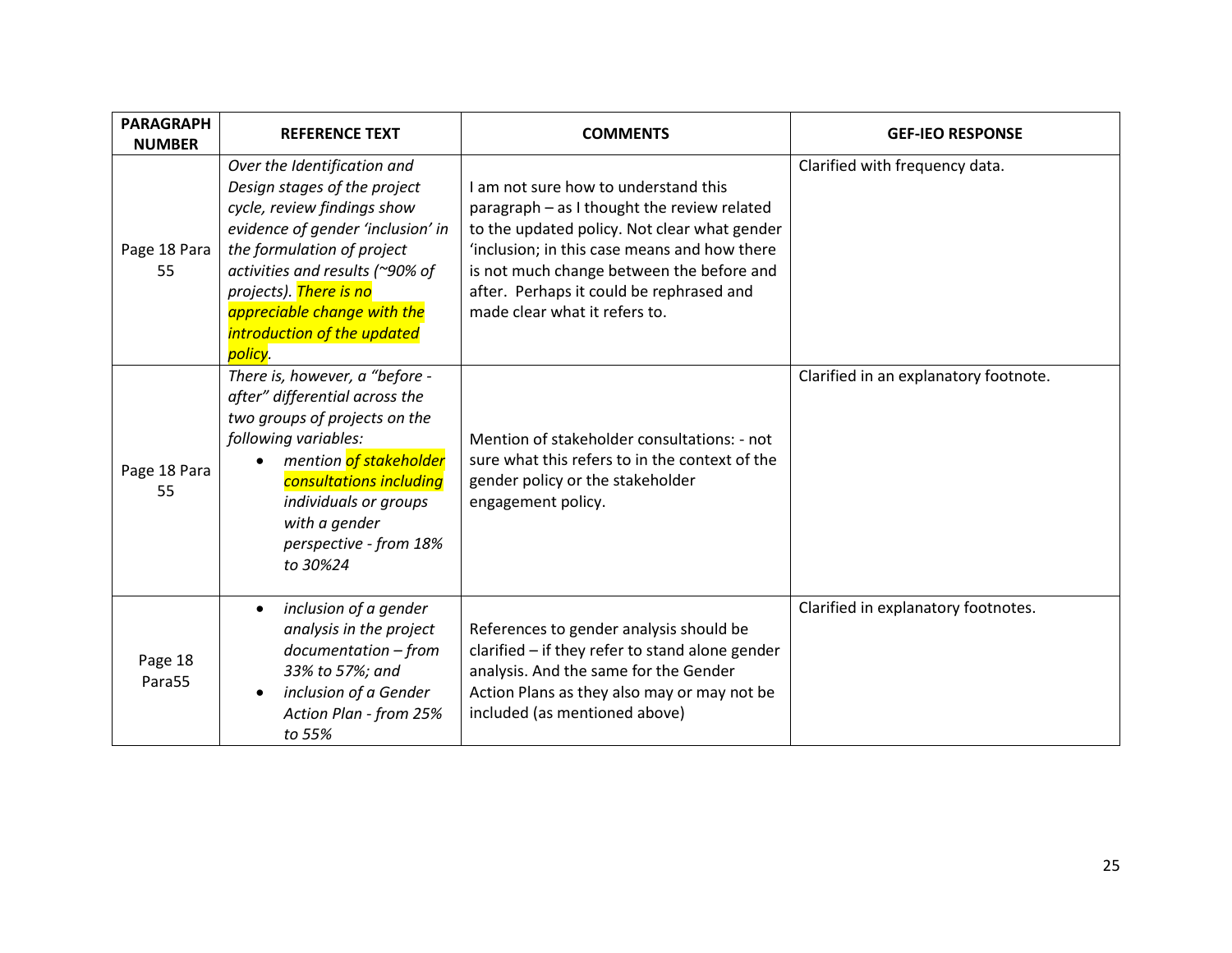## <span id="page-25-0"></span>**Indigenous Peoples**

| <b>PARAGRAPH</b><br><b>NUMBER</b> | <b>REFERENCE TEXT</b>                                                    | <b>COMMENTS</b>                                                         | <b>GEF-IEO RESPONSE</b>   |
|-----------------------------------|--------------------------------------------------------------------------|-------------------------------------------------------------------------|---------------------------|
| General                           |                                                                          | It would be good to highlight the level of consultation undertaken with | This is mentioned in the  |
|                                   |                                                                          | the IPAG members.                                                       | Methods Section.          |
|                                   |                                                                          | The review should ensure consistent writing and use of the term         | Explanatory text included |
|                                   |                                                                          | indigenous peoples or indigenous peoples and local communities. We      | under Background and      |
|                                   |                                                                          | know that the safeguards use specific language on only indigenous       | Context                   |
|                                   |                                                                          | peoples to avoid confusion; however, they also allow agencies to make   |                           |
| General                           | their own determinations on indigeneity that may not agree with national |                                                                         |                           |
|                                   |                                                                          | policy. IPLCs is the terminology agreed upon and used by the CBD and is |                           |
|                                   |                                                                          | typically what the GEF chooses to use which, among other things, allows |                           |
|                                   |                                                                          | us to avoid some of the issues related to government classifications.   |                           |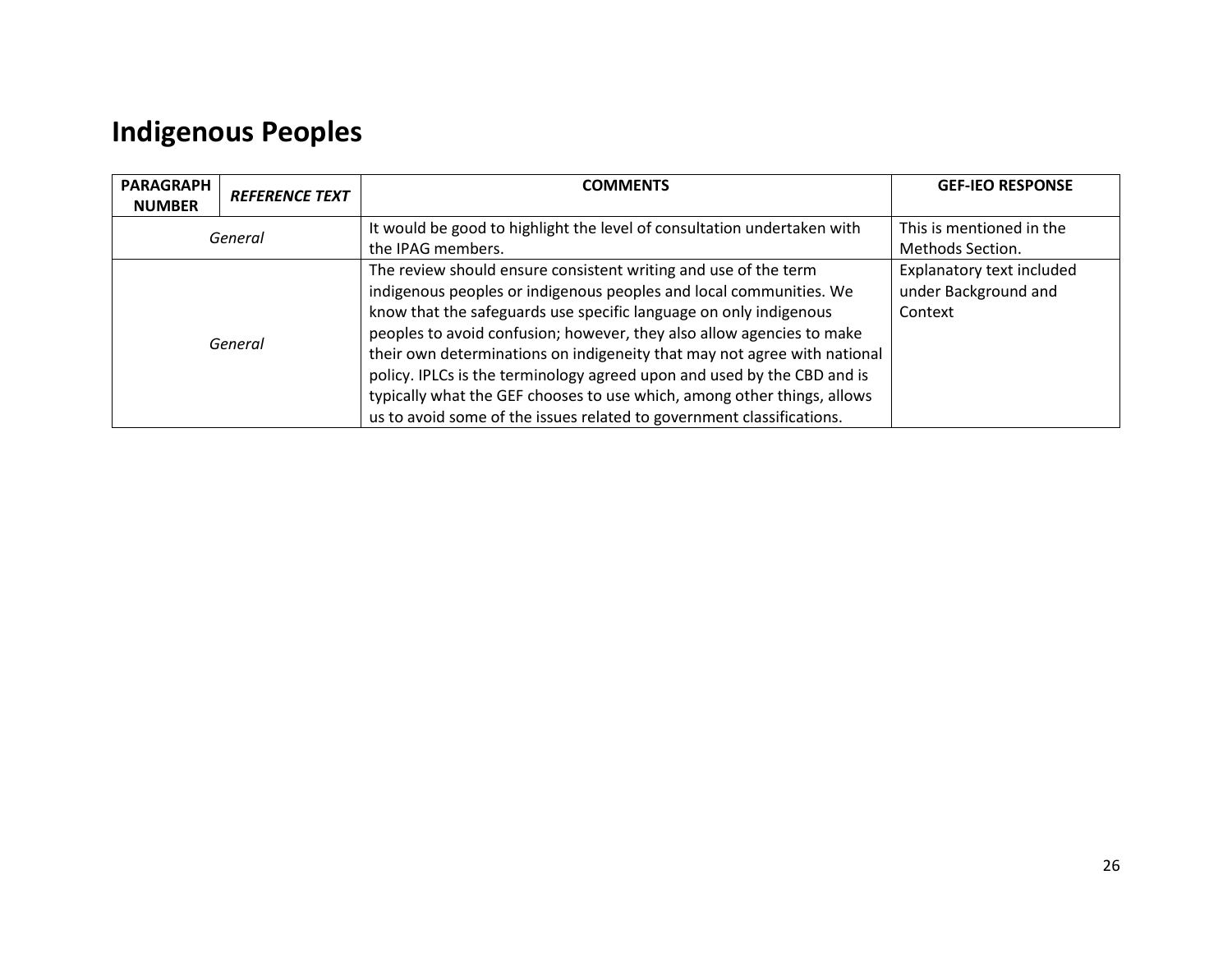| <b>PARAGRAPH</b> | <b>REFERENCE TEXT</b>                                                                                                                                                                                                                                                                                                                                                                                                                                                                                     | <b>COMMENTS</b>                                                                                                                                                                                                                                                                                                                                                                                                                                                                                                                                                                                                                                                                                                                                                                                                                                                                                                                                                                                        | <b>GEF-IEO RESPONSE</b>                                                                                                           |
|------------------|-----------------------------------------------------------------------------------------------------------------------------------------------------------------------------------------------------------------------------------------------------------------------------------------------------------------------------------------------------------------------------------------------------------------------------------------------------------------------------------------------------------|--------------------------------------------------------------------------------------------------------------------------------------------------------------------------------------------------------------------------------------------------------------------------------------------------------------------------------------------------------------------------------------------------------------------------------------------------------------------------------------------------------------------------------------------------------------------------------------------------------------------------------------------------------------------------------------------------------------------------------------------------------------------------------------------------------------------------------------------------------------------------------------------------------------------------------------------------------------------------------------------------------|-----------------------------------------------------------------------------------------------------------------------------------|
| <b>NUMBER</b>    |                                                                                                                                                                                                                                                                                                                                                                                                                                                                                                           |                                                                                                                                                                                                                                                                                                                                                                                                                                                                                                                                                                                                                                                                                                                                                                                                                                                                                                                                                                                                        |                                                                                                                                   |
| 12               | IPAG consisted of<br>seven members:<br>four indigenous<br>representatives,<br>one selected by<br>the GEF CSO<br>Network to<br>ensure<br>coordination,<br>with the<br>remaining three<br>nominated<br>through meetings<br>and selected by<br>GEF for<br>geographic<br>balance and<br>experience, with<br>nominations<br>reviewed and<br>endorsed by<br>Indigenous<br>leaders and<br>Indigenous<br>Peoples<br>networks; an<br>expert on<br>Indigenous<br>Peoples, and two<br><b>GEF</b><br>representatives. | The membership of IPAG is incorrectly described.<br>1. GEF staff and consultants are not members of IPAG<br>2. There is an agency representative. Someone who works for a GEF<br>agency on indigenous peoples issues. In practice, it has been<br>someone from an agency leading indigenous peoples with the<br>SGP indigenous peoples lead as an alternate/observer. Following<br>the initial representatives, IPAG members have provided input on<br>the selection of this person and have welcomed SGP staff<br>participation.<br>3. Regional IP members - Submit an application for selection by the<br>GEF with input from the current IPAG members. The member<br>must have a nomination from a regional IP organization (as there<br>are different ways the subregions are organized - this can vary).<br>4. CSO IP Representative - This is one of the 3 CSO IP members of<br>the CSO Network Steering Committee. They are selected based<br>on conversations among the three representatives. | Clarified in the text that the<br>membership configuration<br>described was specific to the<br>time of the evaluation in<br>2017. |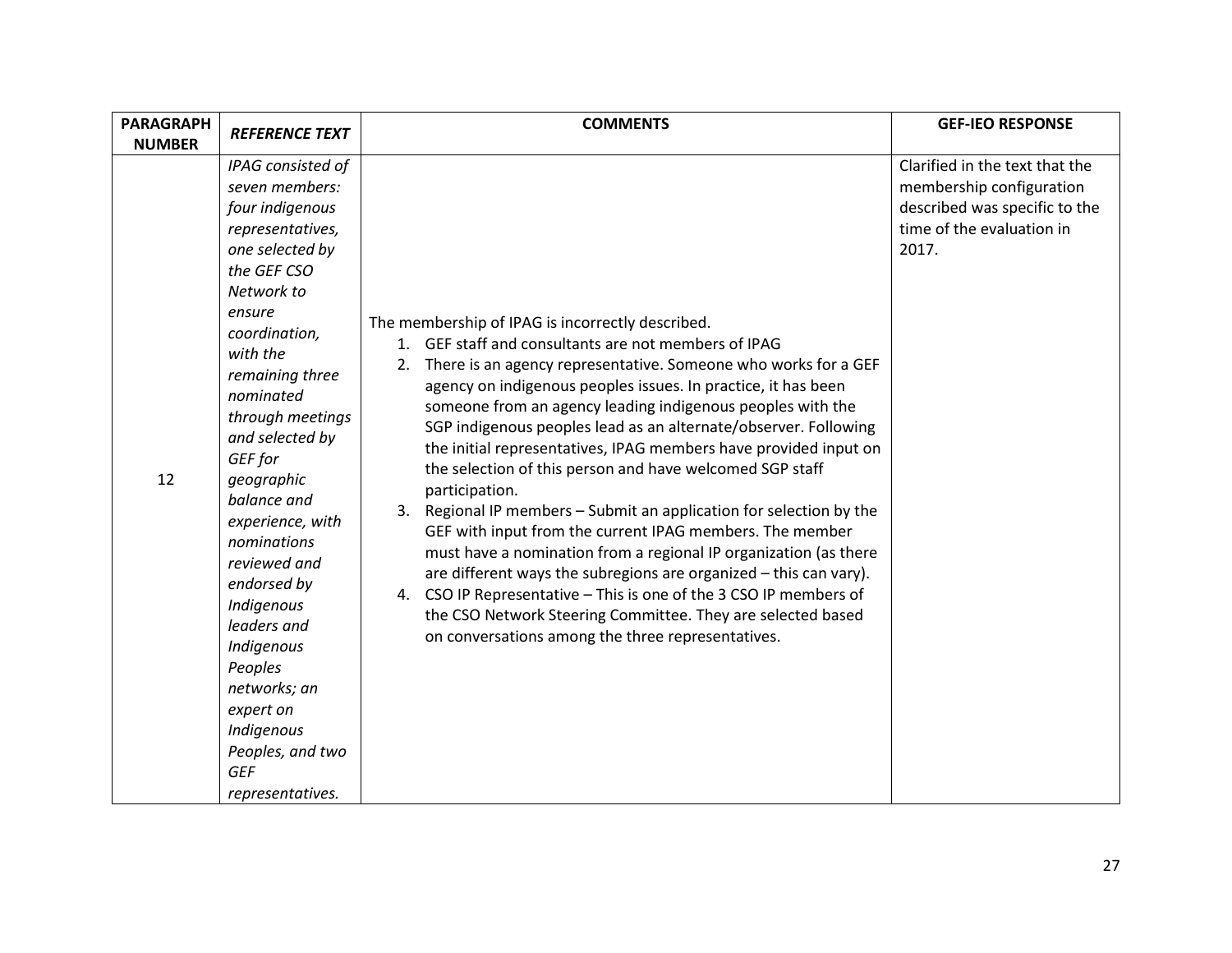| <b>PARAGRAPH</b><br><b>NUMBER</b> | <b>REFERENCE TEXT</b> | COMMENTS                                                                 | <b>GEF-IEO RESPONSE</b> |
|-----------------------------------|-----------------------|--------------------------------------------------------------------------|-------------------------|
|                                   | "throws a             |                                                                          | Adjusted.               |
| 14                                | significant           | I think I agree with the sentiment, but the word choice is unclear here. |                         |
|                                   | challenge"            |                                                                          |                         |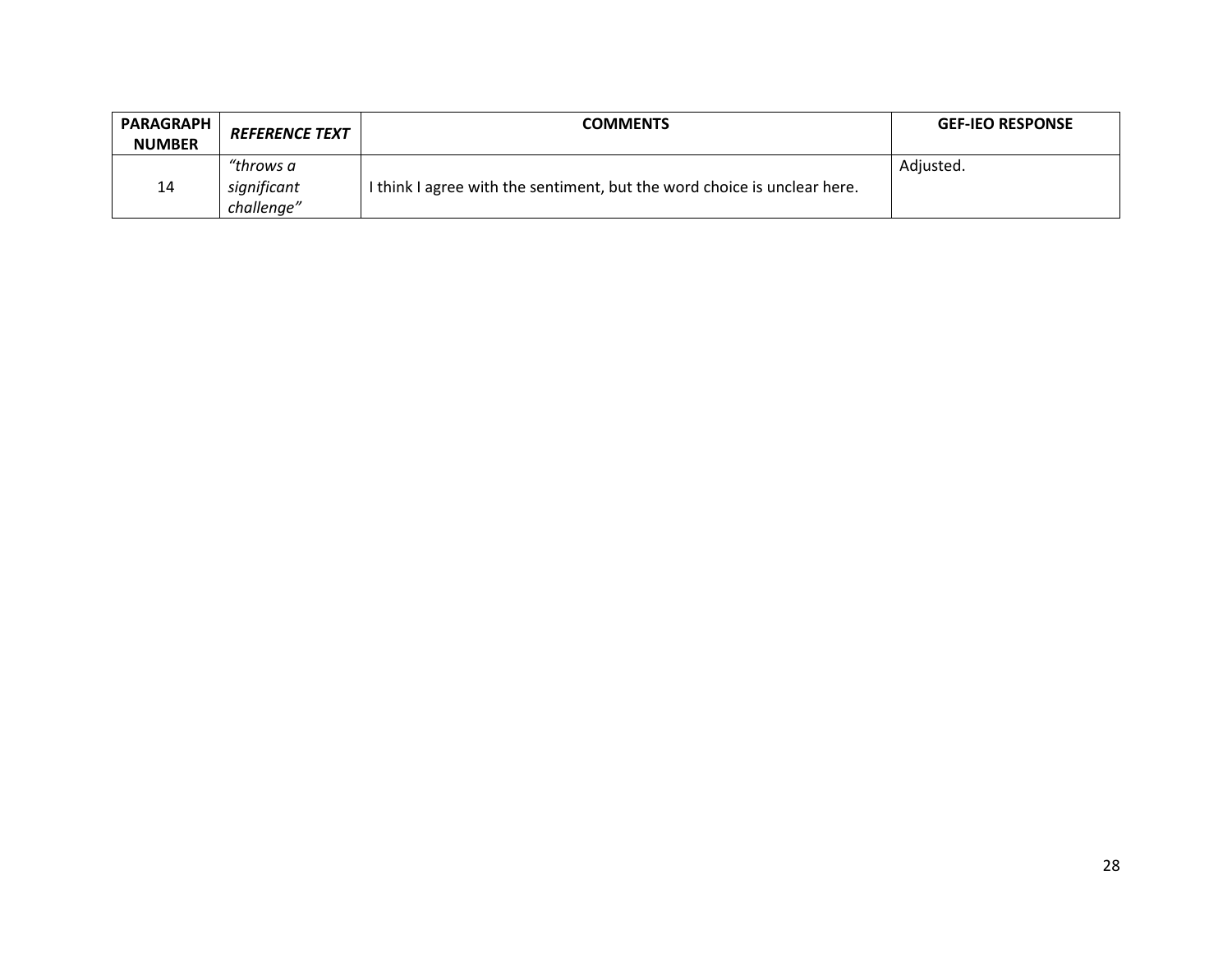|           | Para 15, Key          |                                                                          | Both paragraphs rephrased. |
|-----------|-----------------------|--------------------------------------------------------------------------|----------------------------|
|           | Findings b: The       |                                                                          |                            |
|           | ICI is part of a      |                                                                          |                            |
|           | welcome trend in      |                                                                          |                            |
|           | a wheel of            |                                                                          |                            |
|           | change that           |                                                                          |                            |
|           | moves slowly.         |                                                                          |                            |
|           | Here, the STAR        |                                                                          |                            |
|           | allocation            |                                                                          |                            |
|           | practice is seen      |                                                                          |                            |
|           | as a factor. Other    |                                                                          |                            |
|           | parts of              |                                                                          |                            |
|           | indigenous            |                                                                          |                            |
|           | peoples               | It does not seem to be fair to describe the SGP IP Fellowship as static. |                            |
|           | programming           | This is a relatively new program that is continuing to innovate with the |                            |
|           | remains static        | selection of national fellows. Statements such as this can influence     |                            |
| 15 and 20 | (the IP fellowship    | whether there will be continued support for it.                          |                            |
|           | and SGP are           |                                                                          |                            |
|           | highlighted).         | We will also note that this program comes out of SGP "corporate" budget  |                            |
|           |                       | and, therefore, pushes to cut the corporate budget also impact well-     |                            |
|           | Para 20: Other        | regarded programs such as this one.                                      |                            |
|           | parts of              |                                                                          |                            |
|           | indigenous            |                                                                          |                            |
|           | peoples               |                                                                          |                            |
|           | programming are       |                                                                          |                            |
|           | perceived to be       |                                                                          |                            |
|           | static or modest,     |                                                                          |                            |
|           | overall. Here, the    |                                                                          |                            |
|           | <b>SGP</b> (including |                                                                          |                            |
|           | the IP Fellowship     |                                                                          |                            |
|           | Program and the       |                                                                          |                            |
|           | support for the       |                                                                          |                            |
|           | <b>Global Support</b> |                                                                          |                            |
|           | Initiative for        |                                                                          |                            |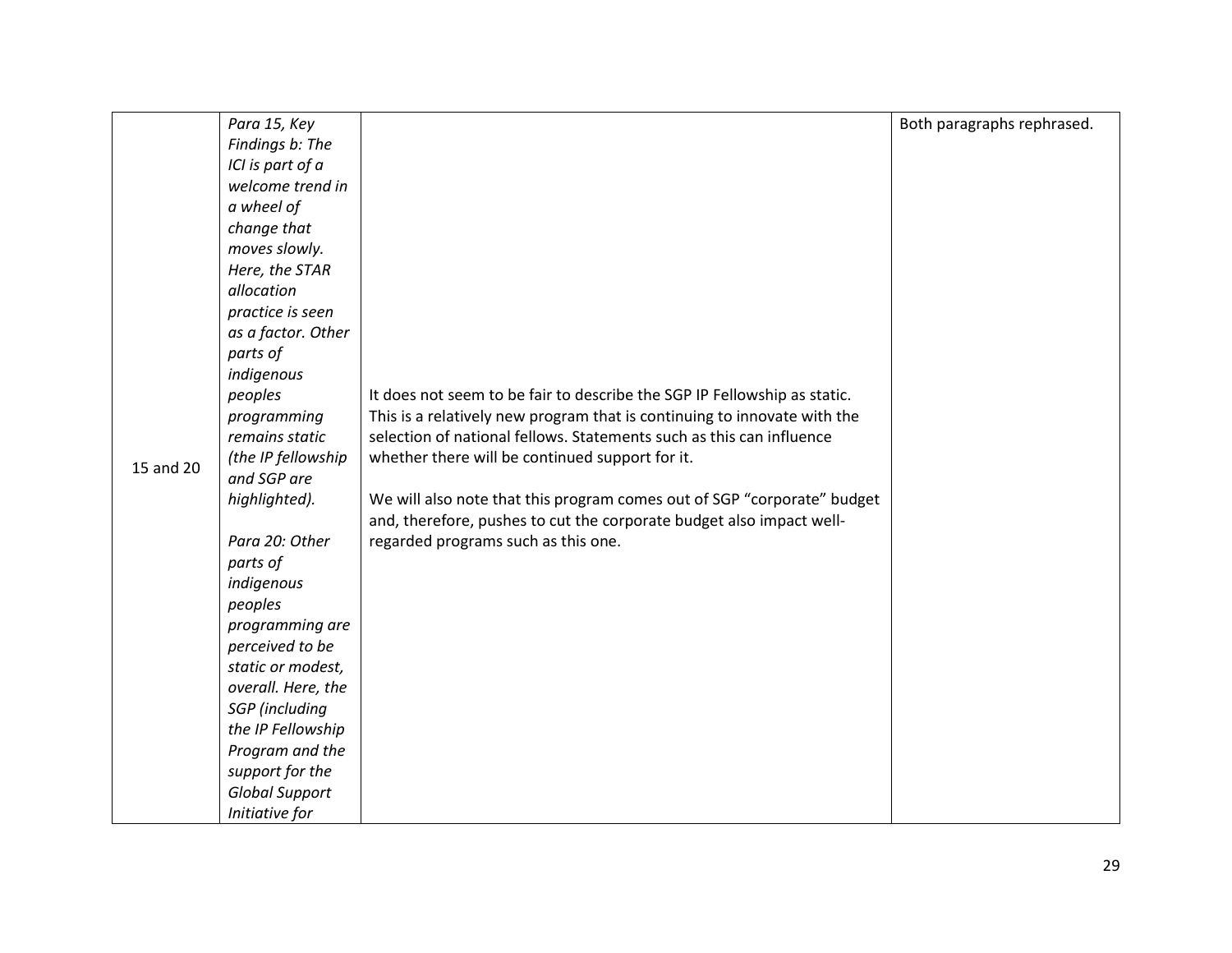| <b>PARAGRAPH</b><br><b>NUMBER</b> | <b>REFERENCE TEXT</b> | <b>COMMENTS</b> | <b>GEF-IEO RESPONSE</b> |
|-----------------------------------|-----------------------|-----------------|-------------------------|
|                                   | Indigenous            |                 |                         |
|                                   | Peoples and           |                 |                         |
|                                   | Community-            |                 |                         |
|                                   | Conserved             |                 |                         |
|                                   | Territories and       |                 |                         |
|                                   | Areas (ICCAs)) is     |                 |                         |
|                                   | highlighted.          |                 |                         |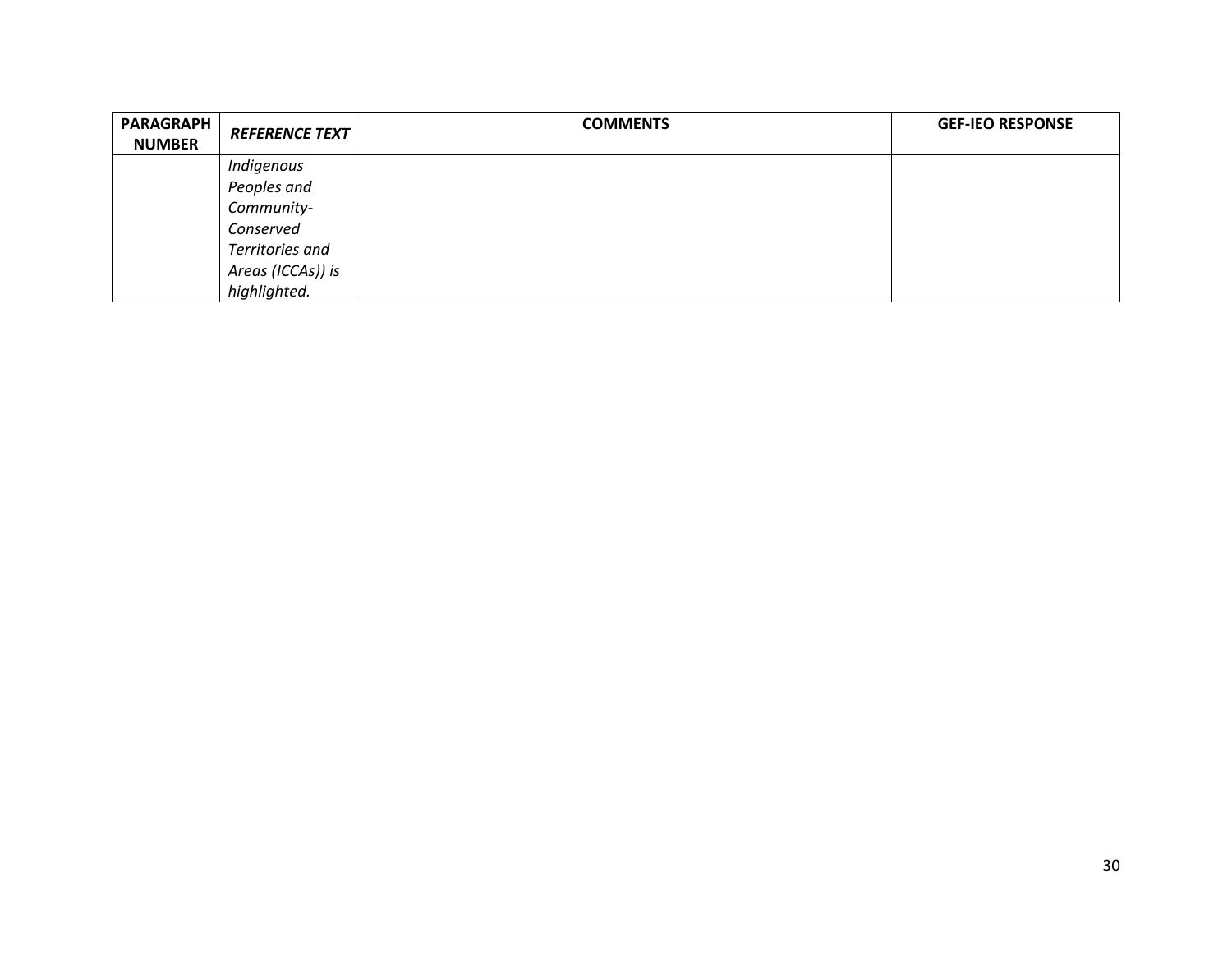| 17 | The Inclusive<br>Conservation<br>Initiative (ICI) is<br>roundly<br>welcomed as a<br>breakthrough<br>funding initiative<br>designed for local<br>impact, GEF-wide<br>learning and<br>scale out/up. The<br>initiative is seen<br>as precedent<br>setting $-$ that is,<br>complementary<br>to but larger in<br>project scale than<br>SGP, dedicated to<br>creating<br>indigenous<br>people-designed<br>and implemented<br>projects in<br>biodiversity<br>hotspots. IPAG<br>members see in<br>it, a "chance to<br>test and<br>showcase how it<br>can work to have<br>indigenous<br>peoples at the<br>centre of<br>projects". | It is worth noting that ICI 2 (or whatever it is called) is currently included<br>in the GEF-8 programming directions document as part of the Biodiversity<br>Set Aside resources as it was funded in GEF-7. As we know, any set aside<br>funds take resources "from" STAR allocations.<br>The document is generally quite positive about ICI and it will be<br>important to deliver a clear and strong message in this area to ensure the<br>funding of ICI 2. Perhaps, if the evidence merits, an explicit call for<br>continued/additional funding in GEF-8. | The evaluation is only able to<br>comment on the<br>development of ICI over its<br>formative stages. |
|----|--------------------------------------------------------------------------------------------------------------------------------------------------------------------------------------------------------------------------------------------------------------------------------------------------------------------------------------------------------------------------------------------------------------------------------------------------------------------------------------------------------------------------------------------------------------------------------------------------------------------------|-----------------------------------------------------------------------------------------------------------------------------------------------------------------------------------------------------------------------------------------------------------------------------------------------------------------------------------------------------------------------------------------------------------------------------------------------------------------------------------------------------------------------------------------------------------------|------------------------------------------------------------------------------------------------------|
|----|--------------------------------------------------------------------------------------------------------------------------------------------------------------------------------------------------------------------------------------------------------------------------------------------------------------------------------------------------------------------------------------------------------------------------------------------------------------------------------------------------------------------------------------------------------------------------------------------------------------------------|-----------------------------------------------------------------------------------------------------------------------------------------------------------------------------------------------------------------------------------------------------------------------------------------------------------------------------------------------------------------------------------------------------------------------------------------------------------------------------------------------------------------------------------------------------------------|------------------------------------------------------------------------------------------------------|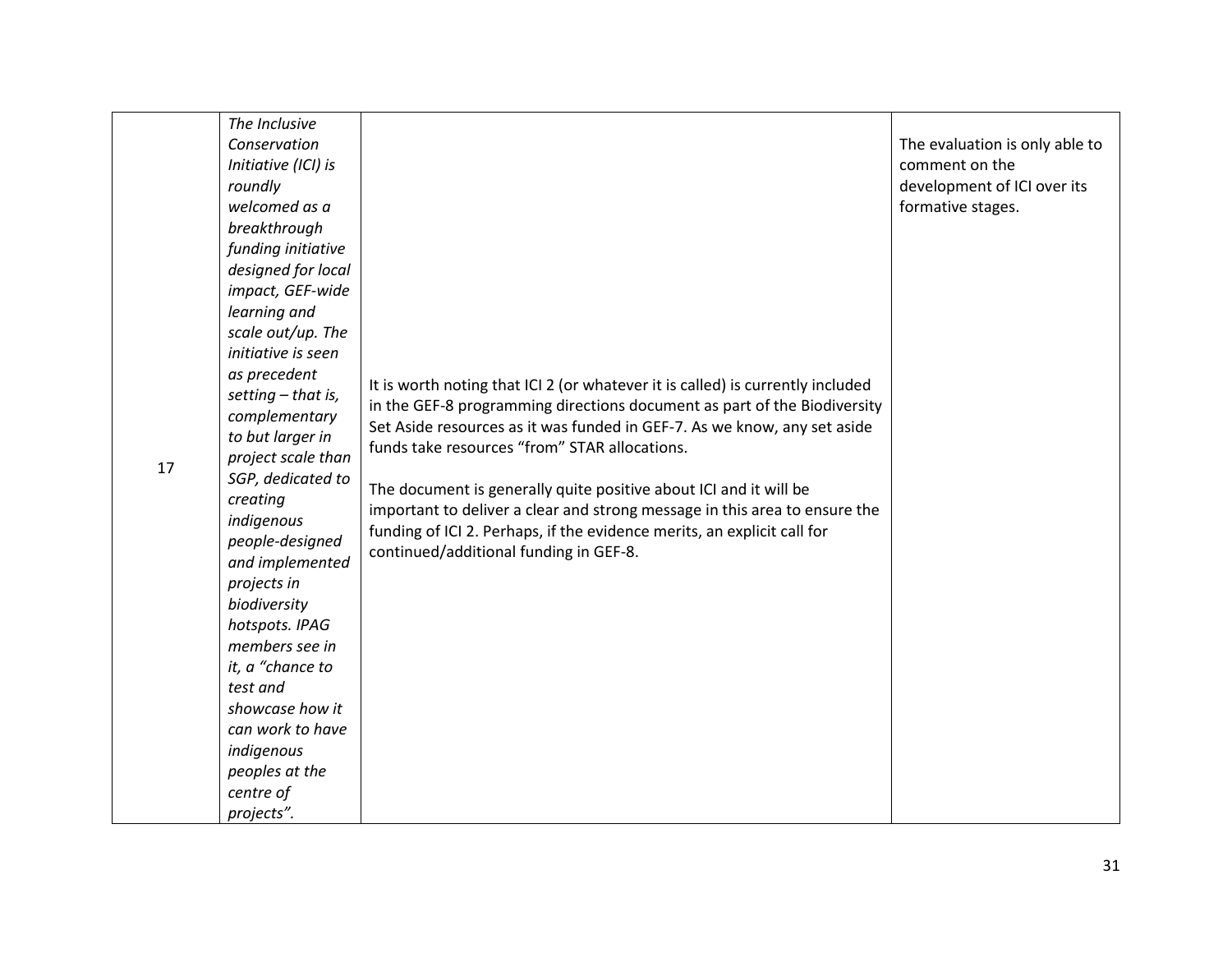| <b>PARAGRAPH</b><br><b>NUMBER</b> | <b>REFERENCE TEXT</b>                                                                                                                                                                                                                                                                                                                                                                                                                                                   | <b>COMMENTS</b>                                                                                                                                                                                                                                                                                                                                                                                                                                                                                                                                                                                                                        | <b>GEF-IEO RESPONSE</b>                                                    |
|-----------------------------------|-------------------------------------------------------------------------------------------------------------------------------------------------------------------------------------------------------------------------------------------------------------------------------------------------------------------------------------------------------------------------------------------------------------------------------------------------------------------------|----------------------------------------------------------------------------------------------------------------------------------------------------------------------------------------------------------------------------------------------------------------------------------------------------------------------------------------------------------------------------------------------------------------------------------------------------------------------------------------------------------------------------------------------------------------------------------------------------------------------------------------|----------------------------------------------------------------------------|
| 20                                | Data gathered<br>from the Annual<br>Monitoring<br>Report and SGP<br>Scorecard shows<br>what is described<br>in the 2021<br>Evaluation of the<br>SGP as a<br>"gradual" uptick<br>since 2016-17<br>(~70 percent) in<br>the number of<br>SGP projects<br>completed<br>annually with<br>indigenous<br>peoples, such<br>that <mark>today</mark><br>projects with a<br>focus on<br><i>indigenous</i><br>peoples make up<br>about 20% of the<br><b>total SGP</b><br>portfolio. | It is surprising to see the figures seem to be quite different than the<br>recent SGP publication on work with IPLCs -<br>https://sgp.undp.org//innovation-<br>library/item/download/2245 a0b74f5d1cf5e904a4ee8988930020a8.html<br>They also were able to narrow the question of percentage of projects<br>with IPs by including the filter of the number of countries where they<br>operate where there are IPs present. The question of what percentage of<br>projects should include IPs is a challenging one because there are many<br>countries that do not have IPs - their assessments have worked to<br>addresss these issues. | The data from the SGP<br>publication has been<br>referenced in a footnote. |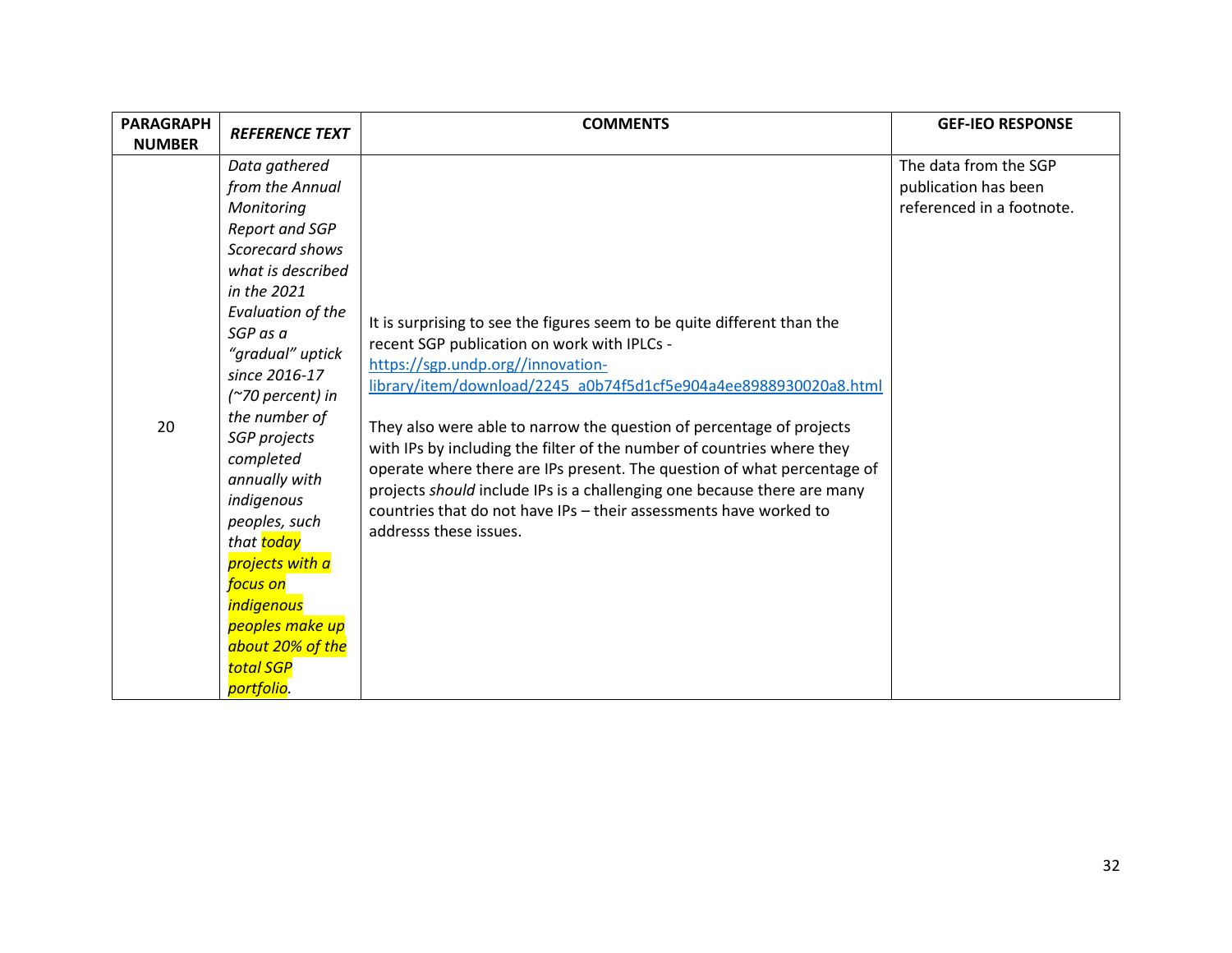| <b>PARAGRAPH</b><br><b>NUMBER</b> | <b>REFERENCE TEXT</b>                                                                                                                                                                                                                                                                                                                                             | <b>COMMENTS</b>          | <b>GEF-IEO RESPONSE</b> |
|-----------------------------------|-------------------------------------------------------------------------------------------------------------------------------------------------------------------------------------------------------------------------------------------------------------------------------------------------------------------------------------------------------------------|--------------------------|-------------------------|
| Box 1                             | <b>Expanding and</b><br>Diversifying the<br><b>National System</b><br>of Terrestrial<br>Protected Areas"<br>(NewCAPP) was<br>launched in 2009<br>as a Full-size<br>Project<br>implemented by<br>the UNDP<br>through the<br>Department of<br>Environment and<br>Natural<br>Resources -<br><b>Protected Areas</b><br>and Wildlife<br><b>Bureau</b> (DENR-<br>PAWB). | This project was an MSP. | Corrected.              |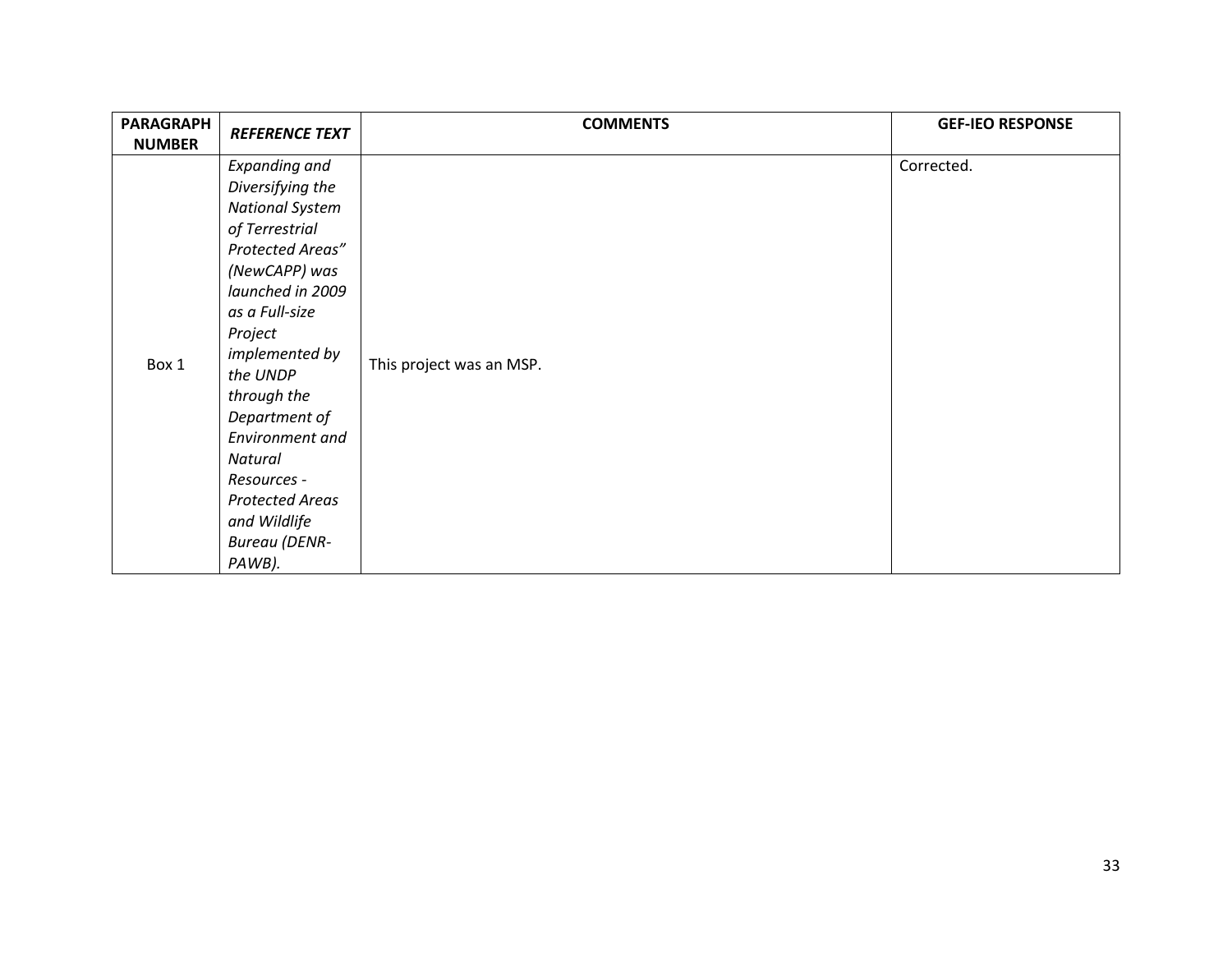| <b>PARAGRAPH</b><br><b>NUMBER</b> | <b>REFERENCE TEXT</b>                                                                                                                                                                                                         | <b>COMMENTS</b>                                                                                                                    | <b>GEF-IEO RESPONSE</b>                                                                                                                                                                        |
|-----------------------------------|-------------------------------------------------------------------------------------------------------------------------------------------------------------------------------------------------------------------------------|------------------------------------------------------------------------------------------------------------------------------------|------------------------------------------------------------------------------------------------------------------------------------------------------------------------------------------------|
| 25                                | The presence (or<br>absence) of a<br>grievance<br>mechanism and<br>the quality of the<br>processes it<br>follows are also<br><i>identified</i> as<br>indicators of<br>agency readiness<br>to engage<br>indigenous<br>peoples. | Were there some Agencied identified without grievance mechanisms?<br>Would be surprising as this is a GEF MFS and ESS requirement. | Adjusted to refer to their<br>development more than<br>whether they exist, or not.<br>Our understanding is that all<br>Agencies have mechanisms,<br>but in differing stages of<br>development. |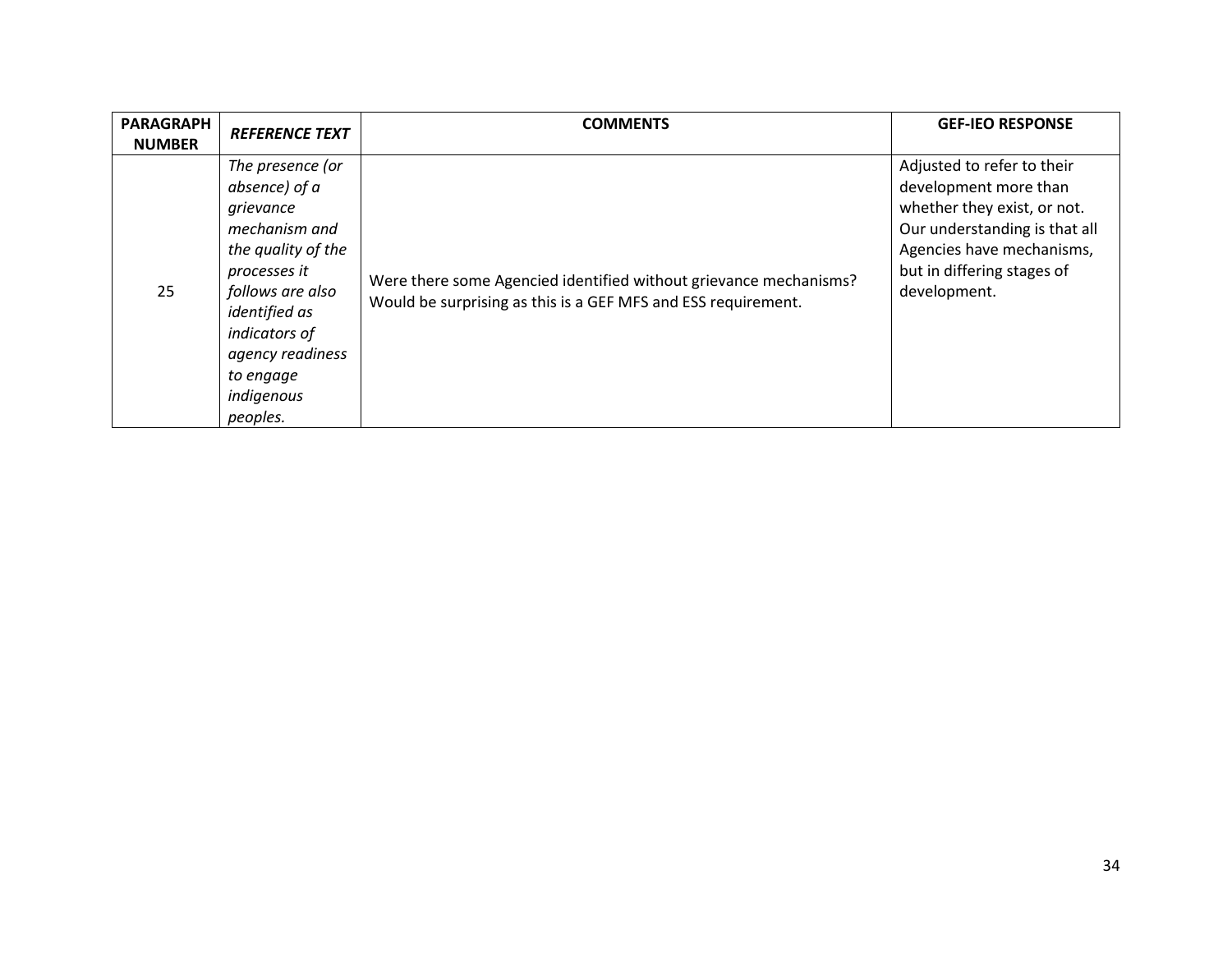|    | <b>Improving</b>      |                                                                       | Box highlights how this was |
|----|-----------------------|-----------------------------------------------------------------------|-----------------------------|
|    | dialogue              |                                                                       | done with ICCAs.            |
|    | between               |                                                                       |                             |
|    | indigenous            |                                                                       |                             |
|    | peoples and local     |                                                                       |                             |
|    | communities and       |                                                                       |                             |
|    | <b>GEF government</b> |                                                                       |                             |
|    | focal points          |                                                                       |                             |
|    | remains a work        |                                                                       |                             |
|    | in progress.          |                                                                       |                             |
|    | There are project     |                                                                       |                             |
|    | level successes,      |                                                                       |                             |
|    | but country           |                                                                       |                             |
|    | contexts can          |                                                                       |                             |
|    | quickly change.       |                                                                       |                             |
|    | Understanding         |                                                                       |                             |
| 29 | that each country     | It would be helpful to get guidance on how to do this or where it has |                             |
|    | context is unique     | been done effectively, particularly given GEF's limitations.          |                             |
|    | and often             |                                                                       |                             |
|    | dynamic,              |                                                                       |                             |
|    | indigenous            |                                                                       |                             |
|    | leaders suggest       |                                                                       |                             |
|    | the following for     |                                                                       |                             |
|    | GEF for their         |                                                                       |                             |
|    | potential to build    |                                                                       |                             |
|    | shared                |                                                                       |                             |
|    | understanding:        |                                                                       |                             |
|    | showcase success      |                                                                       |                             |
|    | - notably ICCAs       |                                                                       |                             |
|    | (showing              |                                                                       |                             |
|    | advantages of         |                                                                       |                             |
|    | inclusive             |                                                                       |                             |
|    | approaches);          |                                                                       |                             |
|    | ensure that           |                                                                       |                             |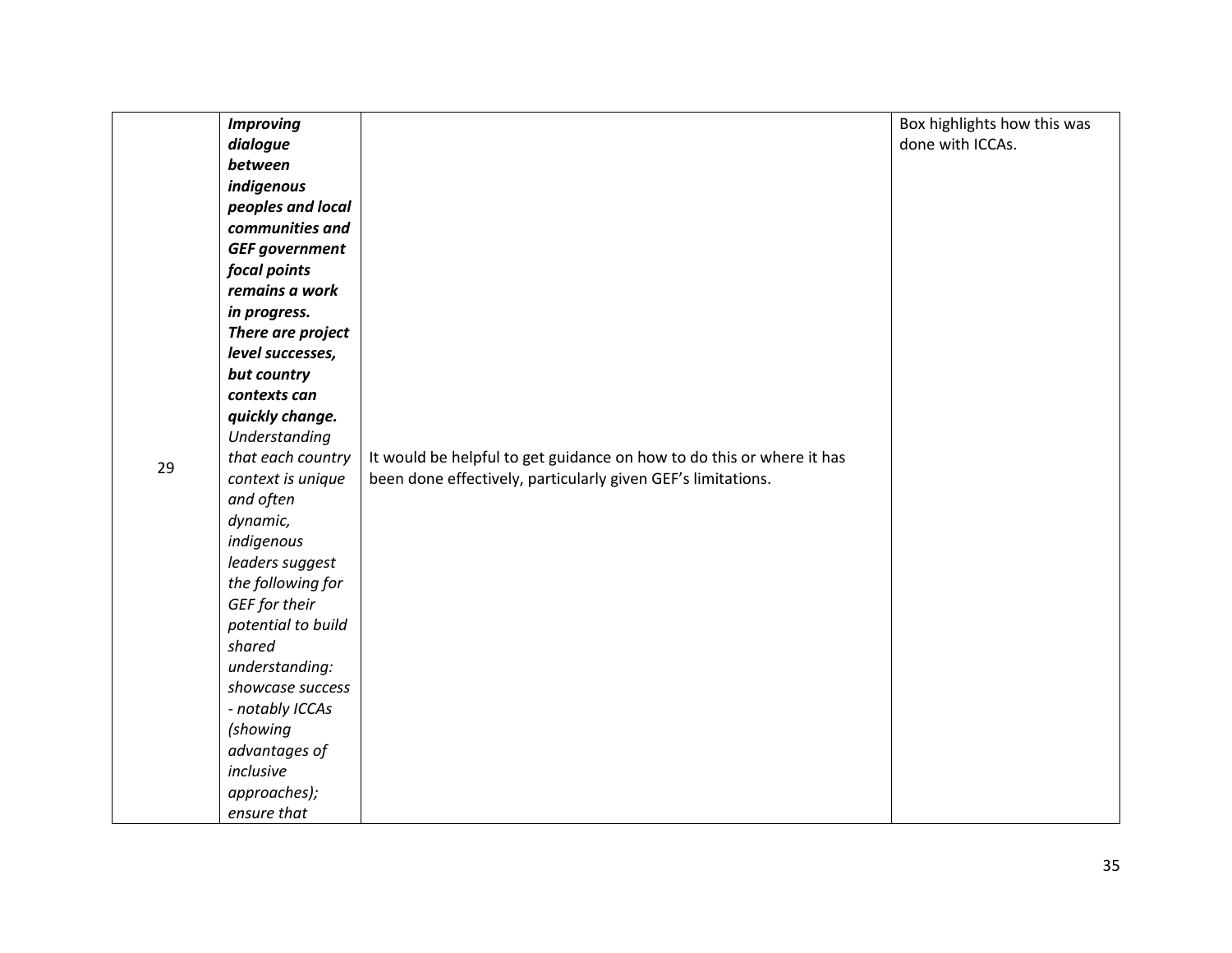| <b>PARAGRAPH</b><br><b>NUMBER</b> | <b>REFERENCE TEXT</b> | <b>COMMENTS</b>                                                         | <b>GEF-IEO RESPONSE</b> |
|-----------------------------------|-----------------------|-------------------------------------------------------------------------|-------------------------|
|                                   | Agencies are          |                                                                         |                         |
|                                   | using the             |                                                                         |                         |
|                                   | influence that        |                                                                         |                         |
|                                   | they may have         |                                                                         |                         |
|                                   | built with host       |                                                                         |                         |
|                                   | governments,          |                                                                         |                         |
|                                   | and that they can     |                                                                         |                         |
|                                   | wield with ESS        |                                                                         |                         |
|                                   | and Stakeholder       |                                                                         |                         |
|                                   | Engagement            |                                                                         |                         |
|                                   | policy                |                                                                         |                         |
|                                   | commitments;          |                                                                         |                         |
|                                   | make high profile     |                                                                         |                         |
|                                   | public statements     |                                                                         |                         |
|                                   | in support of         |                                                                         |                         |
|                                   | UNDRIP/FPIC;          |                                                                         |                         |
|                                   | continue/increase     |                                                                         |                         |
|                                   | attention to          |                                                                         |                         |
|                                   | youth leadership      |                                                                         |                         |
|                                   | development and       |                                                                         |                         |
|                                   | SGP (to build         |                                                                         |                         |
|                                   | country capacity).    |                                                                         |                         |
|                                   | Annual funding        |                                                                         | Paragraph inserted.     |
|                                   | for the IPAG has      | In light of funding for meetings/travel, are there any lessons from the |                         |
| 37                                | remained stable       | pandemic re future modalities?                                          |                         |
|                                   | since the 2018        |                                                                         |                         |
|                                   | evaluation            |                                                                         |                         |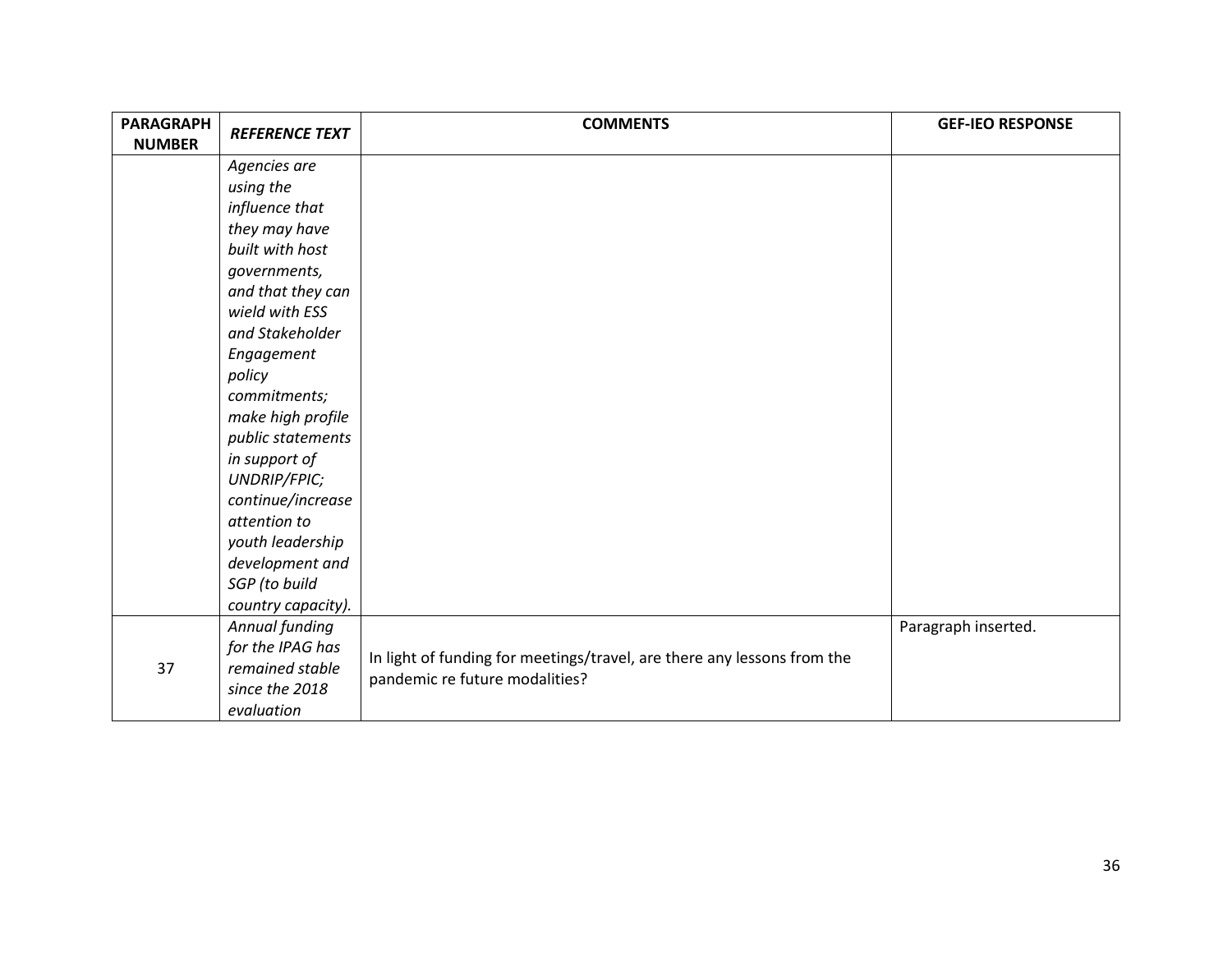| <b>PARAGRAPH</b><br><b>NUMBER</b> | <b>REFERENCE TEXT</b>                                                                                                                                                                                                    | <b>COMMENTS</b>                                                                                                                                                                                                                                                                                                                                                                                                                                                                                                    | <b>GEF-IEO RESPONSE</b>                                                                                                                                                              |
|-----------------------------------|--------------------------------------------------------------------------------------------------------------------------------------------------------------------------------------------------------------------------|--------------------------------------------------------------------------------------------------------------------------------------------------------------------------------------------------------------------------------------------------------------------------------------------------------------------------------------------------------------------------------------------------------------------------------------------------------------------------------------------------------------------|--------------------------------------------------------------------------------------------------------------------------------------------------------------------------------------|
| 38 and 40                         | Entire<br>paragraphs                                                                                                                                                                                                     | These two paragraphs are somewhat at odds with each other. There is a<br>highlighting of the value and limitations of the voluntary nature of IPAG.<br>At the same time, there is a call to expand their role and to dive in on<br>particular projects or programs. While this is an admirable idea, it would<br>seem that would be the responsibility of the agencies in implementation<br>and, importantly, in paying them for their time. Nothing stops the<br>agencies from engaging IPAG members in this way. | Reconciled.                                                                                                                                                                          |
| 37                                | "IPAG is holding<br>side events"                                                                                                                                                                                         | While it is a bit pedantic, I don't believe the IPAG itself has ever held a<br>side event (with the possible exception of the GEF Assembly). IPAG<br>members have held side events and the GEF has held side events on our<br>work with IPLCs with the participation of IPAG and with their guidance<br>and direction, but I'm not sure it's the right characterization.                                                                                                                                           | Adjusted.                                                                                                                                                                            |
| 41                                | Placing an<br>indigenous<br>person in a<br>cultural advisor<br>role at the GEF<br>Secretariat - to<br>support IPAG and<br>be resource for<br>engagement with<br>indigenous<br>peoples across<br>the programming<br>areas | This does not seem to flow from the observations. Is it to achieve<br>knowledge and learning objectives or programming ones, how relate to<br>Agency resources, etc? Related to this, and on observations for<br>additional consultant support and more meetings, what are implications<br>for GEFSEC budgets?                                                                                                                                                                                                     | Agreed, it is not really an IPAG<br>organizational adaptation; but<br>it was noted. Have changed<br>the sentence introducing the<br>list to say "role" instead of<br>"organization". |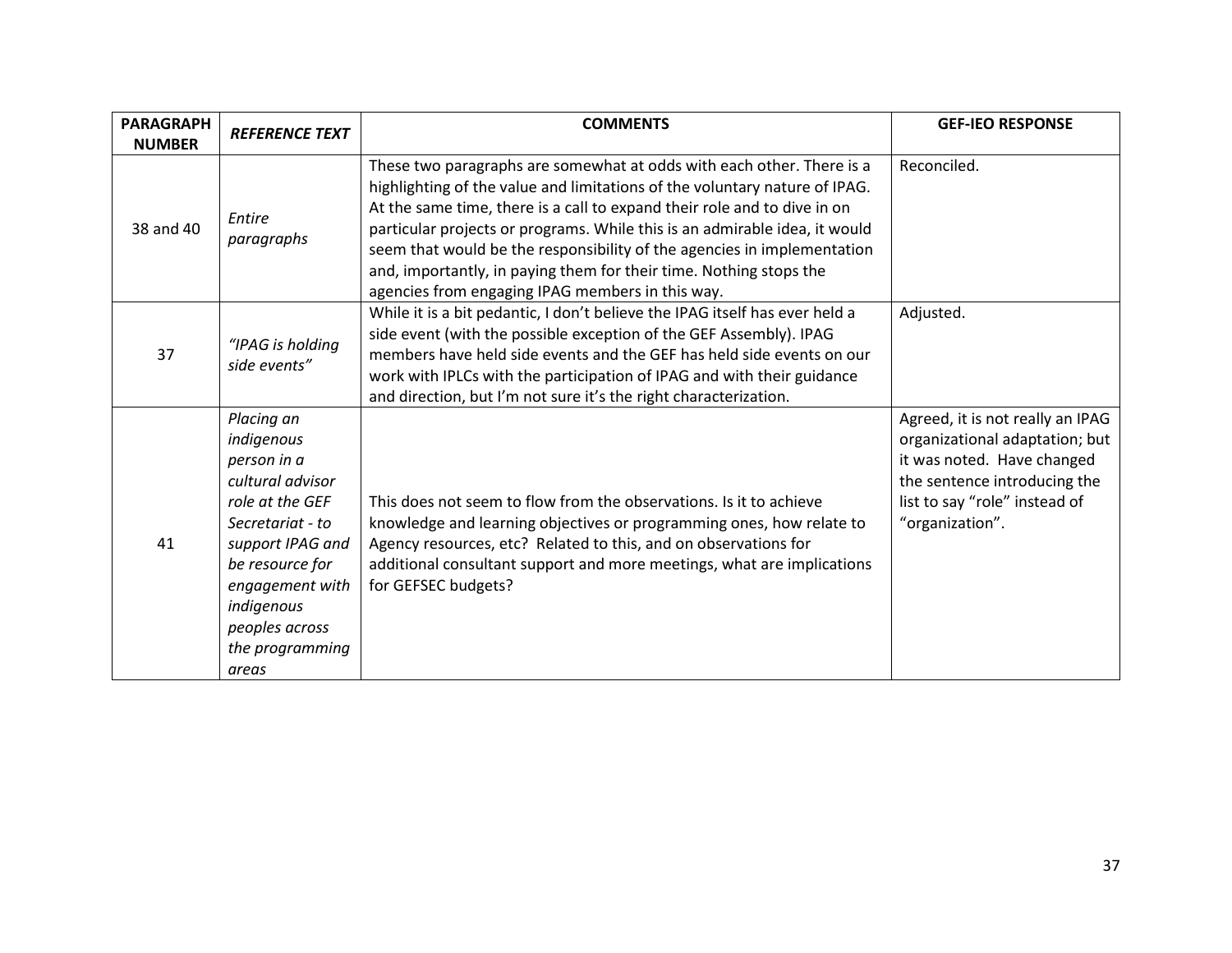### <span id="page-37-0"></span>**Coherence across Policies**

| <b>PARAGRAPH</b><br><b>NUMBER</b> | <b>REFERENCE TEXT</b>                                                                                                                                                                                                                                                                                                                            | <b>COMMENTS</b>                                                                                                                                                        | <b>GEF-IEO RESPONSE</b>                                                                                                                                      |
|-----------------------------------|--------------------------------------------------------------------------------------------------------------------------------------------------------------------------------------------------------------------------------------------------------------------------------------------------------------------------------------------------|------------------------------------------------------------------------------------------------------------------------------------------------------------------------|--------------------------------------------------------------------------------------------------------------------------------------------------------------|
| Page 2 (para<br>7)                | "Only the Policy on Gender"<br>Equality is explicitly aligned<br>with and referenced in the GEF-<br>7 Programming Directions (GEF<br>2018. GEF-7 Replenishment<br>Programming Directions,<br>GEF/R.7/19, April 2, 2018):<br>"GEF-7 programming also<br>follows the goals and principles<br>as set out in the GEF's Policy on<br>Gender Equality, | By design, the Policy does not refer to GEF-7.<br>The GEF Gender Implementation Strategy,<br>however, includes explicit reference to GEF-<br>7 programming directions. | Text slightly adjusted to note that only the<br>gender policy is referenced in the GEF-7<br>Programming directions (removed "aligned"<br>to avoid confusion) |
|                                   | As above                                                                                                                                                                                                                                                                                                                                         | The ESS update was referenced in the Policy<br>Recommendations document (not<br>Programming) as part of the GEF7<br>Replenishment Resolution package.                  | Footnote added to acknowledge the passing<br>reference to work on the ESS policy update.                                                                     |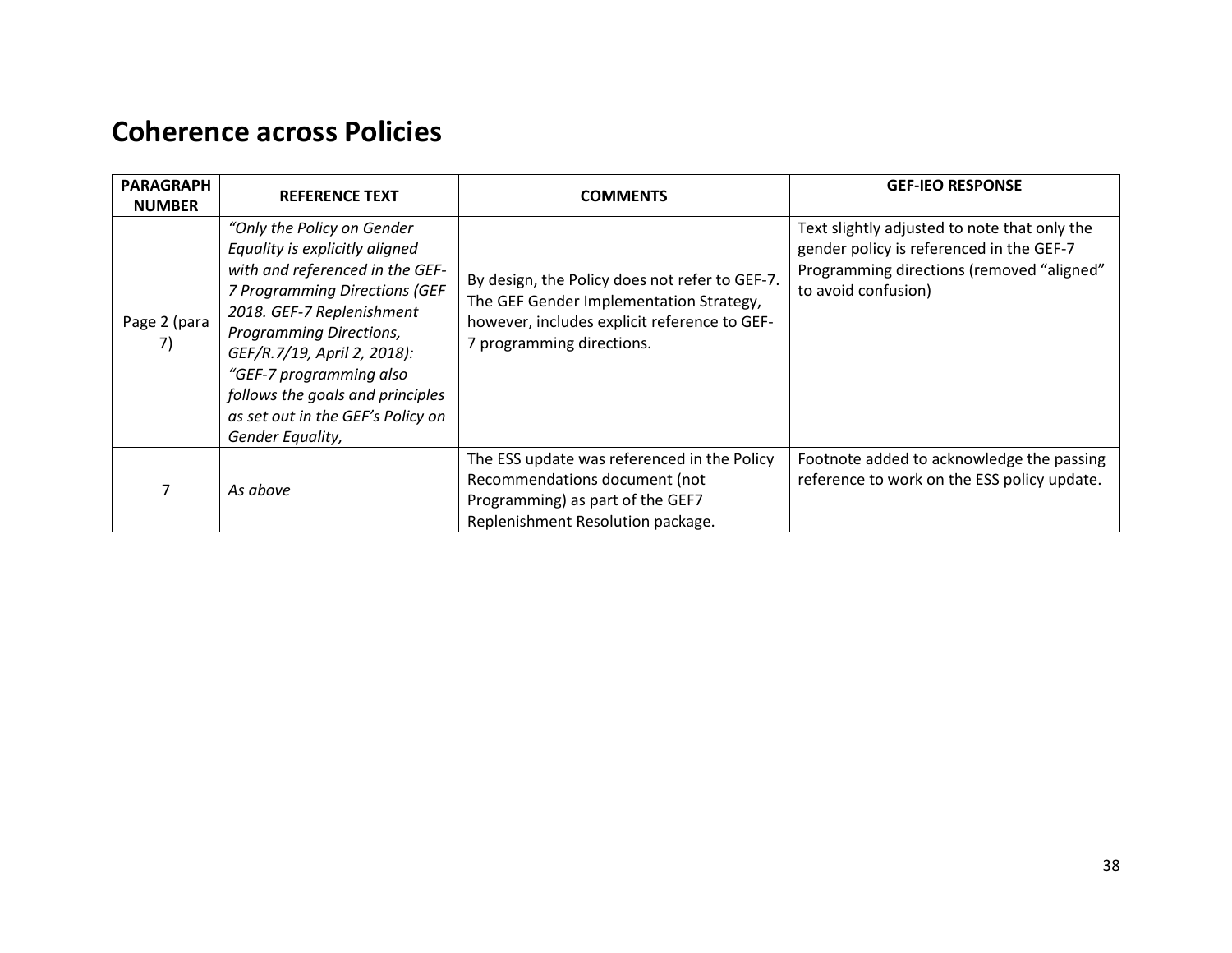| <b>PARAGRAPH</b>                    | <b>REFERENCE TEXT</b>                                                                                                                                                                                                                                                                                                                                                                                                              | <b>COMMENTS</b>                                                                                                                                                                                                                                                                                                                                                                                                                                                | <b>GEF-IEO RESPONSE</b>                                                                                                                                                                                                                                                                                                                                                                                                                                                                                                                                                                                         |
|-------------------------------------|------------------------------------------------------------------------------------------------------------------------------------------------------------------------------------------------------------------------------------------------------------------------------------------------------------------------------------------------------------------------------------------------------------------------------------|----------------------------------------------------------------------------------------------------------------------------------------------------------------------------------------------------------------------------------------------------------------------------------------------------------------------------------------------------------------------------------------------------------------------------------------------------------------|-----------------------------------------------------------------------------------------------------------------------------------------------------------------------------------------------------------------------------------------------------------------------------------------------------------------------------------------------------------------------------------------------------------------------------------------------------------------------------------------------------------------------------------------------------------------------------------------------------------------|
| <b>NUMBER</b><br>4,8,15, 16<br>etc. | missed opportunities for<br>stronger cross referencing<br>across the three policies were<br>noted.                                                                                                                                                                                                                                                                                                                                 | It would be helpful to understand the<br>practical/operational value-added of cross-<br>references among policies that together<br>already form a GEF-7 policy package. Is there<br>a risk of such references causing issues when<br>one or other is revised, renamed, etc.?<br>Also note that the Policy on stakeholder<br>engagement and Gender equality were<br>developed prior to the Policy on ESS and as<br>such could not reflect the new policy on ESS | The utility of cross-referencing the policies is<br>highlighted in the section of the evaluation<br>that notes areas of misalignment (e.g.<br>safeguards has more specific gender risk<br>requirements than the PGE, and includes<br>requirements for Meaningful Consultations<br>that is missing from PSE). Tighter referencing<br>would help clarify where related<br>requirements need to be addressed<br>coherently.<br>The issue of potential obsolescence of<br>references could be addressed through<br>minor updates, and/or also by<br>reviewing/updating all three policies<br>together as a package. |
| 9, 16                               | Interviews with some Agencies<br>discussed the potential for<br>either (i) merging the guidelines<br>for the three GEF policies or (ii)<br>merging all three of these with<br>the GEF Guidelines on the<br>Project and Program Cycle<br><b>Guidelines</b><br>Areas of misalignment: At<br>various points one policy<br>includes requirements or<br>definitions that are germane to<br>other policies but are not<br>included there | The program cycle guidelines already include<br>references to the three policies. It would<br>confuse issues too much to merge these<br>three policies with the program cycle<br>guidelines which is very operationally<br>focused. We can explore the options of<br>merging the guidelines for the three policies<br>- there will be pros and cons to doing this.                                                                                             | Text added that merging of the three<br>guidance documents could be considered,<br>noting potential trade-offs (e.g. level of<br>detail).                                                                                                                                                                                                                                                                                                                                                                                                                                                                       |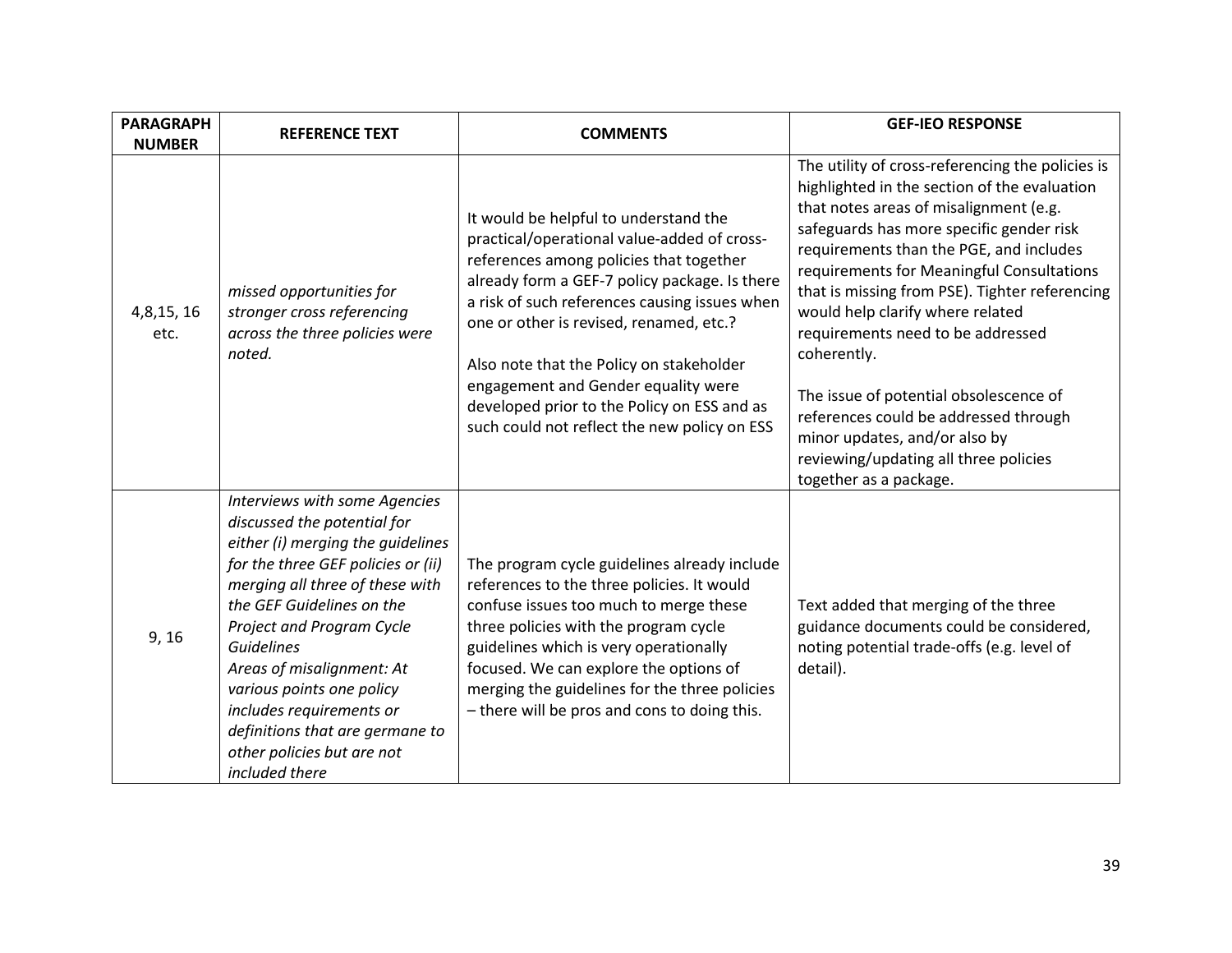| <b>PARAGRAPH</b><br><b>NUMBER</b> | <b>REFERENCE TEXT</b>                                                                                                                                                           | <b>COMMENTS</b>                                                                                                                                                                                                                                                                                                                                                                                                                                                                                                 | <b>GEF-IEO RESPONSE</b>                                                                                                                                                                                       |
|-----------------------------------|---------------------------------------------------------------------------------------------------------------------------------------------------------------------------------|-----------------------------------------------------------------------------------------------------------------------------------------------------------------------------------------------------------------------------------------------------------------------------------------------------------------------------------------------------------------------------------------------------------------------------------------------------------------------------------------------------------------|---------------------------------------------------------------------------------------------------------------------------------------------------------------------------------------------------------------|
| 16                                | Umbrella' cross-linking: Only<br>the Policy on Environmental<br>and Social Safeguards includes<br>a broad 'umbrella' statement<br>on how the three policies are<br>intertwined, | The Policy on ESS was approved after the<br>policies on SE and GE and as such it makes<br>sense that only the Policy on ESS would<br>clearly indicate the linkages. The key point is<br>that the 3 policies complement each other.                                                                                                                                                                                                                                                                              | The issue of sequencing is noted, however<br>the other policies could have included<br>statements indicating the complementarity<br>of all three policies, with reference to the<br>previous policy/policies) |
| 19                                | Table 2. Key Agency and GEF<br>Secretariat roles and<br>responsibilities per the three<br><b>GEF Policies</b><br>(the third row from the top,<br>PIF/PFD stage)                 | The GEF reviews PFDs/PIFs to assess<br>whether documentation reflects<br>requirement of the policy on stakeholder<br>engagement. Please see para 10 of the<br>Policy on Stakeholder Engagement<br>(GEF/C.53/05/Rev.01), "At concept stage,<br>project identification forms (PIF) $^{14}$ and<br>program framework documents (PFD) are<br>required to identify key stakeholders,<br>including civil society and indigenous<br>peoples, and briefly describe how they will be<br>engaged in project preparation." | Text slightly adjusted to note that only the<br>gender policy is referenced in the GEF-7<br>Programming directions (removed "aligned"<br>to avoid confusion)                                                  |
| 19                                | Table 2. Key Agency and GEF<br>Secretariat roles and<br>responsibilities per the three<br><b>GEF Policies</b><br>(the 11th row from the bottom,<br>Implementation)              | The Policy on gender equality does not<br>include requirements on resource<br>allocations for implementation. The<br>Guidance on Gender, however, include<br>specific references to the importance of<br>budgeting and staffing.                                                                                                                                                                                                                                                                                | Footnote added to acknowledge the passing<br>reference to work on the ESS policy update.                                                                                                                      |